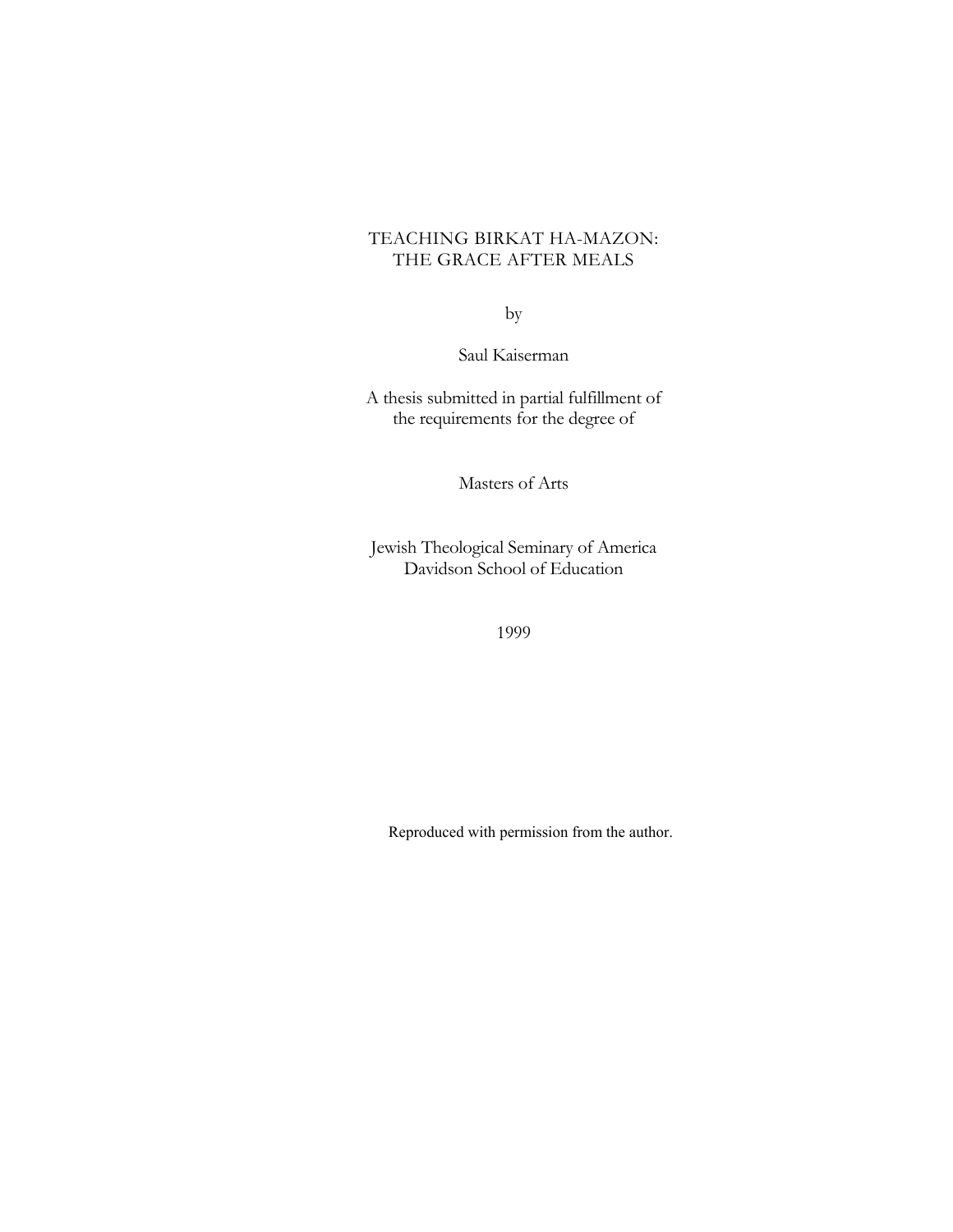Jewish Theological Seminary of America

Davidson School of Education

Abstract

## TEACHING BIRKAT HA-MAZON: THE GRACE AFTER MEALS

by Saul Kaiserman

Birkat Ha-Mazon is widely known and incredibly rich text that touches upon relevant and controversial issues. Yet, no single curriculum exists for comprehensively teaching this blessing. After a brief examination of the historical development of the Grace after Meals, this paper sets out the rubrics commonly used in Jewish settings by which Birkat Ha-Mazon can be taught. This is followed by an in-depth examination of the generative topics addressed by this blessing and related rituals. The paper concludes with brief suggestions to indicate the process by which this material may be turned into concrete teaching experiences.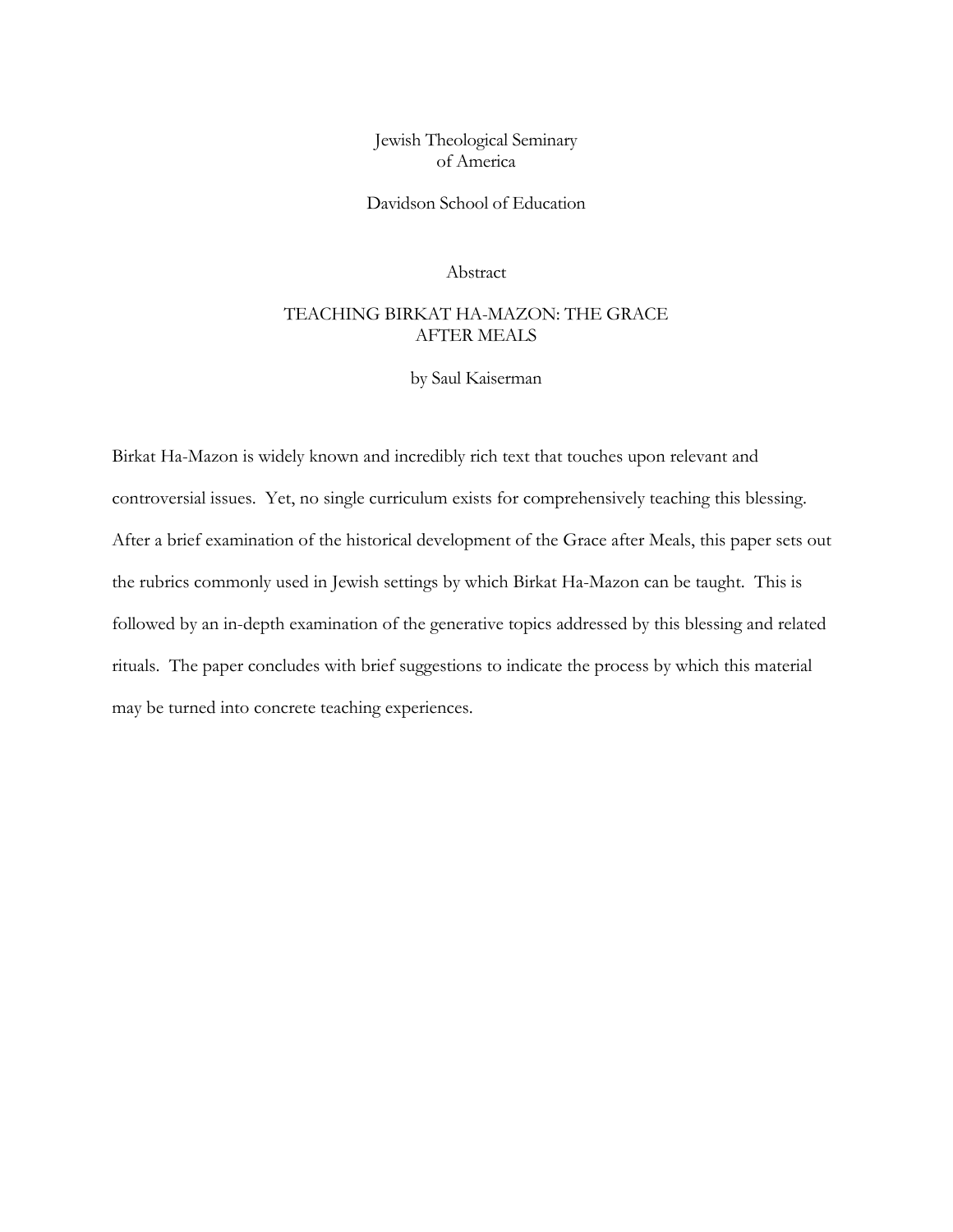# TABLE OF CONTENTS

| I.                                                                    |  |
|-----------------------------------------------------------------------|--|
| II. Historical Background: The Development of Birkat Ha-Mazon 3       |  |
|                                                                       |  |
|                                                                       |  |
| 1.                                                                    |  |
| 2.                                                                    |  |
| 3.                                                                    |  |
| 4.                                                                    |  |
| 5.                                                                    |  |
| 6.                                                                    |  |
| 7.                                                                    |  |
| 8.                                                                    |  |
|                                                                       |  |
| 1.                                                                    |  |
| 2.                                                                    |  |
| 3.                                                                    |  |
| 4.                                                                    |  |
| 5.                                                                    |  |
| 6.                                                                    |  |
| 7.                                                                    |  |
| 8.                                                                    |  |
| 9.                                                                    |  |
| 10.                                                                   |  |
|                                                                       |  |
| 1.                                                                    |  |
| 2.                                                                    |  |
| 3.                                                                    |  |
| IV. Towards developing educational tools based upon Birkat Ha-Mazon54 |  |
|                                                                       |  |
|                                                                       |  |
|                                                                       |  |
|                                                                       |  |
|                                                                       |  |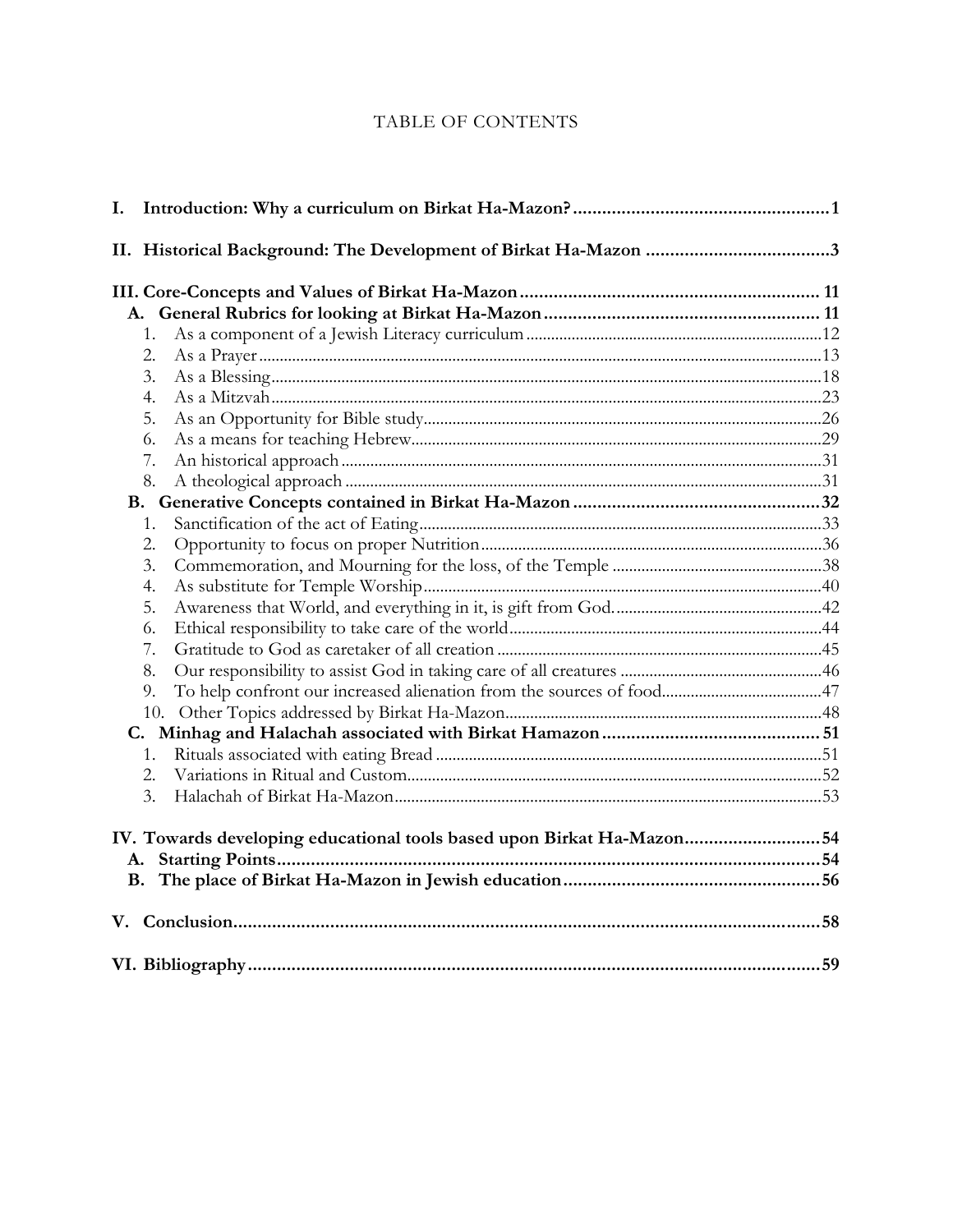#### ACKNOWLEDGMENTS

The author wishes to thank:

Professor Eduardo Rauch, my thesis advisor, for his continual support and guidance (and for keeping me grounded in reality).

Rabbi Steve Brown, my mentor (and not just because I was assigned to him), for constant encouragement, and for proving daily that Jewish education does not need to compromise on either component.

Dr. Carol Ingall, for re-teaching me how to be a teacher.

Dr. Aryeh Davidson, for making this all possible.

- Ron Symons, Cantor Marcie Berkman, Rabbi Lawrence Troster, Rabbi Bob Abramson, and Jeffrey A. Spitzer for their contribution of materials and ideas.
- Rabbi Neil Gilman, Rabbi Deborah Reed Blank, Dr. Adina Ofek, Elizabeth Stevens (more than just the band), and Shulamith Passow for their feedback upon this work during its development.
- Sally Hendelman and the students of classes 5A and 5B of the Solomon Schechter Day School of Westchester, 1998-99, who allowed me to experiment with them using curriculum based upon this material.
- The students of the Confirmation program of the Free Synagogue of Westchester in Mt. Vernon, N.Y., 1996-1998, who helped me develop the original material which was the genesis for this thesis.

Rabbi Mark Kaiserman, my favorite rabbi and a great guy to be with on a road-trip.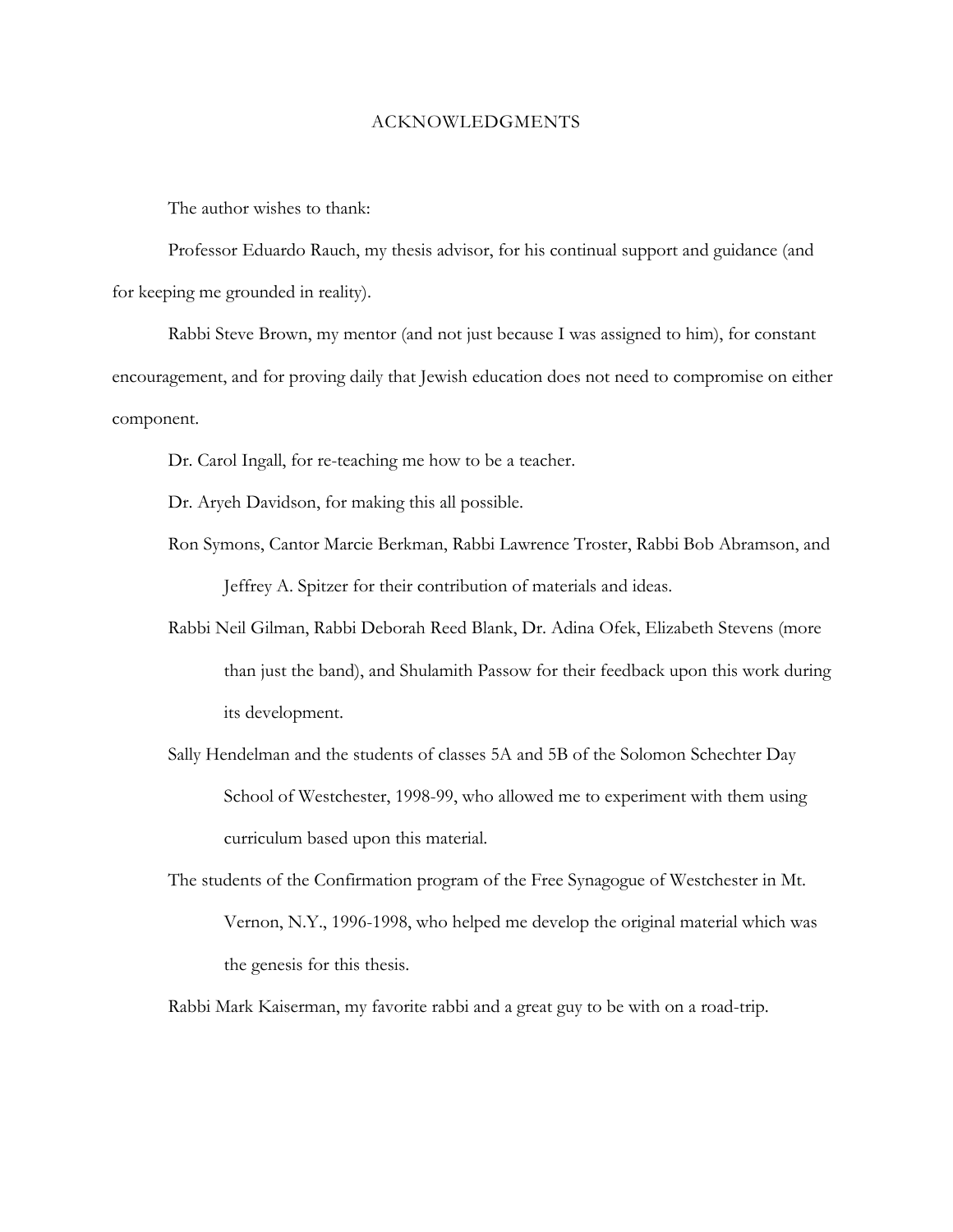### <span id="page-4-0"></span>**I. Introduction: Why a curriculum on Birkat Ha-Mazon?**

Certain Hebrew blessings are ubiquitous in the Jewish world. The Motzi, the blessing over the wine, the blessings over the Shabbat and Chanukah candles, the Shehecheyanu and perhaps several others are, one could say, inarguably basic to any conception of Jewish literacy. They are taught in the first years of Jewish education; any Jewish nursery or pre-school program would be likely to include them as part of the curriculum. Even Jews who are almost completely nonobservant can often recognize these blessings and sing them by heart.

Birkat Ha-Mazon, the Grace after Meals, is not quite as universally familiar as these blessings. Nevertheless, at least some sort of abridged form of it is likely to end a communal meal, whether at a synagogue function or at a conference held by a Jewish organization. Many families will conclude their Shabbat meal with this blessing, and guests are often honored by being asked to lead it. Perhaps more to the point, any Jewish education and youth program which includes some kind of meal is likely to end that meal with, at the very least, the first paragraph of Birkat Ha-Mazon. It is familiar to students in Hebrew day and afternoon schools, summer camps, and youth organizations from across the spectrum of Jewish denominations.

In addition to being widely known, Birkat Ha-Mazon is an incredibly rich and diverse text that touches upon relevant and controversial issues. It makes us aware of, and raises profound questions about, our role as consumers and providers of food and other resources. It also leads us to ponder the responsibilities we hold to the earth (from which all food is ultimately derived), and to the other people who share it with us. Other topical issues addressed by Birkat Ha-Mazon range from the assertion of the right of the Jewish people to the land of Israel to faith in the coming of the messiah, from the desire for global peace to the role of God in sustaining the created world.

In addition to the value of its contents, Birkat Ha-Mazon stands out as a text which is generally not spoken, but sung. It is as easily learned and remembered as any song. This musical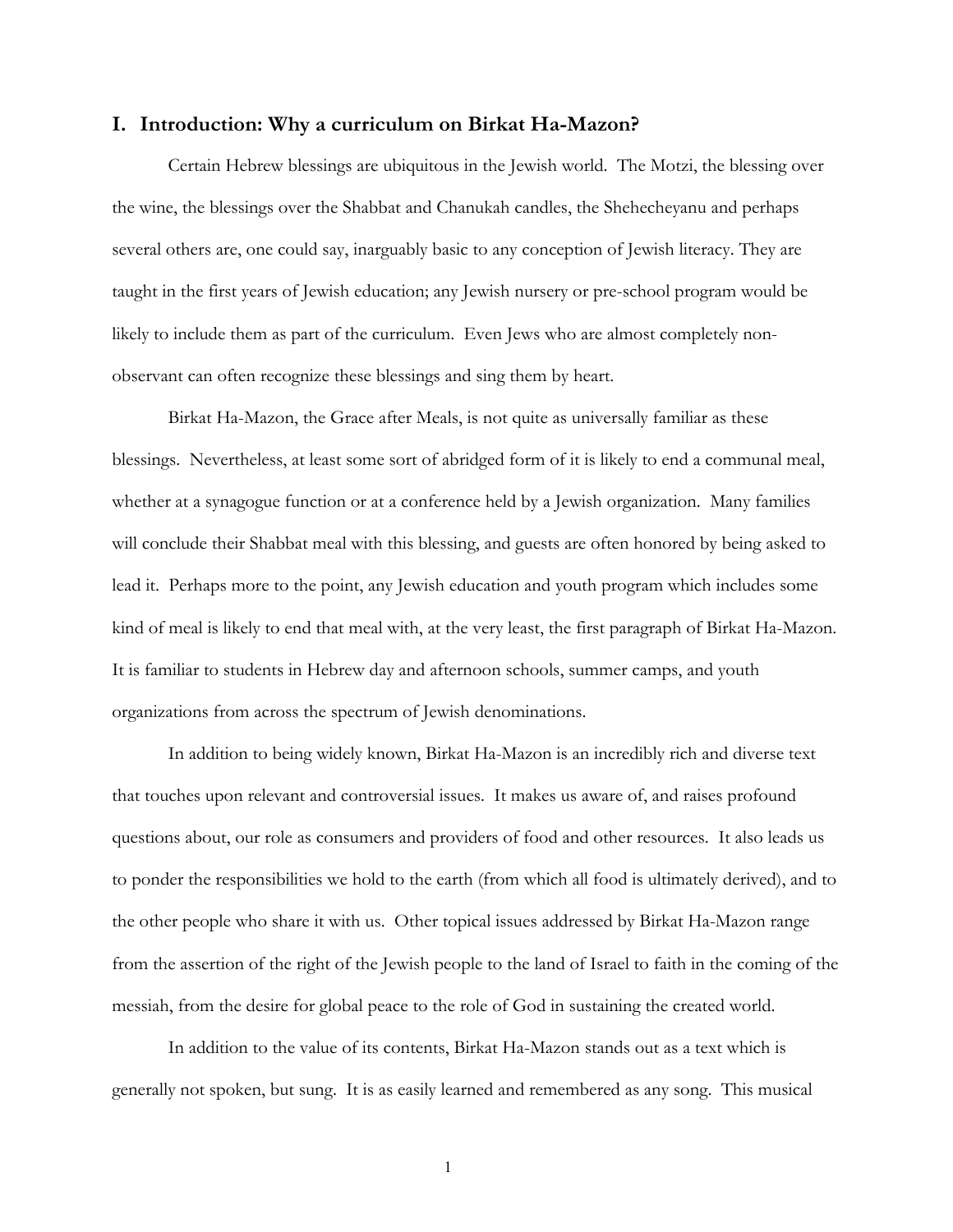component, along with the interpersonal nature of its communal recitation, emphasize the value that Birkat Ha-Mazon has for a curriculum incorporating learning using multiple intelligences. Because Birkat Ha-Mazon can be studied through it's use in-context (at the conclusion of a meal), it is also a perfect opportunity for experiential education.

As a Biblically commanded mitzvah (Deut. 8:10), as a potentially key component of one's spirituality, as a source-text for critical issues that affect our daily lives, or simply as a widely-sung and well-known ritual, one would think that Birkat Ha-Mazon would be among the most frequently taught blessings. Surprisingly, the opposite is the case: There is no curriculum available on the market today whose sole focus is to teach Birkat Ha-Mazon to children or teenagers. Even more surprisingly, this blessing receives scant attention, if any at all, in curricula which teach prayer or mitzvot in a general fashion. The result is that few, if any, educational institutions or programs successfully integrate teaching of the meaning of Birkat Ha-Mazon into their practice of reciting it after eating. Even in more traditionally observant communities, where saying Birkat Ha-Mazon is part of the daily routine, it is often learned by rote, at an early age, and therefore the depths of its meaning are not explored in a systematic way.

This paper will begin by briefly examining the historical development of Birkat Ha-Mazon into its present form (or, more accurately, forms). I will then turn to the text of the prayer itself, outlining first the role it can play as a component (or organizing principle) of a curriculum based upon one of the standard rubrics of Jewish education, such as prayer and Bible study. This will be followed by an in-depth examination of the core-concepts and values which are suggested by the ritual of Birkat Ha-Mazon and contained within its text. Finally, I will offer suggestions towards turning this material into concrete teaching experiences upon which to build a curriculum based upon Birkat Ha-Mazon.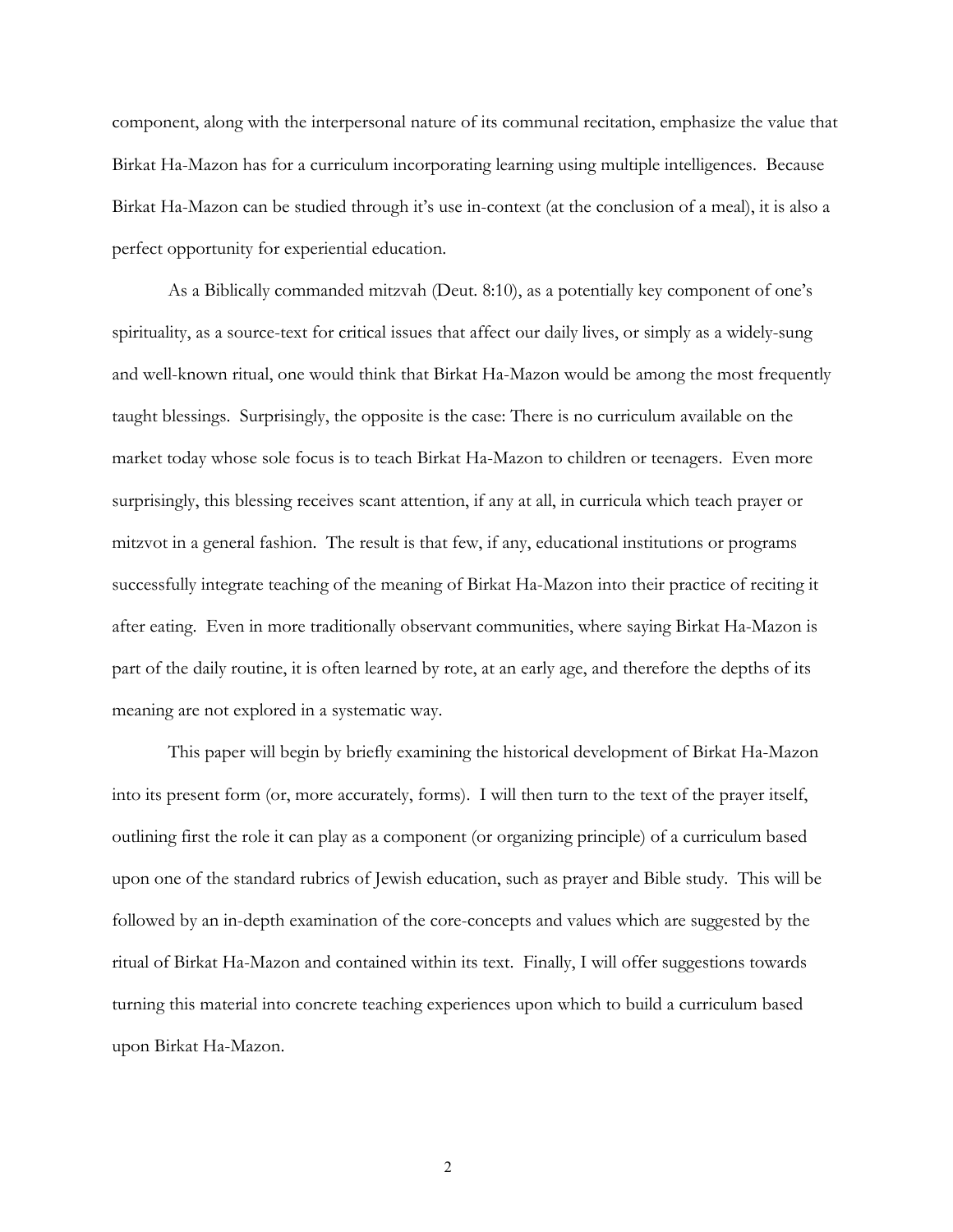## <span id="page-6-0"></span>**II. Historical Background: The Development of Birkat Ha-Mazon**

## **A. Overview**

 $\overline{a}$ 

"The three initial benedictions [of Birkat Ha-Mazon] are among the most ancient prayers in the Jewish liturgy" (Millgram, 293). Although the fourth blessing (HaTov v'HaMeitiv) and the material following it are later additions, the general content of each of the first three blessings and possibly much of their text goes back to at least the days of the Maccabees. Millgram asserts that by the end of the ge'onic period (around the year 1000), Birkat Ha-Mazon "had not only been formulated but also fully accepted. Only minor accretions were added in the subsequent centuries" (295). It should be noted, however, that the texts of Birkat Ha-Mazon currently in use in the Ashkenazi and Sephardi communities differ slightly from one another.

#### **B. The ancient roots of the Grace After Meals**

In the Talmud, the rabbis emphasize the antiquity of the first three blessings of Birkat Ha-Mazon by ascribing their authorship to, respectively, Moses, Joshua, and King David and King Solomon (Ber. 48b). The institution of a communal grace after eating, apart from any individual text, is considered to be even older.

Both the Talmud and the Book of Jubilees suggest that Abraham was already familiar with a grace after meals. According to Sota 10a, Abraham planted a tamarisk tree in Beersheva (Gen 21:33) so that wayfarers would be tempted to stop and rest in its shade. Abraham would offer the travelers refreshment; after they had eaten, when they wished to offer their gratitude for the meal, he would ask them instead to praise God. The Book of Jubilees, written sometime towards the end of the second century BCE, describes Abraham making a blessing after eating and provides a text that follows a three-paragraph format similar to that of Birkat Ha-Mazon and includes similar language  $(22.6-9)$ .<sup>1</sup> Although the Bible itself does not record any instances of individuals blessing their food,

<span id="page-6-1"></span><sup>&</sup>lt;sup>1</sup> Although avoiding mention of Israel or Jerusalem, which would have been clear anachronisms.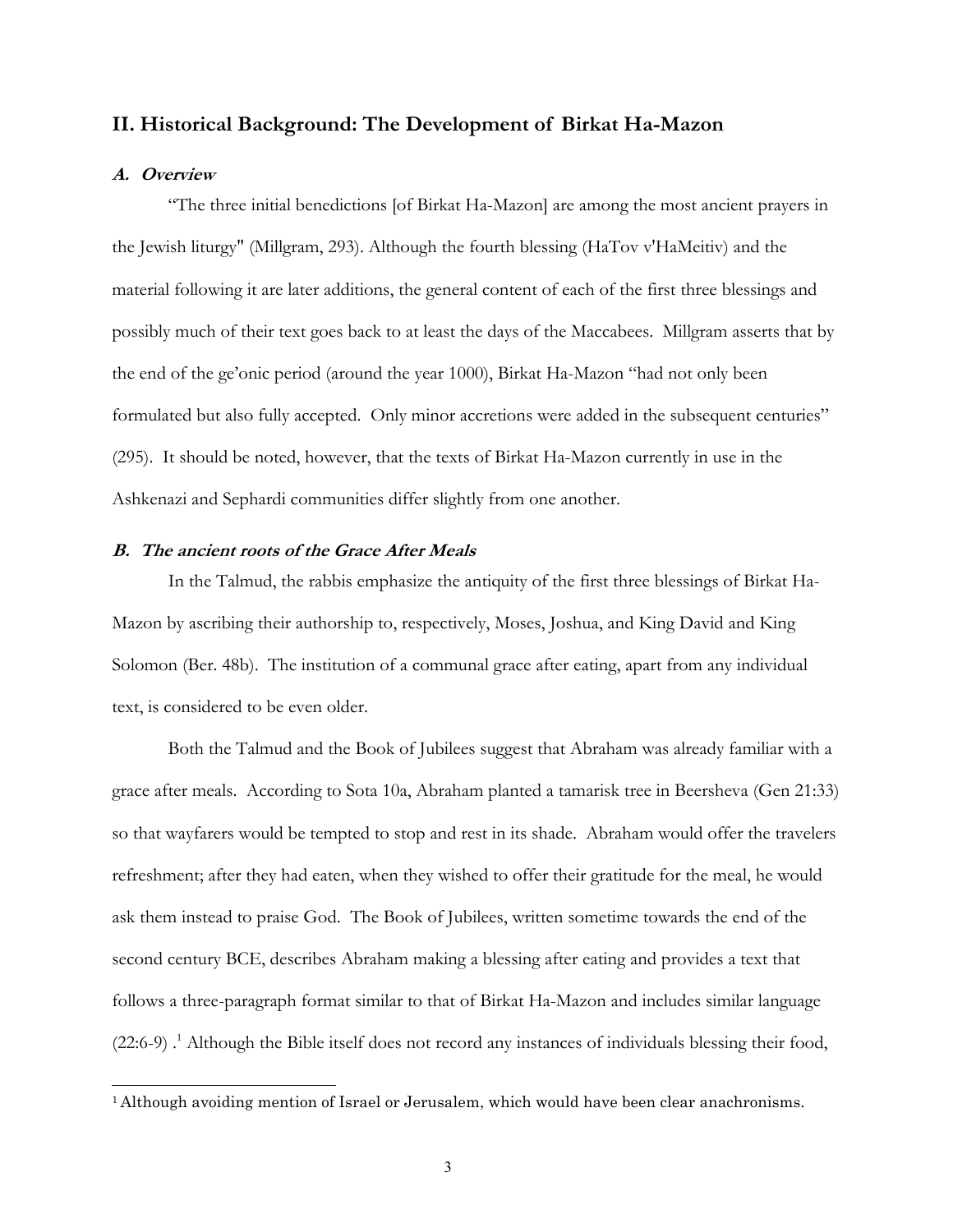the idea that Abraham had such a practice implies that, at least in the minds of the author of the book of Jubilees and the rabbis who created the Talmud, it is a basic principle of Jewish observance.

The actual commandment to bless after eating appears in Deuteronomy 8:10, where God tells Moses to tell the people "When you have eaten your fill, give thanks to the Lord your God for the good land which He has given you." This phrase, later included as part of the second blessing of Birkat Ha-Mazon, in the context of Deuteronomy appears to be no more than a general injunction to appreciate God's generosity in times of prosperity. Nevertheless, the Talmud (Ber. 48b) cites this passage not only as the scriptural basis for the institution of Birkat Ha-Mazon, but also for the wording and sequence of its blessings.<sup>2</sup> For this reason, Birkat Ha-Mazon is considered a Biblical ordinance.

## **C. Formalization of Birkat Ha-Mazon during the late Second Temple period**

Josephus (II Wars 8:5; also referenced as 131) testifies that the text of Birkat Ha-Mazon dates back at least to the time of Simon ben Shetah, about 100 BCE, who apparently recited a parody of it before King Janneus (also recorded in T. Jer. Ber. 7:2, 11b and 48a). Based upon comparisons of early variants of the text, Louis Finkelstein hypothesizes that in its initial form, Birkat Ha-Mazon consisted of a single sentence: "Baruch ata adonai eloheinu melech haolam hazan et ha'olam kulo b'tov b'hesed uvrachamim"; "Blessed are You, Lord our God, King of the Universe, who nourishes the whole world in goodness, mercy, and compassion" (1928-29, 227). At some point, this single sentence became linked with additional material.

Similarly, the second paragraph probably originated as a single sentence, giving thanks for the land, to which was added (Ber. 48b, 49a) covenant and Torah, at a later date (Finkelstein, 1928-

<span id="page-7-0"></span><sup>&</sup>lt;sup>2</sup> "When you have eaten your fill, give thanks" implies the commandment of saying Grace after meals, as exemplified by its first paragraph; "to the Lord your God," implies the Mezuman; "for the . . . land," the second paragraph; "good," the third paragraph (for the land receives its' goodness from Jerusalem); and "which He has given you" implies (rather cryptically, to my mind) the fourth blessing.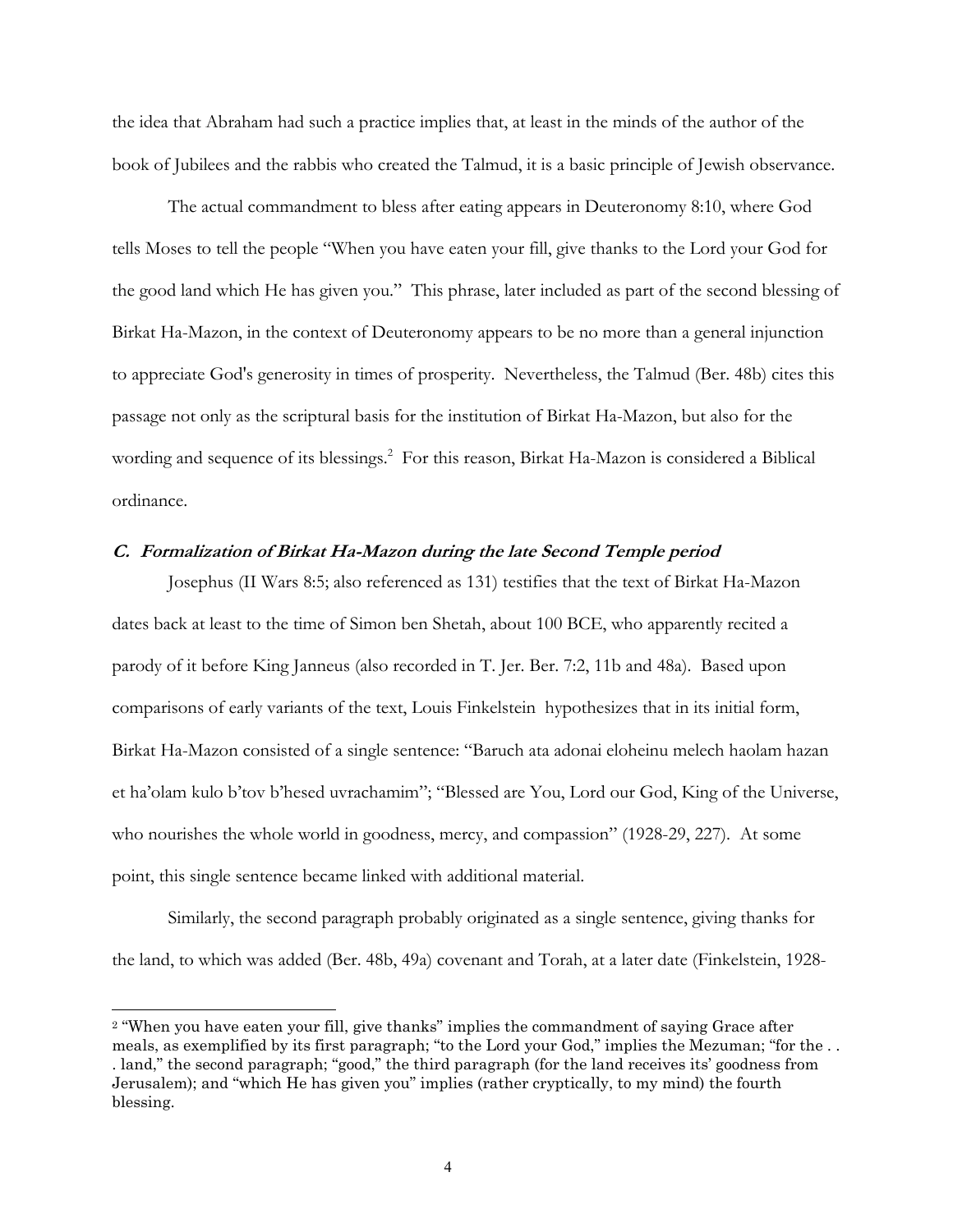29, 2[3](#page-8-0)0).<sup>3</sup> It is, unfortunately, impossible to say for certain whether the formulation of the second paragraph predates that of the third. The Book of Ben Sira (Ecclus. 36:12-14, 17-19) contains elements of the third paragraph; in all probability, in its initial form this blessing was very similar to the prayer for Jerusalem in the Amidah (Finkelstein 1925-26, 128-129). It is widely observed that the third blessing ends with "Amen," which is generally cited as evidence that at one point this was the original conclusion of Birkat Ha-Mazon, and that the three paragraphs were considered a unity.

In all probability, a three paragraph version of Birkat Ha-Mazon was already in existence by the time of the destruction of the Temple. Among the early Christian prayers, as retained in the "Didache"<sup>[4](#page-8-1)</sup> we find a three-fold benediction with similar themes and structure to Birkat Ha-Mazon (Idelsohn 123). Similarly, in the Mishnah, Gamliel II says that the "Brachah Me'en Shalosh" [the "three-fold blessing"], the abridged form of Birkat Ha-Mazon for meals that did not contain bread, is "a summary of the three blessings" (Ber. 6:8). This implies that the standard grace after meals consisted of three blessings. The format of the three-fold prayer is not unusual: In its initial form, the Amidah may also have consisted of three blessings, and even today the morning Shema is preceded by two and followed by a single blessing .

## **D. Institutionalization during the Rabbinic Period**

 $\overline{a}$ 

By the time of the compilation of the Mishnah (c. 200 CE), Birkat Ha-Mazon was a

recognizable, although possibly not universally practiced, institution, consisting of three one-

<span id="page-8-0"></span><sup>3</sup> Finkelstein suggests that the inclusion of the covenant of Abraham must have dated from a period of persecution when circumcision was prohibited, such as under Roman Rule. Scherman (1977, 43) quotes Vayaas Abraham, who notes that mention of the Exodus in this blessing is neither specified in the Talmud (as is circumcision, in Ber. 48b), nor found in the Siddur of Rav Amram Ga'on (which contains a version of Birkat Ha-Mazon that is quite similar to the one presently used). He conjectures that it may have been added following the talmudic period in consonance with Deut 26:5- 10 where, in thanking God for the land, the Exodus is prominently mentioned. Etz Yosef suggests that the insertion was in fulfillment of the commandment to always remember the Exodus (Deut 16:13). In any event, this is a relatively minor modification to a paragraph whose content has remained largely unchanged for nearly 2000 years.

<span id="page-8-1"></span><sup>4</sup> Composed in the last decade of the first century CE.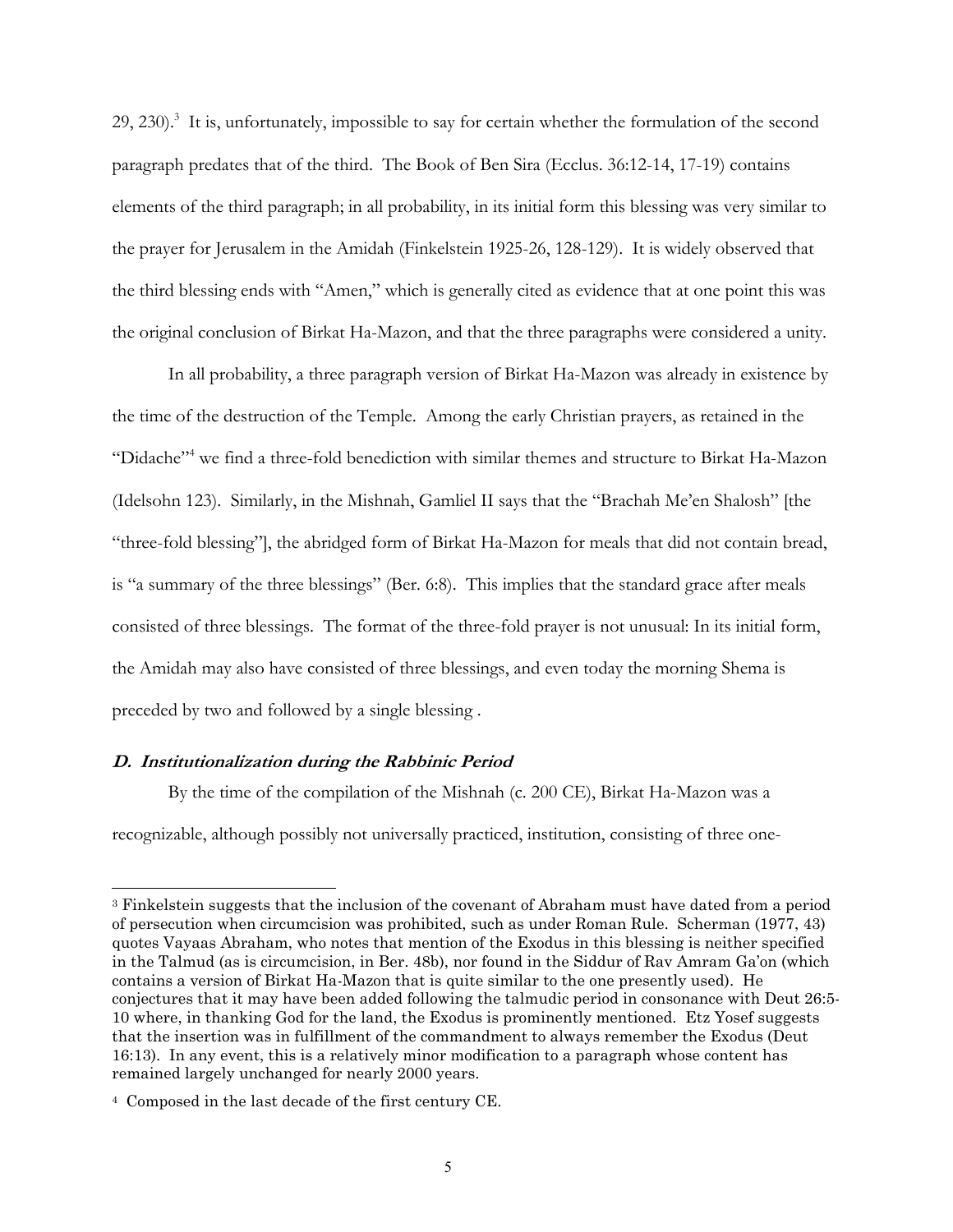paragraph blessings (Garfiel 202). The wording of these blessings, however, may still have been fluid, with the themes established, but not the actual texts. Furthermore, the Grace after Meals may only have been a communal obligation, not individual. Although the Mishnah records the obligation of saying a blessing after eating at communal meals, it does not clearly state whether such a practice was also part of a home ritual.

Mishnah Berachot 7:1 asserts that if three or more individuals ate together, they are required to say a communal blessing, and it records wording for the Mezuman in a form nearly identical to the one in use today. The Mezuman is referred to as "Birkat Ha-Zimmun," the "blessing of invitation," even though it does not follow the formula for blessings, implying that it predates the establishment of a fixed formula for blessings (Heinemann, 25). Joseph Heinemann suggests that the varied formulas presented in the Mishnah for the Mezuman, for use in meals where 3, 10, 100, or 1000 ate together, are probably authentic (28). Only the versions for 3 or 10 individuals are still in use.

The custom of saying a communal grace can be traced back to the *havurah* ("community") meals, a widespread practice in the Second Temple period among the Pharisees and certain sectarian groups such as the Essenes (EJ 840). At these meals, often held on Shabbat, learned individuals would share words of Torah; the meal would conclude with either the host or one of the guests leading all of the assembled in the invitation to say Grace. It should be noted that the Mezuman may have had an independent existence from the three-paragraph formula of Birkat Ha-Mazon. It is possible that an individual would invite all those present to say grace with the fixed formula of the "Birkat Ha-Zimmun," and then each individual would make the blessing in their own words.

### **E. Addition of the fourth blessing**

As with the first three paragraphs, the fourth blessing may have originated as a single sentence, "baruch ata adonai, hatov vhameitiv" and may not have been connected with the Grace

 $\sim$  6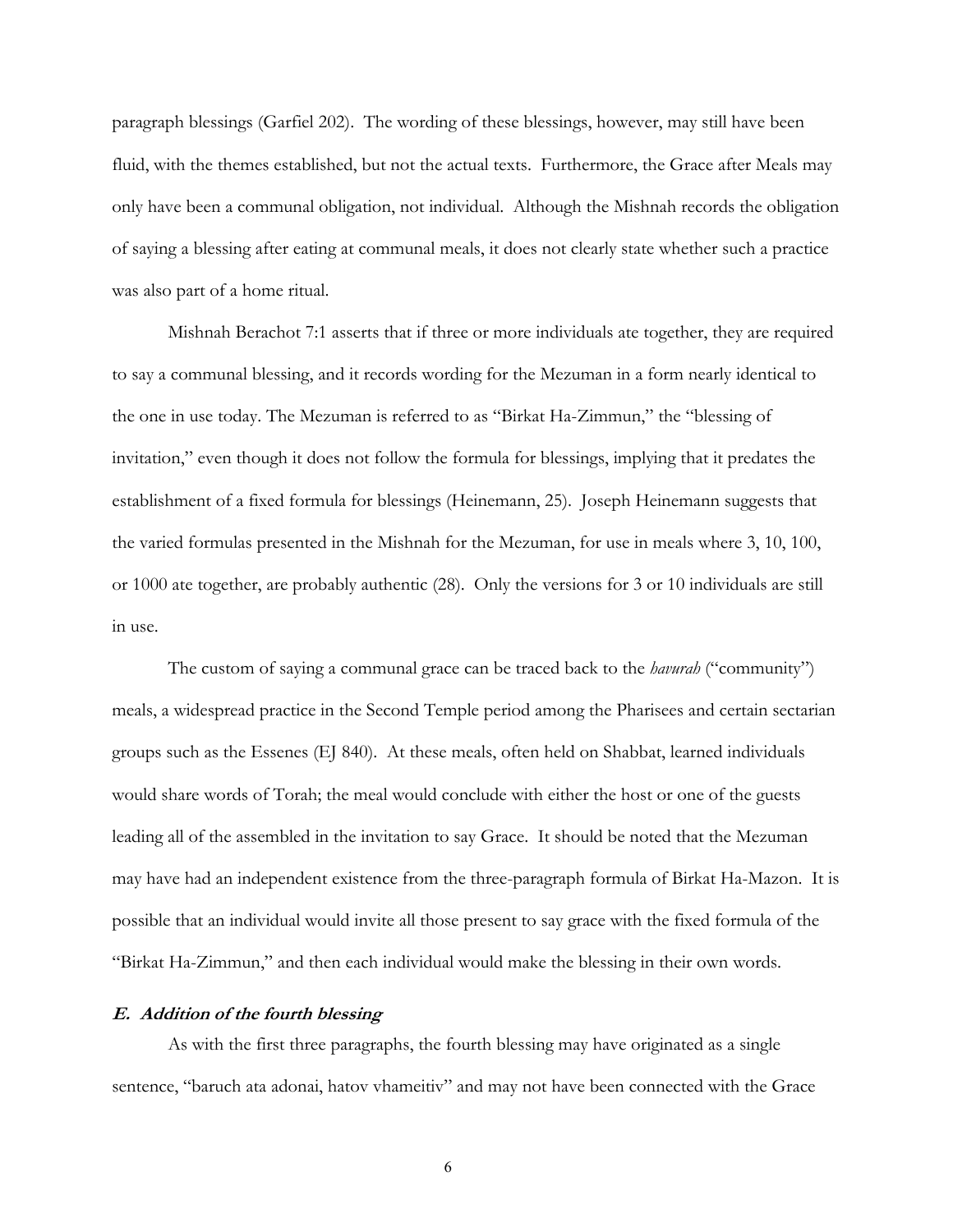after Meals at all (Finkelstein 233). The Talmud (Ber. 48b) records the opinion of R. Nahman, that this blessing was added by sages in Yavneh after the defeat of the Bar Kokhba rebellion (c. 145 CE). After the destruction of the final stronghold of Jewish resistance in Betar, "the remnants of the Jewish people were threatened with extinction through a pestilence caused by the many corpses strewn everywhere; when the Romans granted permission to bury the dead this benediction was instituted" (Millgram, 294). R. Huna, in the Palestinian Talmud, (Jer. Berachot 11a – 7:1) also gives this explanation for introduction of this blessing. Both R. Huna and R. Nahman were disciples of Rav, who, according to Finkelstein's hypothesis, may be the original source for this story (1928-29, 221).

This may not, however, be the actual origin of the fourth blessing. Finkelstein points out that Eliezer b. Hyrcanus, who died before the fall of Betar, is familiar with this blessing (Ber. 48b), and that Jose the Galilean (Tosef. Ber. 1:9) and R. Ishmael (Talmud Yerushalmi, Ber. 7:1, 11a) both cite this blessing without mentioning the fall of Betar or the story of unburied corpses. Only Amoraic sources, therefore, who would not have a first-hand account of the experience, associate the origin of this blessing with Betar (1928-29, 221). Finkelstein therefore suggests that the blessing may, in fact, have originated when Hadrian gave permission for the Jews to rebuild the Temple (1928-29, 222).

How the blessing became included in the Grace after Meals, or if it was originally composed with this purpose, remain unknown. As there is no rite which does not include this section, Finkelstein asserts that its inclusion probably dates back to amoraic period, between the third and seventh centuries CE (234); Munk (221) places it in the Ge'onic period, possibly as late as the  $10<sup>th</sup>$ century.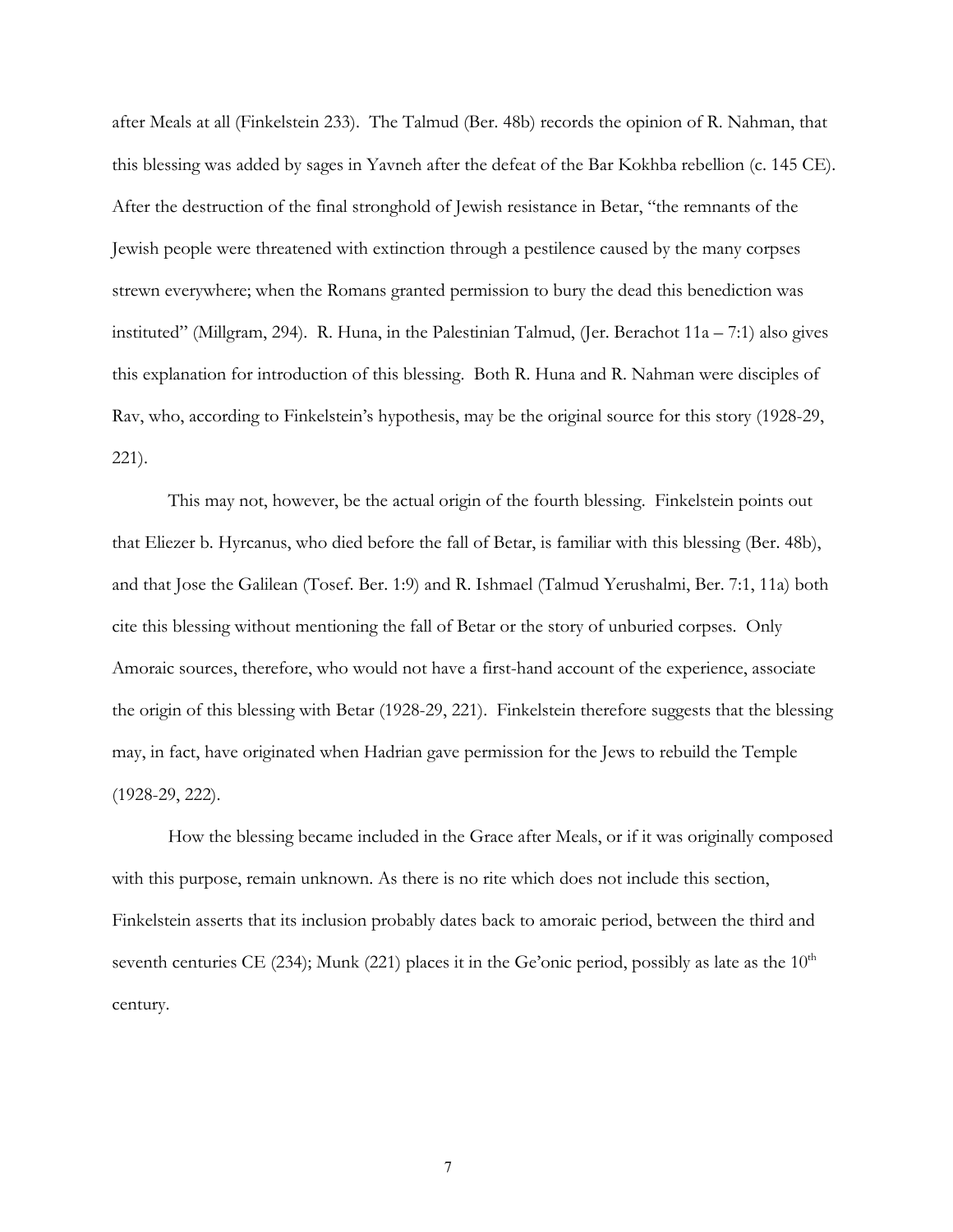#### **F. Expansion and standardization of Birkat Ha-Mazon**

Perhaps because it was "the latest of the benedictions to be officially incorporated" into Birkat Ha-Mazon, the fourth blessing "really grew to giant size. . . A number of general supplications were added to this benediction, each of which starts with the word *Ha-Rahaman*" (Millgram 294). Additional prayers for Shabbat and for the festivals were included in this section, as well as a number of excerpts from the psalms and the prophetic writings (sort of a "greatest hits" collection of Jewish verse).

The number of supplications that begin with the words *Ha-Rachaman* varies greatly in different rites; there are fifteen in the Sephardi version of the prayer, but in the Ashkenazi there are only nine (Posner, Kaploun, and Cohen, 220). This is likely to be seen as indication that the petitions in this section were originally individual and were phrased to suit each person's desires; indeed, Abudaraham sees this section as personal and private and that it is acceptable to insert any petition here (Garfiel, 204), as many people still do. The origin of this section may be in Ber. 46a, which specifically mentions a blessing for the master of the house.

By the time of the expansion of the fourth blessing (certainly no later than the Ge'onic period), the first three blessings must have had a relatively fixed structure and wording. Otherwise, if the wording of the initial three blessings was still fluid, there would not be the need to provide this opportunity specifically for one's individual words and petitions. It could be argued, however, that even at this late date, it was not the wording of these blessings that was fixed, but the themes.

<span id="page-11-0"></span>The custom of reciting Psalm 137, "By the waters of Babylon," before saying Birkat Ha-Mazon is first mentioned in 1603 (Idelsohn 122).<sup>5</sup> The apparent source for reciting this psalm, according to Idelsohn, is in Zohar Teruma: "Whoever enjoys his meal has to remember the desolation of the Holy Land and of the Temple, and express his grief and sorrow" (123). A similar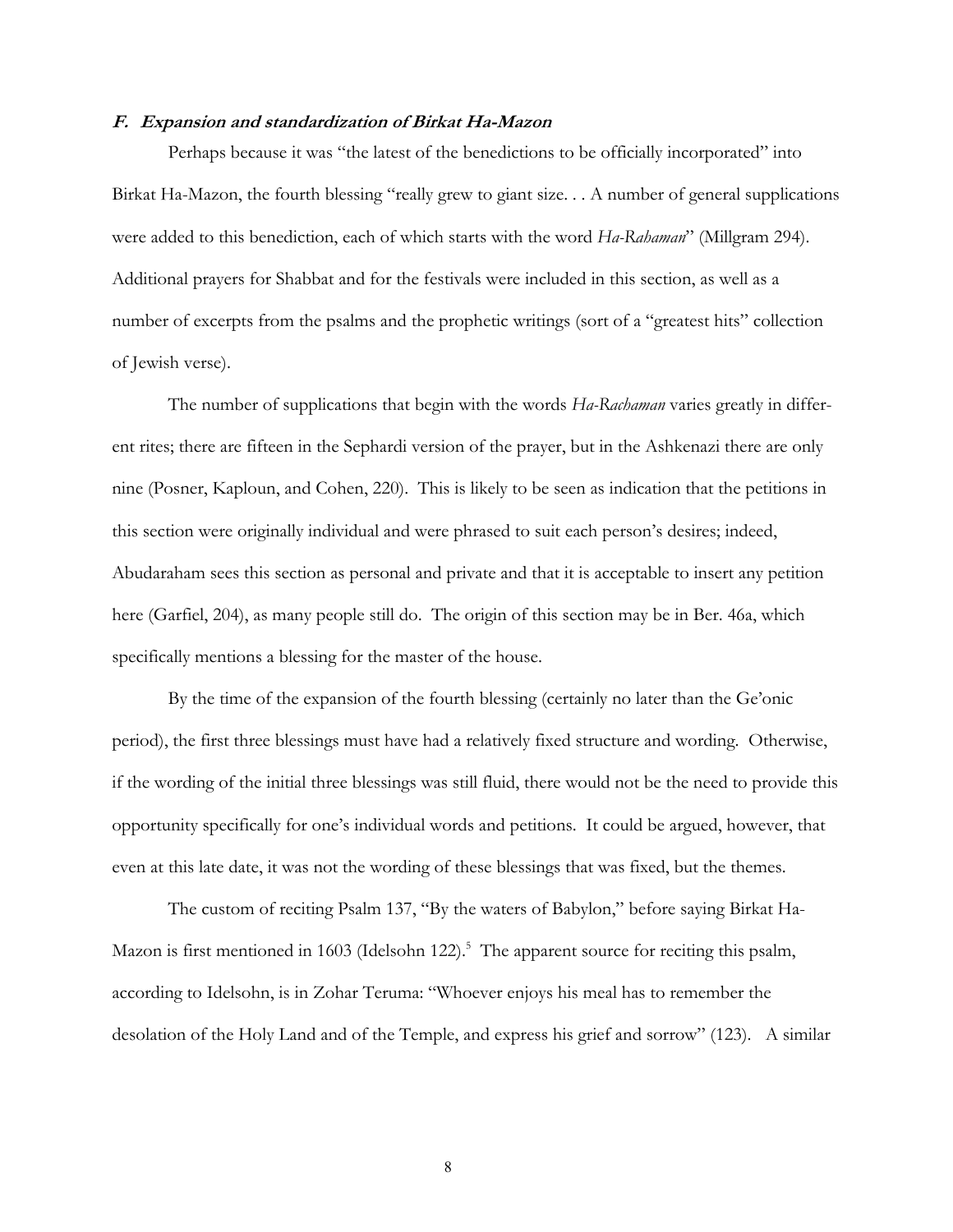injunction is found in the Talmud (Bava Bathra 60b), which states it is forbidden to forget the destruction of the Temple even during meals.

On Shabbat and festivals, "when cheerfulness is prescribed," Psalm 126 ("Shir Ha'ma'a lot") is recited instead (Idelsohn 123). It is unclear when this custom emerged or why this psalm was picked. Some communities add four additional verses, beginning "T'hillat Adonai."[6](#page-12-0) Ironically, despite the Talmudic support for the latter, singing of Psalm 126 on Shabbat is far more widely observed than the recitation of Psalm 137 on weekdays.

#### **G. Development of the Short Form**

 $\overline{a}$ 

Since Talmudic times, and perhaps even predating them, there is evidence of the necessity for an abbreviated grace for use by children and on occasions when time-pressures or immanent danger precludes a complete recitation of the prayer. Characteristic of these abbreviated forms is the summarization and condensing into a single paragraph of the essence of each benediction. The siddur of Rav Sa'adia Ga'on (C. 1000 CE), for example, contains such an abbreviated version.

The standard short form of Birkat Ha-Mazon in use today was written in 1603 by Rabbi Naphtali ben David Zecharaiah of Mendel of Venice.<sup>[7](#page-12-1)</sup> The Shulchan Aruch states that workmen who eat during working hours are required only to say the first paragraph of Birkat Ha-Mazon and to make mention of Jerusalem (OH 191:1). In cases of extreme emergency, one is only required to say "Blessed be the Merciful One, the King, the Master of this land" (according to EJ 840).

Conservative and Reform prayerbooks have their own shortened forms, which generally include an excerpt from each of the paragraphs of the long version. The "guiding principle has been

<sup>5</sup> In Sephardi and some Eastern European communities, Psalm 23 ("The Lord is my Shepherd") is recited instead.

<span id="page-12-0"></span><sup>6</sup> They are Psalm 145:21, 115:18, 118:1, and 106:2. I have heard a story, of which I have found no source, that these verses were added by anti-Zionists in response to the adoption of Psalm 126 as an "anthem" at one of the Zionist conferences.

<span id="page-12-1"></span><sup>7</sup> It is found in Ba'aye Haytayv, in the commentary of Magen Avraham (OH, 192:1).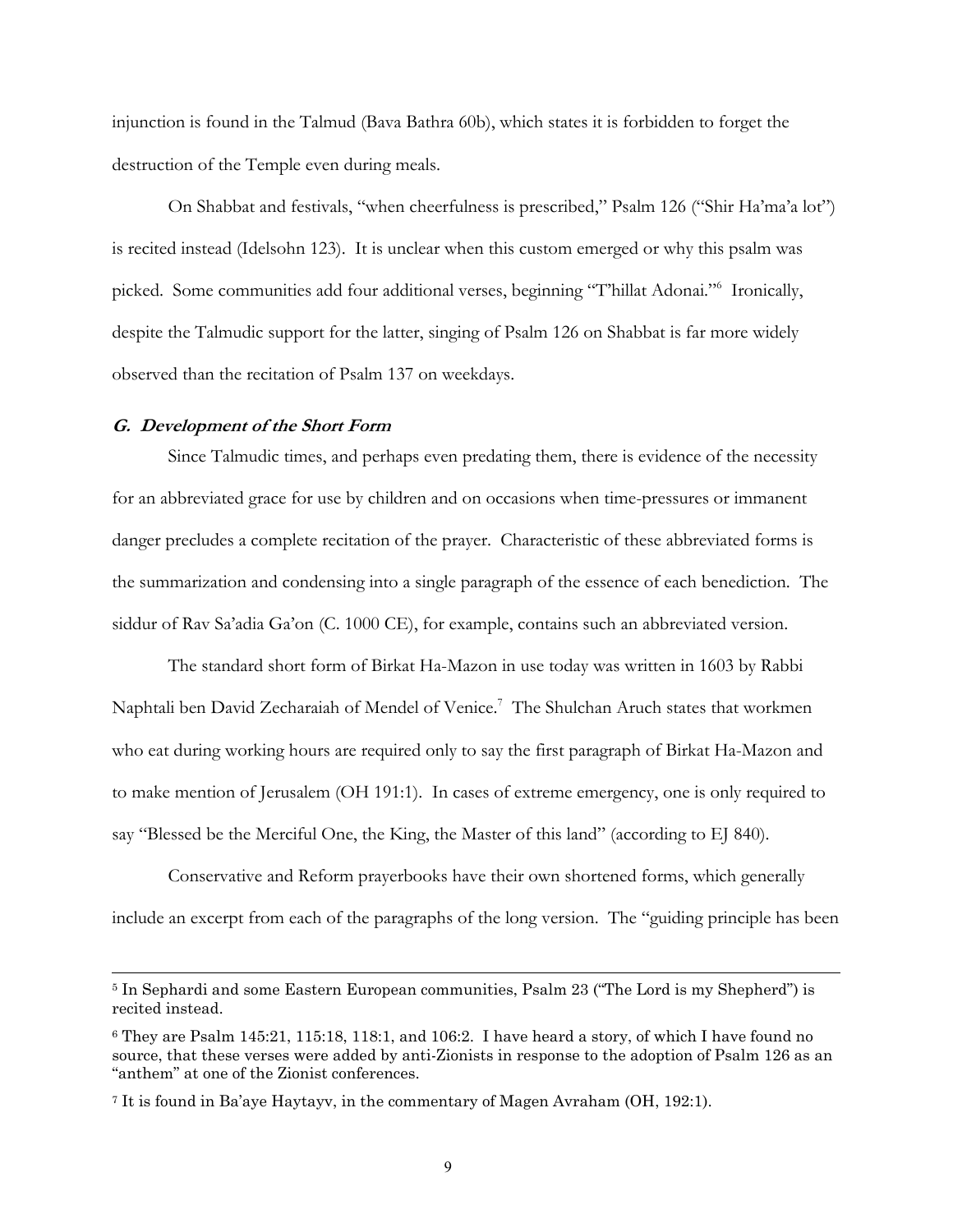that the *mitzvah* of reciting *Birkat ha-Mazon* is commanded by the Torah, but the actual content has developed over the ages" (EJ 840).

### **H. Birkat Ha-Mazon as it is said today**

In contemporary times, the text of Birkat Ha-Mazon has been modified by various communities in response to concerns that it no longer accurately reflects their values. Perhaps the most widespread modification is the addition of new petitions in the Ha-Rachaman section, asking for the liberation of a particular group (such as Soviet Jews or Ethiopians) or for solidarity between Jews and their non-Jewish neighbors.

In response to concerns that the prayer reflects a patriarchal system, some communities have added mention of the matriarchs and Miriam the prophetess. The expression "the covenant that has been inscribed in our flesh" has been changed to "inscribed in our hearts," to reflect that the covenant is inclusive of women. Discussion of issues regarding women and prayer will be discussed in greater length in the next section.

Finally, the variety of abridged and alternative forms of the prayer is growing rapidly. Some communities simply chant the Biblical injunction from Deuteronomy 8:10, "You shall eat, and you shall be satisfied, and you shall bless." Others sing the Talmudic phrase, in Aramaic, attributed to Benjamin the Shepherd (Ber. 40b), "Blessed be the Compassionate One, the Ruler of the world, the Master of this bread."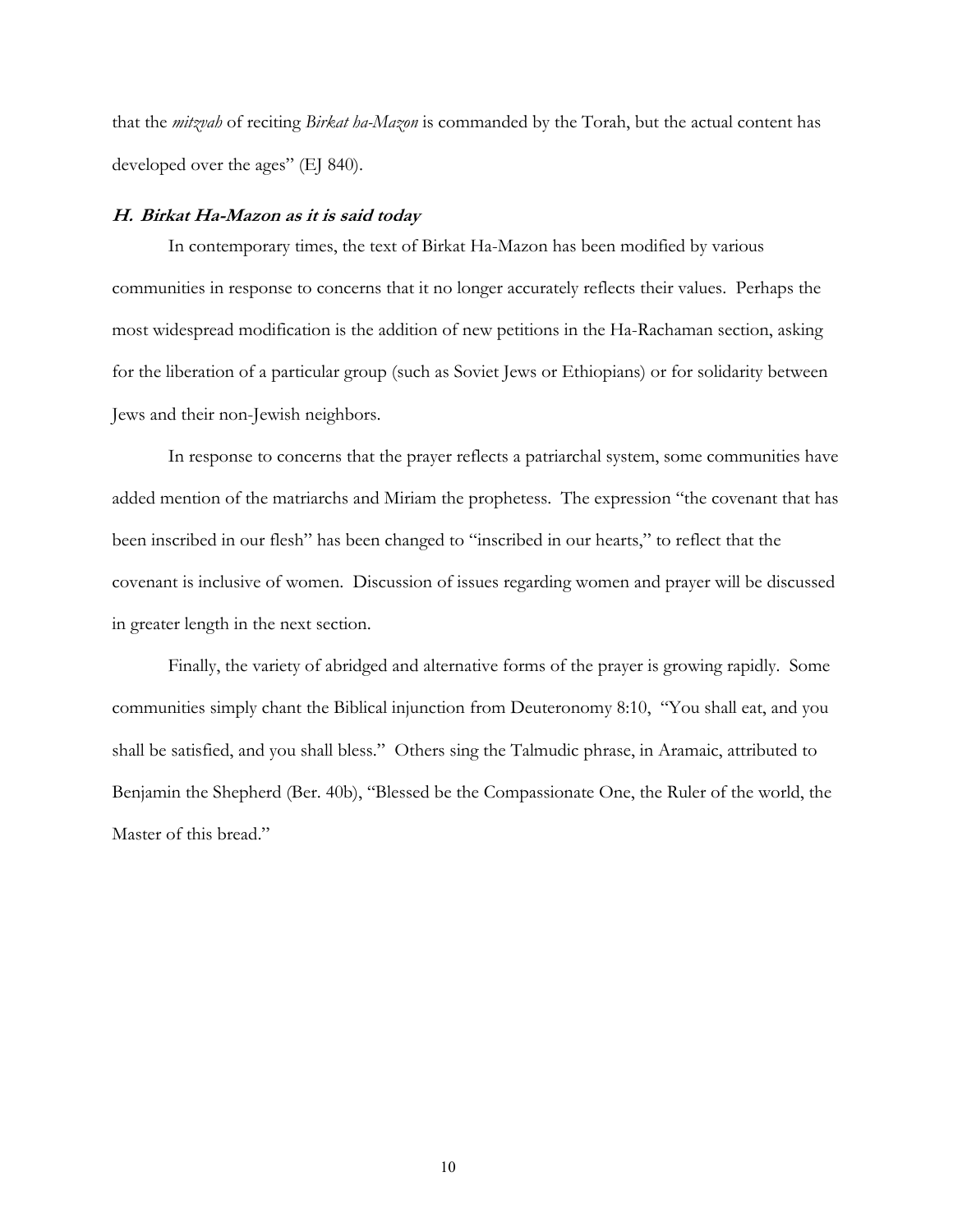# <span id="page-14-0"></span>**III. Core-Concepts and Values of Birkat Ha-Mazon**

### **A. General Rubrics for looking at Birkat Ha-Mazon**

Curricula for Jewish education, whether in "formal" environments (such as day schools and supplementary schools) or "informal" environments (such as summer camps, youth organizations, and youth tours) are organized around certain key rubrics. Some of these rubrics, such as the teaching of Jewish holidays, can be found in nearly any educational setting, while others are more common to one or another setting. For example, teaching of Hebrew language is more commonly found in "formal" educational settings, while curricula exploring identity issues are more central to "informal" settings. While day schools may devote a large portion of the Jewish component of their day to Bible study, the study of Jewish history and the meaning of prayer generally take precedence in supplementary schools.

One of the great strengths of Birkat Ha-Mazon is that it cuts across such curricular boundaries, making it appropriate for use in both "formal" and "informal" educational settings. As the organizing principle of a curriculum, it provides the opportunity to raise and address issues ranging from the theological to the sociological. On the other hand, lessons based upon Birkat Ha-Mazon can easily be incorporated into many of the curricula already in use in Jewish education.

In this section, I will look at several of the various rubrics or organizing principles around which Jewish education curricula are currently based and the role that Birkat Ha-Mazon can play for such curricula. Because much has already been written on each of these subjects, and many popular (and excellent) curricula are based upon them, I will limit myself to general observations, recording only in outline form the elements that such curricula generally contain. I will, however, note wherever possible the connections that can be made to specific elements of Birkat Ha-Mazon.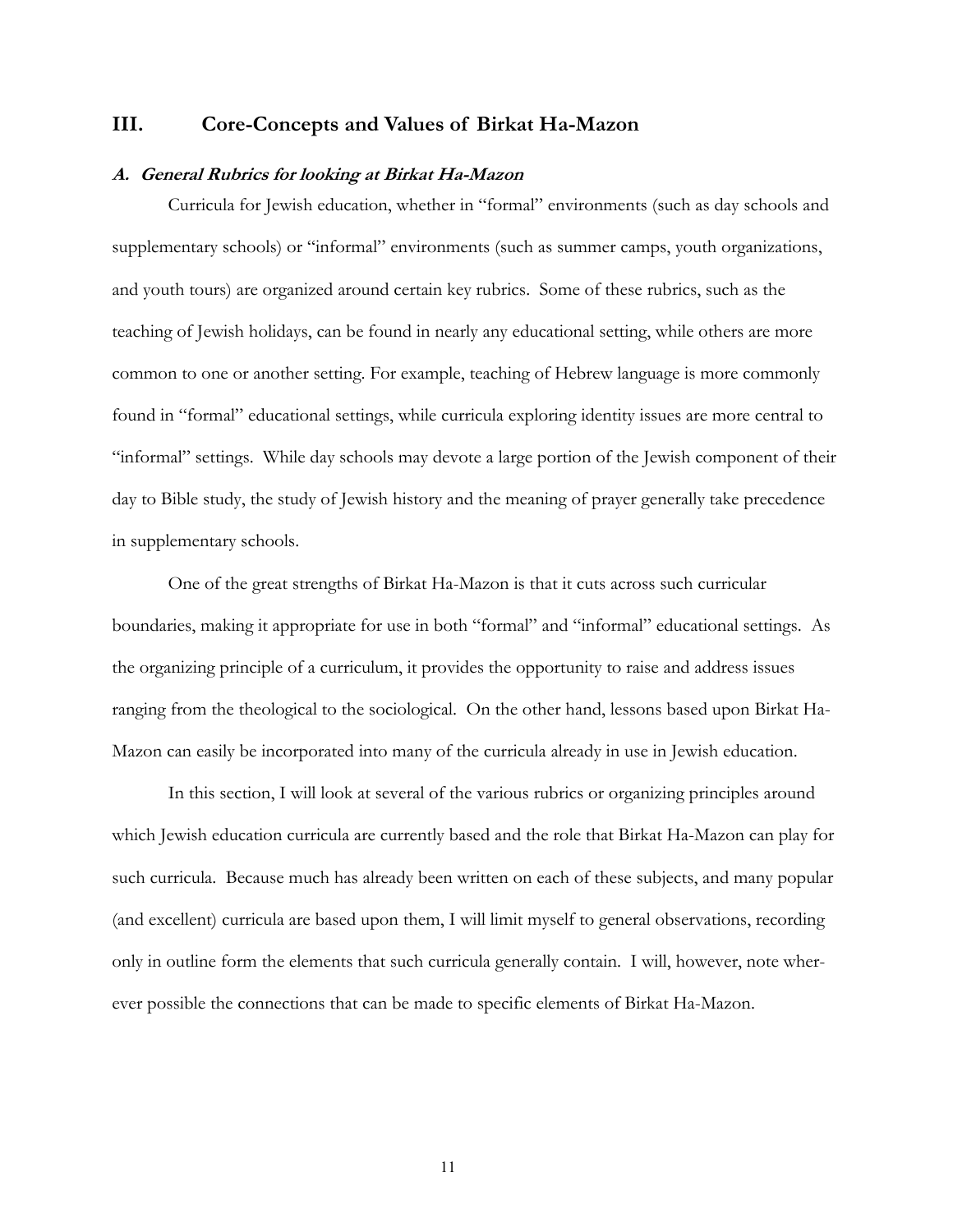#### <span id="page-15-0"></span>**1. As a component of a Jewish Literacy curriculum**

Literacy curricula have become increasingly popular in the past two decades, especially in supplementary schools where time pressures constrain the content that may be presented. Organized around core concepts (as in the writings of E. D. Hirsch), they attempt to identify and teach the fundamentals or essentials of Judaism -- "what every Jew should know."

Generally, panels of experts and educators work jointly to devise the concepts upon which the curriculum should be based. Emphasis is often upon the mastery of specific, observable skills (such as knowledgeable use of ritual objects). The resulting curriculum may be topical, with each lesson integrating material from a spectrum of content areas, or may be structured to include individual lessons organized around subject areas similar to those described in the sections which follow.

There are two key reasons why Birkat Ha-Mazon is a logical choice for inclusion in such a curriculum, or even as the chief organizing principle of a literacy-based program. First, the recitation of Birkat Ha-Mazon is a concrete skill which may be used on a regular basis. As a home-ritual, family (and parents in particular) can be involved in its observance, making it a likely candidate for family education programs. On the other hand, because it is also a publicly performed ritual to which great honor or "kavod" is attached, mastery of this skill affords the opportunity for esteem-building.

Furthermore, as observed in the introduction, Birkat Ha-Mazon is a ritual which any Jewish individual is likely to encountered at some point, and in a wide range of settings. Reasonably similar versions of the text are used throughout the world, among Jews who affiliate with any of the movements. A familiarity with the text allows participation in a Jewish activity that is truly international and interdenominational.

Second, Birkat Ha-Mazon touches upon many of the fundamental concepts of Jewish thought, from the relationship between the Jews and the land of Israel to the anticipation of a messianic future. The text of Birkat Ha-Mazon incorporates a vocabulary of prayer, but also of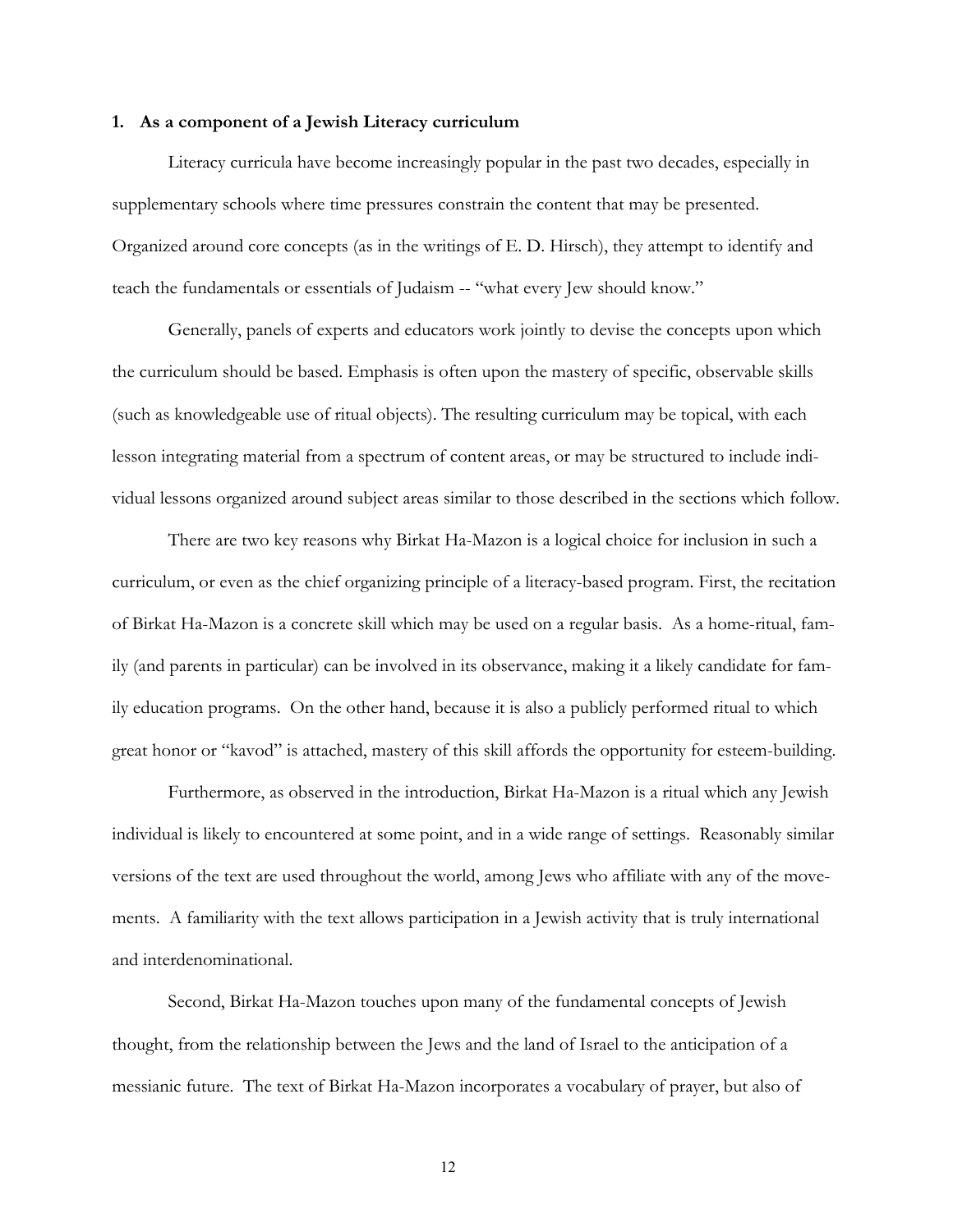<span id="page-16-0"></span>words that are used in secular speech (for example, "ha-aretz" for Israel). It is an excellent locus for study of issues relating to prayer and theology and of ethical action, as will be discussed in the sections which follow. The special sections included for Shabbat and for various holidays can be used as a springboard for study and discussion of their nature and meaning. And, as mentioned in the introduction, Birkat Ha-Mazon touches upon a wide range of relevant and topical issues that ask us to examine our principles as Jews in dealing with our fundamental relationships with the planet and with one another.

In short, Birkat Ha-Mazon would fit well into a literacy curriculum of the central rituals and beliefs of the Jewish people. In the sections which follow, I will examine how Birkat Ha-Mazon fits into curricula which define their scope more narrowly.

## **2. As a Prayer**

 $\overline{a}$ 

Birkat Ha-Mazon is, first and foremost, a prayer; it is therefore obvious that it could be a component of any such curriculum. The study of Birkat Ha-Mazon on its own may also require an examination of questions and issues relating to the topic of prayer. For example, students may need to examine what prayer is and why people choose to pray before they will be interested in looking at Birkat Ha-Mazon as a specific example of a prayer.

Curiously, Birkat Ha-Mazon is often overlooked by curricula for teaching prayer, perhaps because they tend to focus upon the prayers which are said in the synagogue.<sup>[8](#page-16-1)</sup> Nevertheless, as a great many curricula already exist on the subject of prayer which can easily be adapted to the study of Birkat Ha-Mazon, it is not necessary to go into great detail about the role that Birkat Ha-Mazon can play in teaching the fundamental issues and concepts of Jewish prayer. Therefore, I will provide only a very general outline of the issues that a curriculum on prayer should address noting specific

<span id="page-16-1"></span><sup>&</sup>lt;sup>8</sup> A good example of such an omission is in Kadden and Kadden's standard text on prayer, Teaching T'fillot; this was rectified by their inclusion of Birkat Ha-Mazon in their later work, Teaching Mitzvot.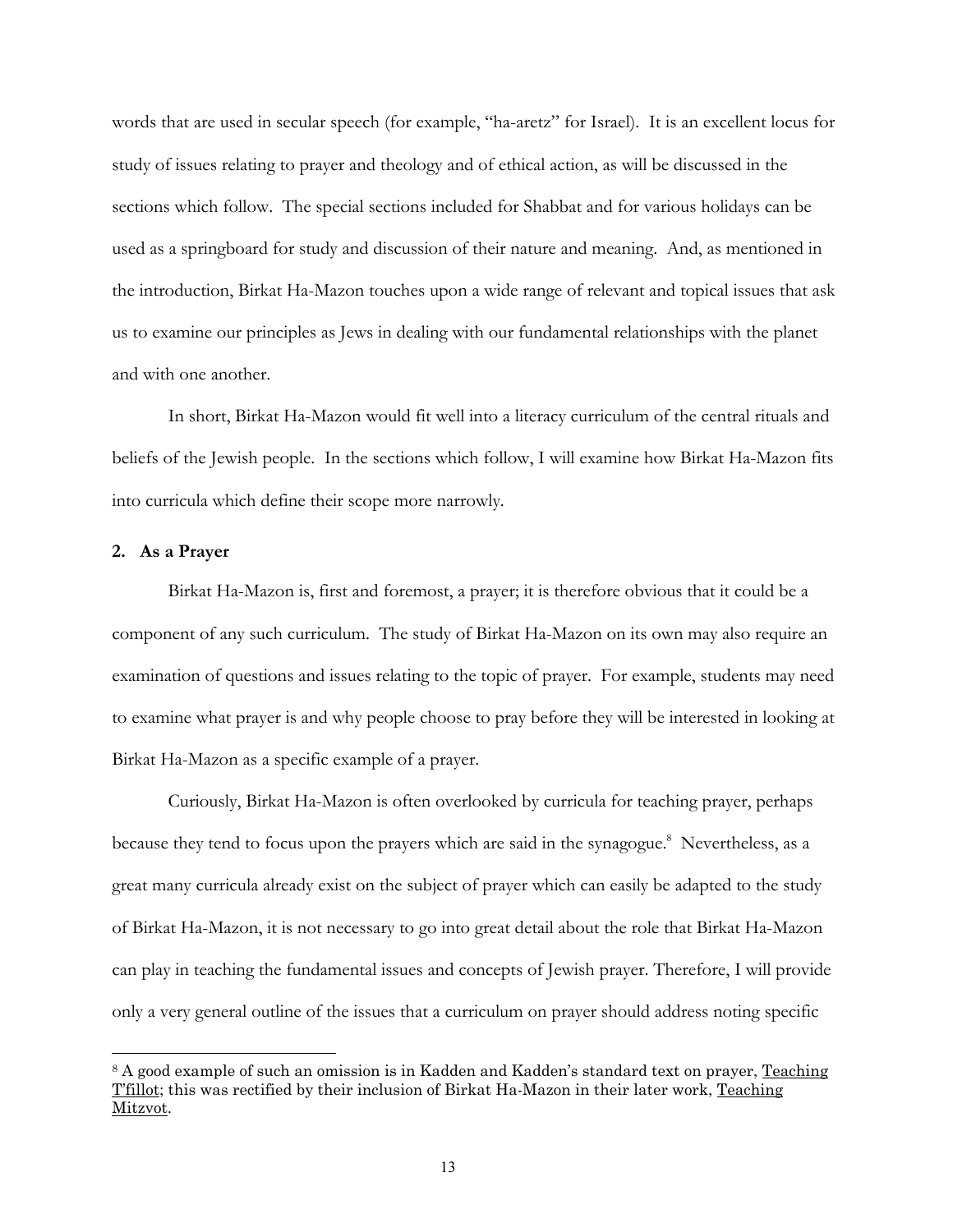connections to Birkat Ha-Mazon. Suggestions for further reading on this subject may be found in the Bibliography.

It is usually necessary to begin the study of prayer by examining the value of prayer in the first place, and the role that it plays (or can play) in one's life – in short, to ask the question "why pray?" Similarly, it is important to address the various obstacles that prevent individuals from praying or participating in communal worship. A responsible curriculum will not only raise such issues, offering students a chance to express their feelings, but will also attempt to respond to them. Jewish tradition offers many reasons different individuals may choose to pray at different times.

- **Prayer can be an opportunity to speak with God.**
- **Prayer can be an opportunity for self-reflection.**
- **Prayer can be the expression of hopes, desires, and visions, both communal and** individual.
- Prayer can be vehicle for awareness or mindfulness of individual moments, which may lead to an appreciation of their uniqueness.
- Prayer can be an opportunity for participation in a community.
- **Prayer can be a link to tradition and to one's heritage or background.**
- Prayer, if performed regularly, can be an opportunity to develop self-discipline
- Prayer can be seen as a Mitzvah, something we do because God commands it or because we are Jewish.
- Prayer can be an occasion for textual study, which may lead to intellectual growth or the aesthetic appreciation of meaningful poetry.

By substituting "Birkat Ha-Mazon" for the word "Prayer" in any of the above sentences,

these ideas can be addressed as they specifically relate to the Grace after Meals.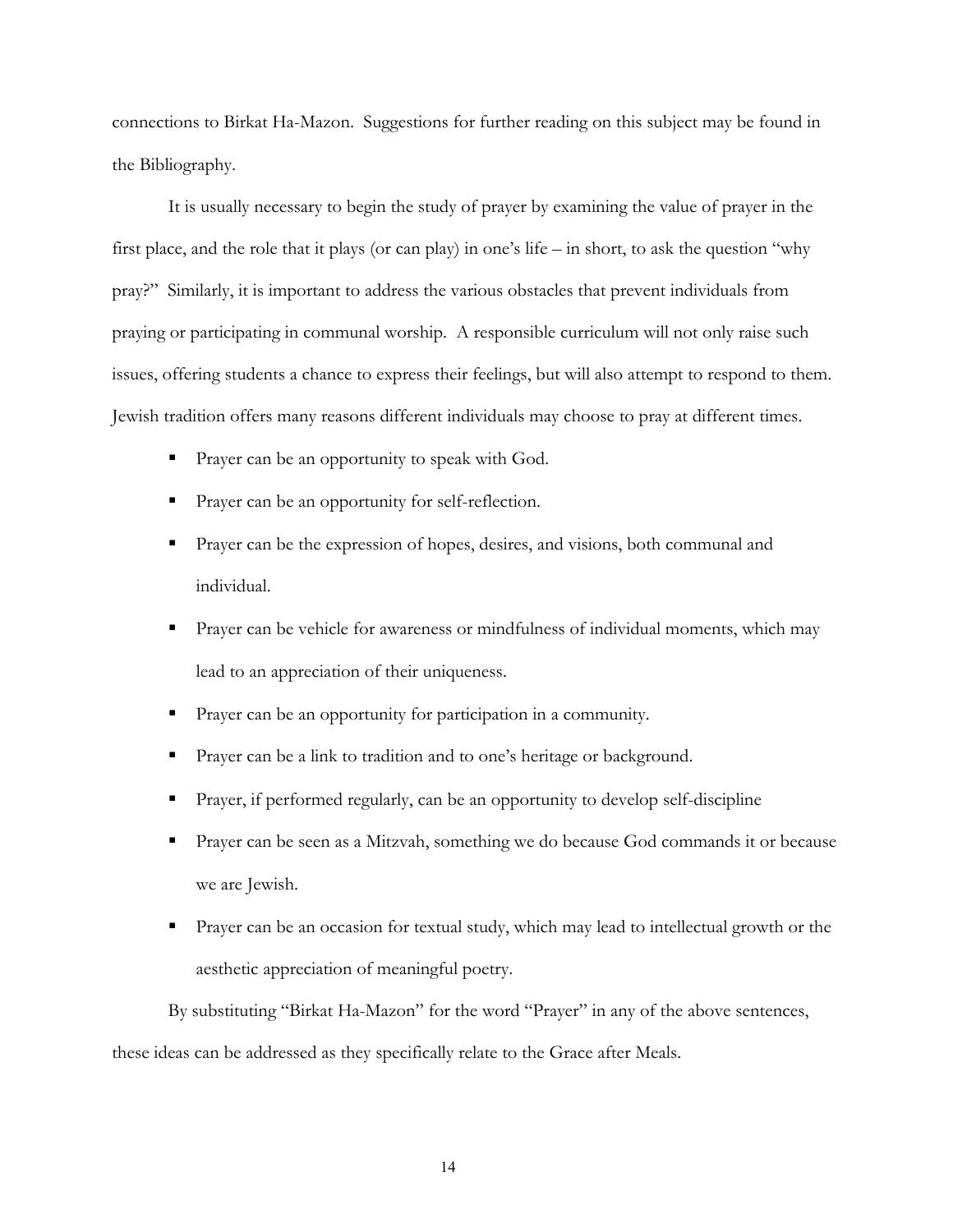The second component of a prayer curriculum is the examination of the language and structure of prayer. This includes an examination of the different types of prayers and ways of categorizing them, the meaning of certain key-words and phrases, comparisons of the differences between different prayers and different rites, and other analysis questions that allow for a comprehensive understanding of the prayer as a text.<sup>9</sup> An examination of "God-language," the names by which we refer to God and the different characteristics we impart to the Divine, may also be appropriate at this point.

A few examples of what an examination of the structure and language of Birkat Ha-Mazon might include:

- Noting the frequency (or infrequency) with which certain words appear in the different paragraphs of the blessing. For example, the number of times that "kol" ("all") and the different forms of the verb "zan" ("sustains") appear in the first paragraph as compared with those which follow
- Pointing out how the word "amen" appears twice within the prayer, but not at its conclusion.
- Observing that the fourth blessing begins with alphabetic acrostic.

The third component of a curriculum of prayer looks is to look at the implications of the words and structures of the prayers being examined – in short, "what does this prayer mean?" Steve Brown suggests that we might think of prayer language as symbolic or poetic speech, which suggest deeper truths that go beyond the literal understanding of the words. One might examine, at this point, what theological or ethical ideas the "author" of the prayer was trying to express, or simply

<span id="page-18-0"></span><sup>&</sup>lt;sup>9</sup> An excellent series of questions which may be used for prayer analysis was compiled by Saul Wachs and can be found on page 139 of Steve Brown's classic text Higher and Higher: Making Jewish Prayer a Part of Us.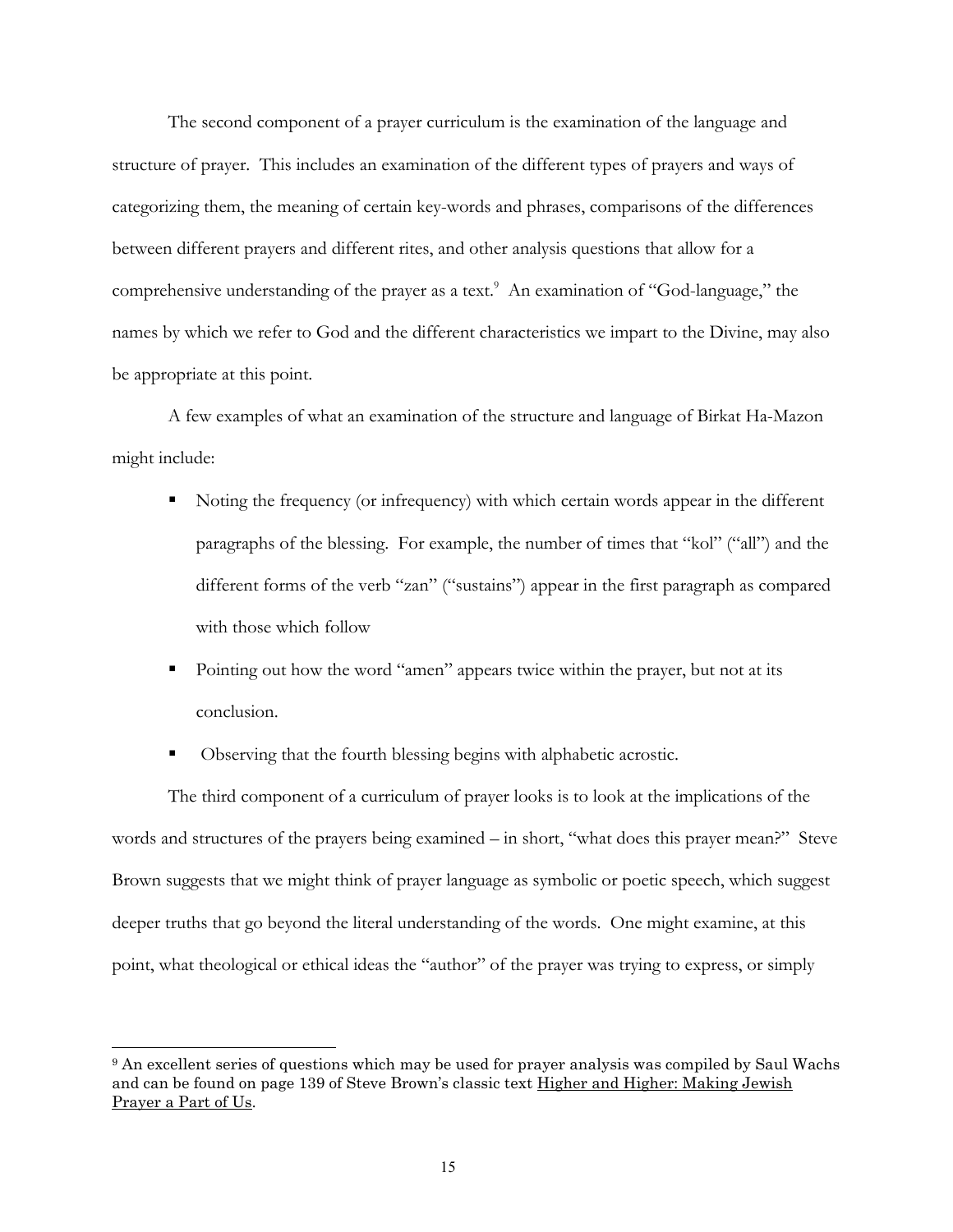what personal experiences might be related to the prayer. In the section on core-concepts, I will address the ideas raised by Birkat Ha-Mazon in depth.

The final element in the examination of a prayer is the making of personal meaning from its words. One might find that the prayer expresses an experience or ideal that is of great personal significance, or, in other cases, that the words do not reflect one's own values or ideals. An examination of the ongoing tension between "keva" and "kavanah," "fixed" and "spontaneous" prayer, is appropriate at this point. In connection to Birkat Ha-Mazon, it could be noted that the "Ha-Rachaman" section provides for individuals to add petitions that are not traditionally a part of the text.

Two additional issues deserve mention in outlining prayer curricula. First, no prayer curriculum would be complete without an examination Abraham Joshua Heschel's conception of the role of prayer in establishing sacred time and sacred space. Generally, we think of prayer as occurring at certain set times, especially Shabbat, and in a specific place: The synagogue. Birkat Ha-Mazon, however, is a prayer which is fixed to a certain activity, eating bread, but not to any particular location or time. Saying the Grace after eating affords the opportunity to make an ordinary place and moment a holy one, symbolized effectively by the custom of banging upon the table<sup>10</sup> at the line "Ha-Rachaman, hu yishlach lanu b'racha . . . v'al shulchan zeh she'achalnu alav" ("May the Merciful one send us blessings . . . and upon this table on which we have eaten"). Indeed, it is as if the table itself has been transformed into an altar, an idea to which I will return in greater detail.

Second, it is important to note the special attention that has been given in recent years to the gender issues that relate to prayer. Hebrew, it is often noted, is a language which every word is gendered and must of necessity be either male or female. This causes particular problems when we attempt to describe God, who is beyond gender, or wish to be inclusive of both men and women in

<span id="page-19-0"></span><sup>10</sup> Or, I suppose, touching it gently.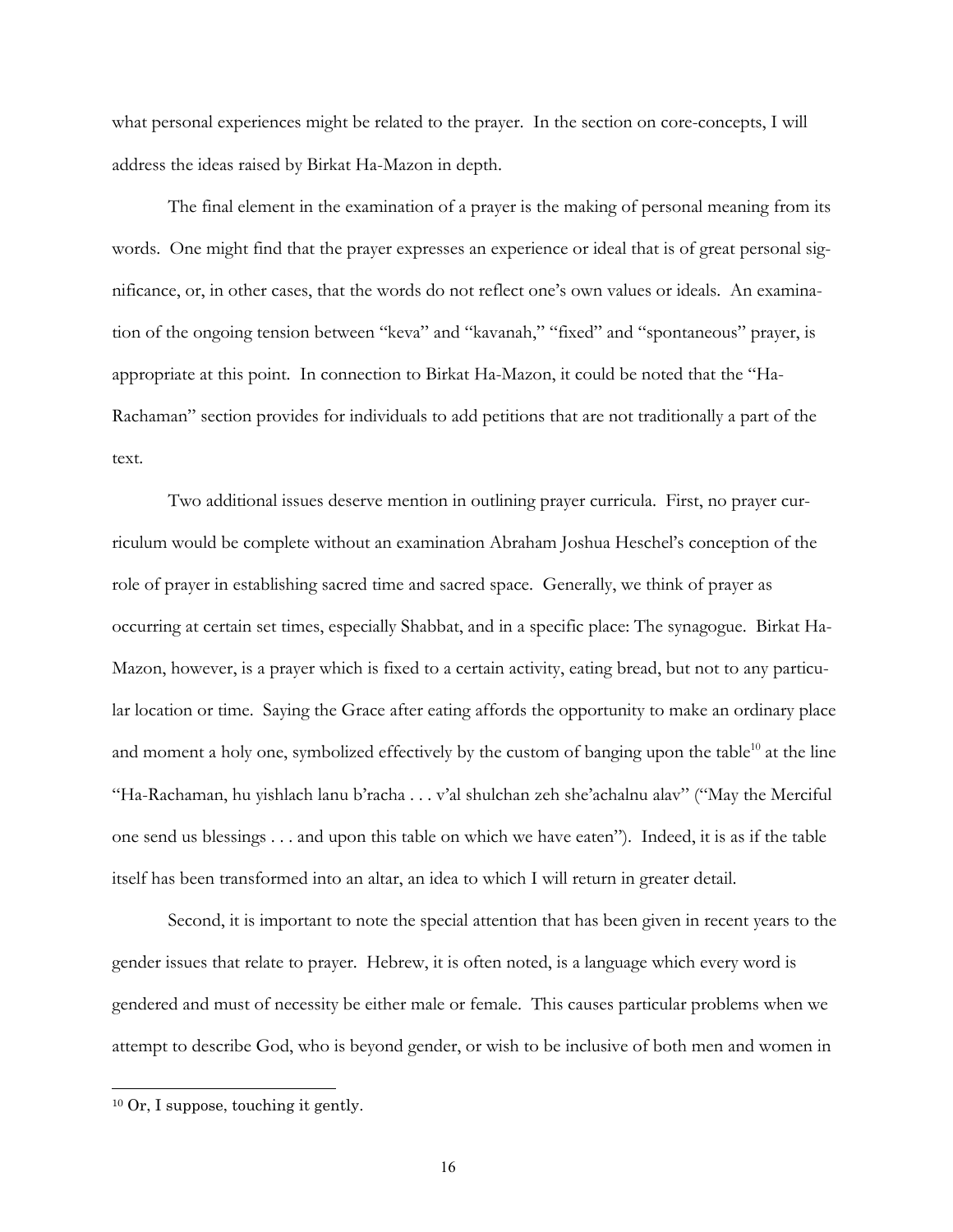<span id="page-20-0"></span>our speech. Additionally, many of the structures of the prayer service (such as the determination of who may be counted in a "minyan," the minimum number of participants for the recitation of certain communal prayers) have traditionally excluded women. Finally, the language of the prayers tends to reflect the patriarchal bias of traditional Judaism, in particular when describing the covenant between God and humanity and the ultimate redemption through a messianic redeemer.

In response to these concerns, liberal Jewish communities have, to various degrees, broken with traditional language and structures of prayer. The institution of the Bat Mitzvah service, the ordination of women as rabbis and cantors, and the modification of the language of certain prayertexts are just a few of the major developments of the modern era. In addition, over the course of the past two decades, one can identify an increasing commitment to greater inclusion of women on the part of Jews who feel themselves bound by the halachic structures of traditional Jewish observance.

Such tensions and changes are, of course, reflected in Birkat Ha-Mazon. The question of whether or not women should be counted for the recitation of the Mezuman at the beginning of the communal Grace, for example, is one which will be answered more inclusively by liberal communities $^{11}$ . Questions about the relationship between gender and prayer should, in my opinion, be addressed in any progressive curriculum on prayer.

Additionally, many modern texts of Birkat Ha-Mazon make alterations or additions in order to reflect a belief that women are full participants in the covenant of the Jewish people with God. For example, some communities replace the words "shechatamta b'vasarenu," "that you inscribed in our flesh" (a commemoration of circumcision) with "shechatamta b'libenu," "that you inscribed in our hearts." It is also common to add a commemoration of the matriarchs in the section

<sup>11</sup> According to Mishnah, women should not be counted (Ber. 7:2); according to Talmud, however, they may be counted for a Mezuman that does not include men (Ber 45b; Ar. 3a). Most contemporary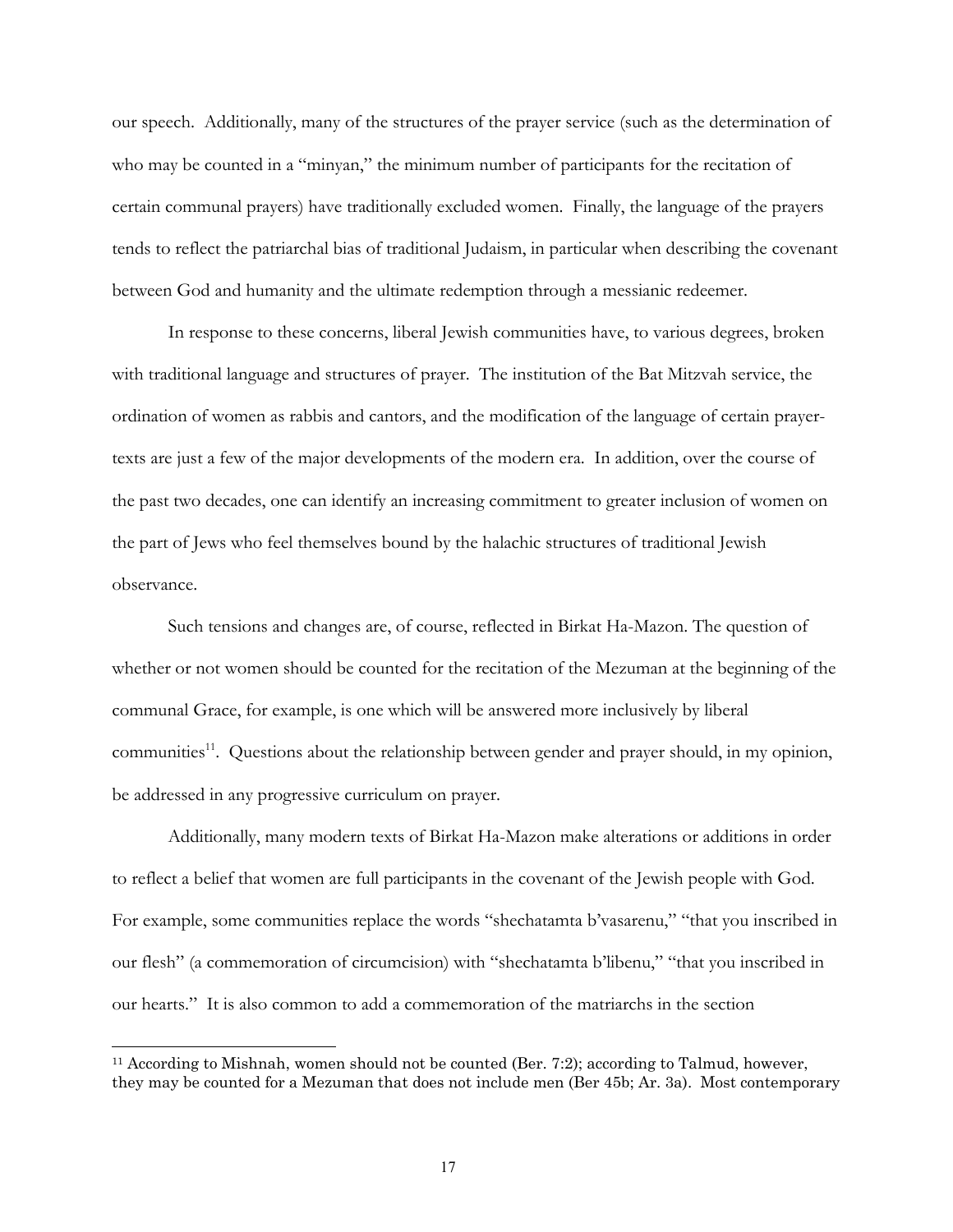<span id="page-21-0"></span>remembering the covenant with our ancestors $^{12}$ . Less frequent, but also current, is mention of Miriam the Prophetess alongside the lines about Elijah the Prophet; this modification is especially relevant in communities that do not believe in the person of a messiah, but in a messianic age. The modification of prayer-texts to reflect the values of a community, whether to be inclusive of women or for other reasons, leads to additional concerns, such as how to maintain the connection to tradition and community when prayer texts are not universal.

It should be clear at this point that many of the issues that would be addressed in a typical prayer curriculum are relevant to the study of Birkat Ha-Mazon. It should also be apparent that, just as such curricula often use the Kabbalat Shabbat or Shacharit service as their organizing principle, one might validly organize a study of the concept of prayer, around the prayer Birkat Ha-Mazon.

### **3. As a Blessing**

 $\overline{a}$ 

Birkat Ha-Mazon, it should be noted, is more accurately described as a blessing than as a prayer. Blessings are, in effect, a sub-category of prayer. However, because of the specific role of blessings in Jewish life, there are certain unique issues common to the study of blessings that do not relate to prayer in general. Again, excellent curricula are available on blessings, both as a component of the study of prayer and in their own right<sup>13</sup>. Again, examples of such curricula are given in the Bibliography.

As in the study of prayer in general, the study of blessings begins with an examination of their structure and language. There are certain elements in this regard that are specific to blessings.

Orthodox Jews hold that if three or more women ate together and are reciting the Mezuman, any men present must respond to it.

<span id="page-21-1"></span><sup>12</sup> The phrase "Bakol mikol kol" is apparently based upon Biblical texts describing the blessings each of the patriarchs, respectively, received. In Gen 24:1, Abraham is blessed "in all things"; in Gen. 27:33, Isaac says "I have partaken from everything"; and in Gen. 33:11, Jacob says "I have everything". Some liberal traditions add a line asking for blessings for the Matriarchs based upon similar descriptions: "Heiteev tovat tov tov."

<span id="page-21-2"></span><sup>&</sup>lt;sup>13</sup> Particular mention should be made of Brown's Higher and Higher, pages 83-88.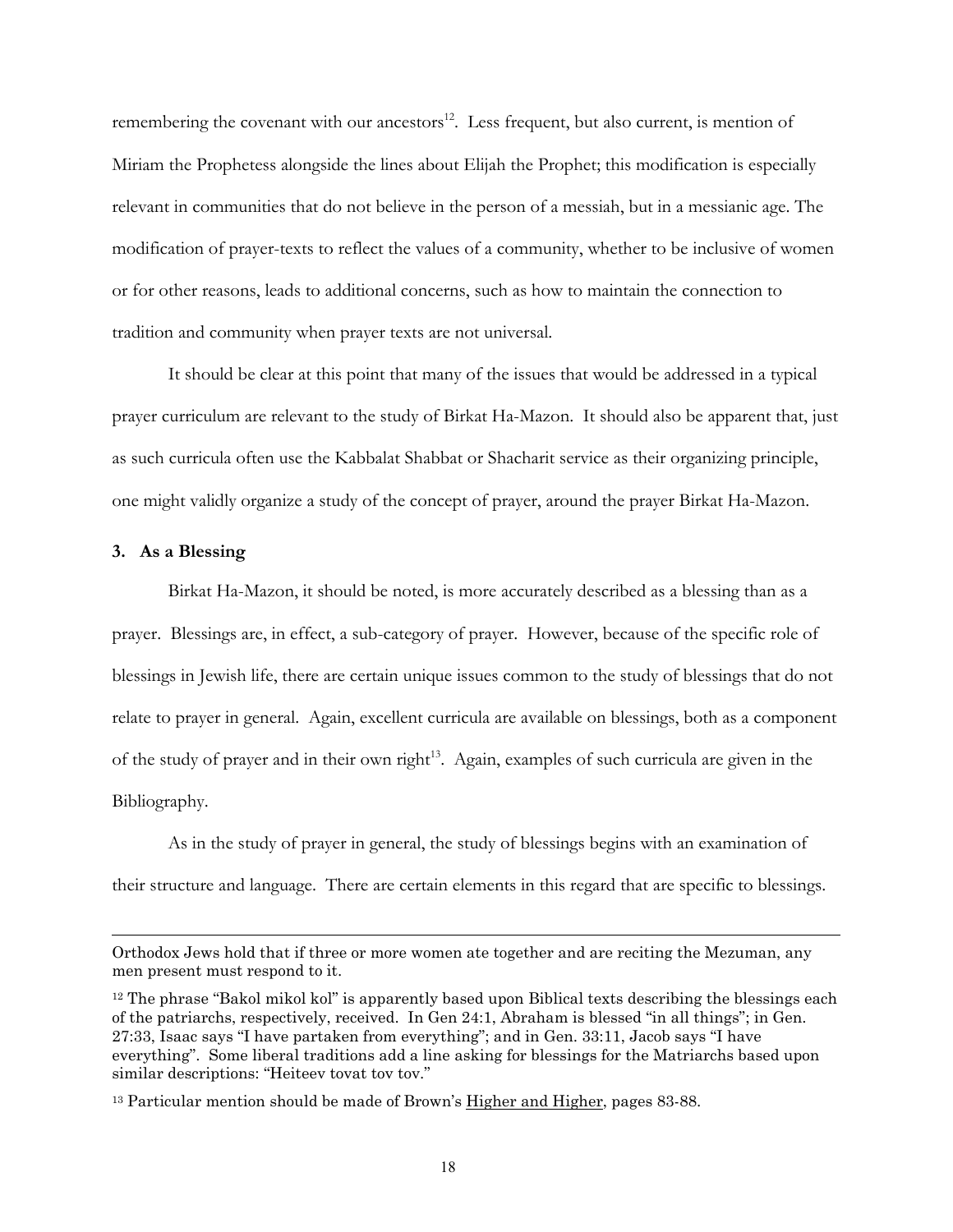First, while prayers come in a wide variety of forms, blessings share a fixed structure. Nearly all blessings begin with the same words, called the "petichah" or "opening": "Baruch ata Adonai, Elohenu Melech Ha'Olam," often translated as "Blessed are You, Adonai<sup>14</sup> our God, Ruler of the Universe." When a blessing is recited in conjunction with the performance of a Mitzvah, the words "asher kidshanu bemitzvotav vetzivanu" ("who has sanctified us with His commandments and commanded us") are included in the petichah.

Many blessings consist of little more than this opening, followed by the subject of the blessing, called the "guf" or "body." A blessing of this form is called a "bracha ktzara" or a "short blessing." Such blessings include most of those which are said upon the fulfillment of a mitzvah, the experiencing (and especially enjoying) of an important event or a natural phenomena, or eating. An example is the blessing over bread, "Ha-Motzi."

Other blessings conclude with the words "baruch ata adonai," and then a repetition of the main theme of the blessing, referred to as a "chatimah" or "euology." If a blessing includes both a peticha and a chatimah, it is called a "bracha arucha," or "long blessing." Because such blessings may meander from their initial theme, the purpose of the chatimah is to reiterate and emphasize the original point of the blessing. The first paragraph of Birkat Ha-Mazon is an example of a bracha arucha.

When two or more brachot are recited consecutively, and the first is a bracha arucha, the general rule is for only this first blessing to begin with a peticha; the blessings that follow it include a chatima but no peticha. Such a blessing is called a "bracha smucha lachavarta," a "blessing attached to his friend." The second and third paragraphs of Birkat Ha-Mazon, which follow one after the other in rapid succession are part of the same overall structure, and therefore do not require a new peticha.

<span id="page-22-0"></span><sup>14</sup> Or more traditionally, "Lord."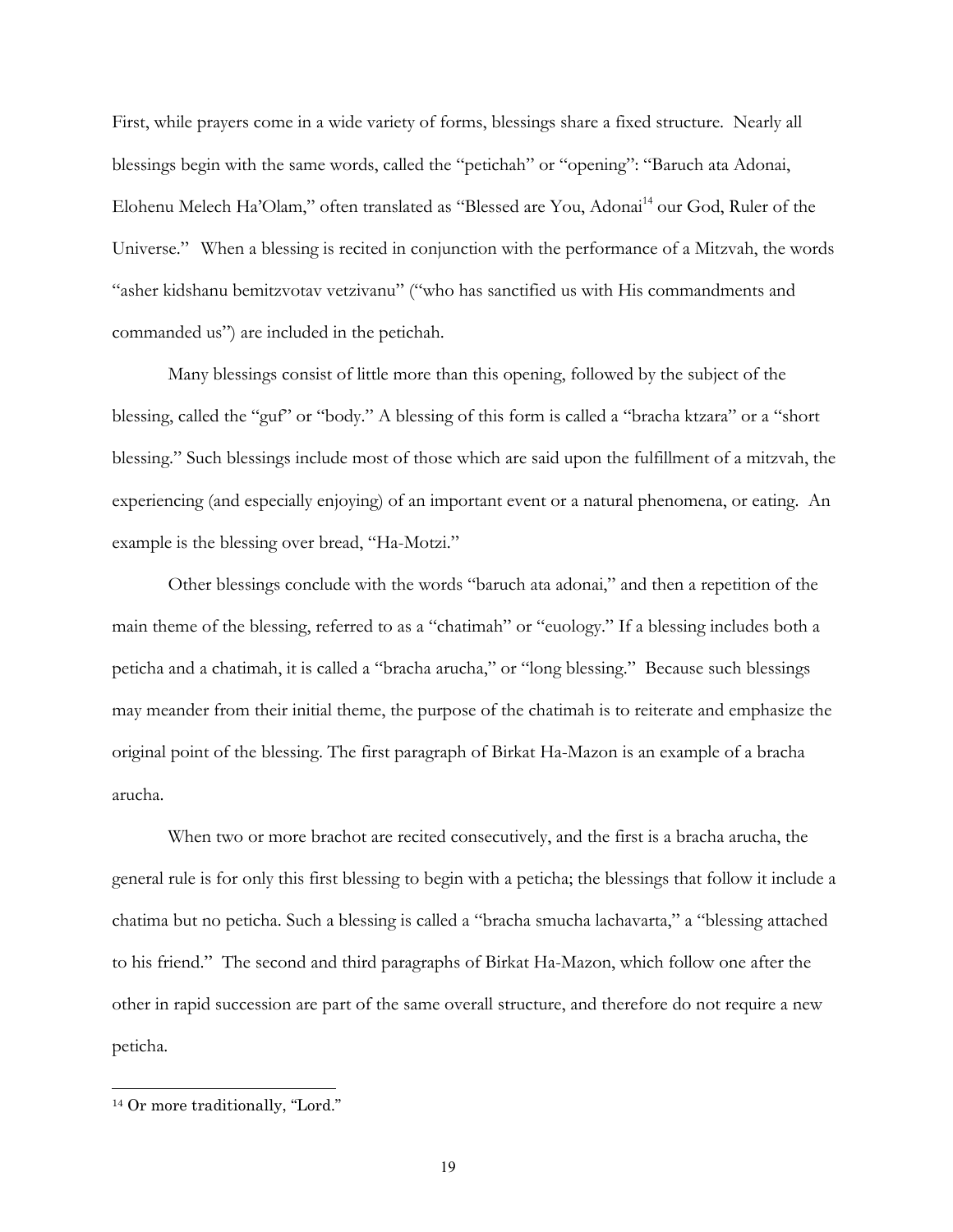According to Maimonides, blessings may be classified according into 3 categories. "Birchot ha-Nehenin," or "blessings of pleasure" are said whenever one enjoys any food, drink, scent, or witnesses any natural phenomena. Such blessings include the blessings of the havdalah service and the blessings over lightning, thunder, and the rainbow. The second category is "birchot hamitzvot," which are recited upon the performance of a Mitzvah (see below), such as affixing the Mezuzah to one's doorframe or washing one's hands before eating. The final category, "birchot hahoda'ah," "blessings of gratitude," include the majority of those said in a prayer service and offer praise and thanksgiving for God's action in the world.

Regarding the language of blessings, it is important to note that the key words of the blessing formula, "baruch ata" or "blessed are You" are one's which it seems difficult to understand. What does it mean, after all, for us to "bless God?" Prayerbooks often translate the phrase either "Praised are You" or "We offer thanks to You," but neither is an accurate translation. Brad Artson has argued, convincingly, that a more appropriate understanding of the phrase might be "You are bountiful," with a blessing being our expression of awareness of God's infinite power and generosity.

Also problematic for some liberal Jews is the phrase "Melech Ha'Olam," literally "King of the Universe," which not only implies a gendered God but also a very specific image (Heinemann attributes its origin to "protestation against the worship attributed to Roman emperors," according to Manns, 48). While some communities are content to simply translate "Melech" to a more neutral "Ruler" or "Sovereign," others change the Hebrew, substituting the phrase "Ruach Ha'Olam," "Spirit of the Universe."

In addition to their language and structure, Blessings can be contrasted with prayers in terms of their meaning. While a prayer is often a petition for future favor, a blessing is an expression of appreciation or gratitude for something currently occurring (or, in certain cases, the past). The focus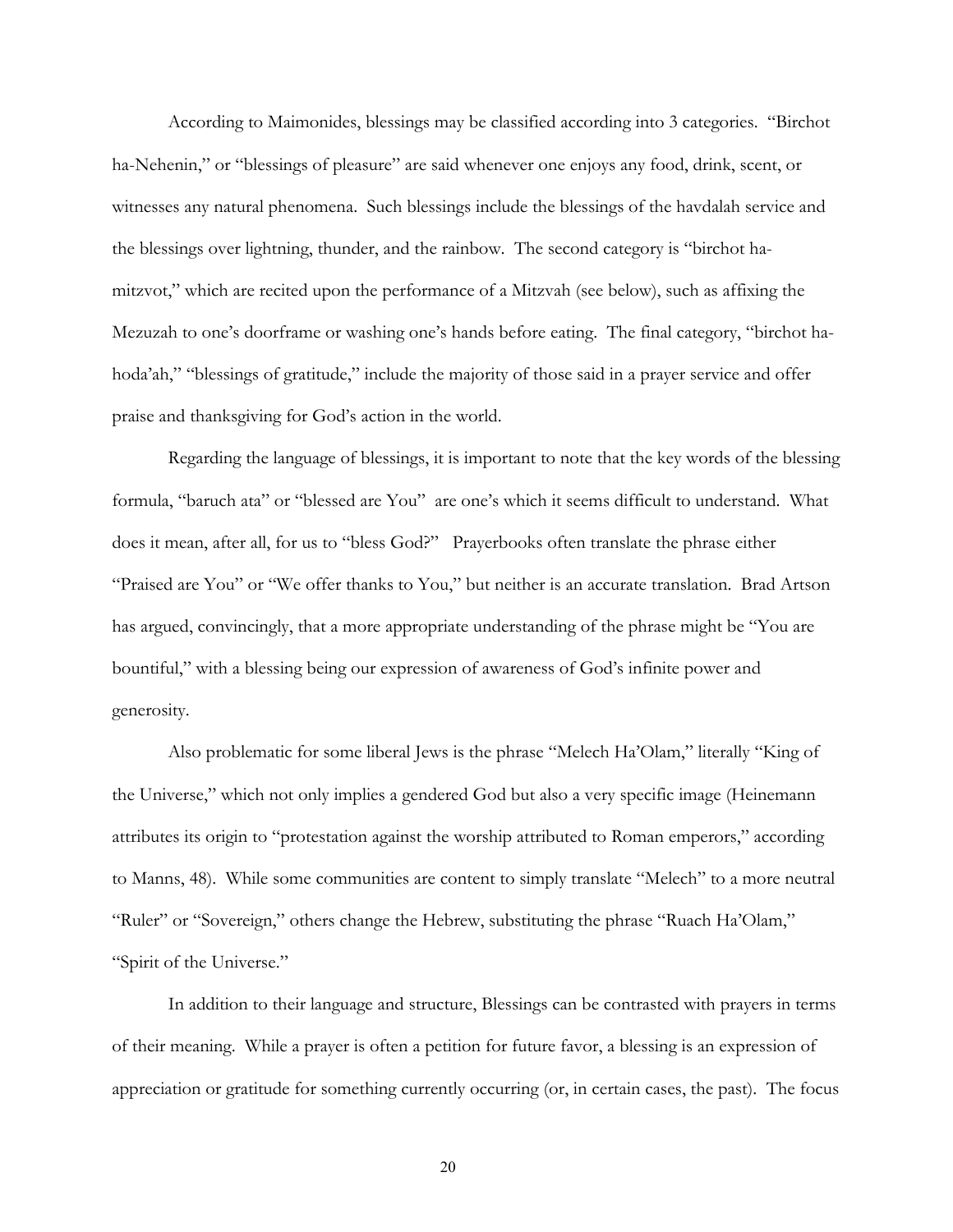of a blessing, therefore, is not on an ideal future, but rather mindfulness attention to the immediate experience of the present moment. A blessing serves as an opportunity to make distinctions from one moment to the next and to note the uniqueness of everything that occurs or exists in the world. Theologically, saying a blessing emphasizes the role of God as the ultimate source of all life experiences.

In the Talmud, Rabbi Meir emphasizes the great value that blessings can have as a structuring principle of our daily lives, in his famous statement that it is obligatory to make one hundred blessings every day (Men. 43b). One can easily see the value of finding one hundred separate moments each day at which to pause in gratitude and appreciation. R. Meir stresses that, along with the blessings said at daily prayers, the blessings one makes over food are essential if one is to reach this figure (Tosefta Berachot 6:24).

Judaism places a particular emphasis on categorizing the food that we eat, and modifying the blessing we make over the action of eating accordingly. Bread, among all foods, is singled out for special attention; Birkat Ha-Mazon is only said at the conclusion of meals which contain bread. Even if one has eaten as little as a "kazayit" of bread, an amount equal in size to an olive, one is obligated to say this prayer. Some individuals, it should be pointed out, will avoid eating bread at a meal so as to exempt themselves from saying this long blessing.

A secondary category includes the seven species of foods (the "sheva minim") which are native to Israel according to the Deuteronomy 8:8. In this passage, Israel is described as "a land of wheat and barley, of vines, figs and pomegranates, a land of olive trees and [date-palm] honey."<sup>15</sup> Meals which include these foods, but not bread, are concluded with the "b'racha m'ein shalosh," or "three-faceted-blessing," which is an abridged version of the themes of Birkat Ha-Mazon. Finally, all other meals conclude with "borei nefashot," "who creates spirits," a one-paragraph blessing.

<span id="page-24-0"></span> $15$  Rye, oats, and spelt are included in this blessing, as are pomegranates.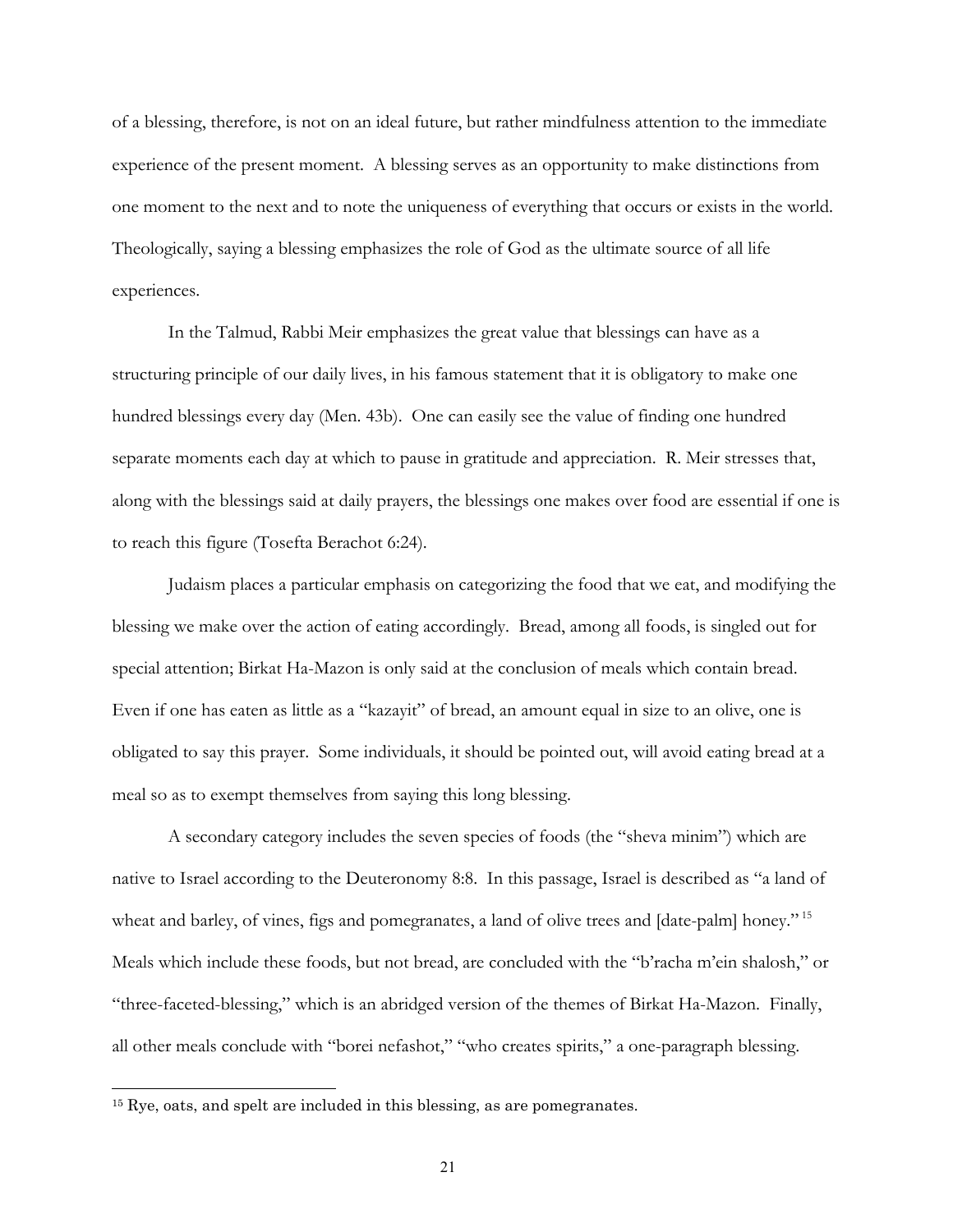<span id="page-25-0"></span>Similarly, the blessings said before eating vary based upon the food to be consumed, with distinctions made between bread, other grain products, food grown on trees or in the ground, wine,<sup>16</sup> and all other edibles. One might wonder why so much attention is placed on making such distinctions about the food we eat and how these categories evolved. According to Fieldhouse, "Foods are categorized and classified in order to help people make sense of the world. Classifications may be based on pre-scientific understandings of inter-relationships between food and disease, on scientific nutrition knowledge of food composition, or on sociocultural uses of foods." (49) In the case of the Jewish categorizations, it is often hypothesized that the special attention which bread merits is due to its central role in the diet of the ancient Israelites. Similarly, the distinction made between foods from Israel and other foods emphasizes the importance of this particular land in comparison with all other nations. In general, one can see in these distinctions the same attempt to order a chaotic world that is found in the account of the story of Creation or the precision required in the sacrificial offerings at the Temple in Jerusalem.

Arthur Waskow suggests that such categorizations may no longer speak to the contemporary Jewish individual, observing that "most Jews no longer find useful as a sacred path the Rabbinic system of blessings." (68) Waskow offers two possible explanations, posed as a series of questions. First, he wonders if the language and structure of making a blessing have lost the connection to their function, asking if perhaps "words said in a formula no longer carry such a weight of holiness for us?" Expanding upon this dilemma, he asks, "Would we find it more authentic to say an impromptu word of thanks and blessing at the moment we face the food? Or do we live today in such a flood of words that just silence, breathing calmly, and holding the hands of our companions at the table

<sup>16</sup> Wine is singled out from all other beverages (and from grapes), just as bread is distinguished from all grains (and baked goods, such as cakes). Although the origin of the blessing over the wine is unknown, it is clear that wine receives special attention in the Bible as compared with other intoxicants. Interestingly, as Waskow observes, "the Bible's first description of a meal is in the story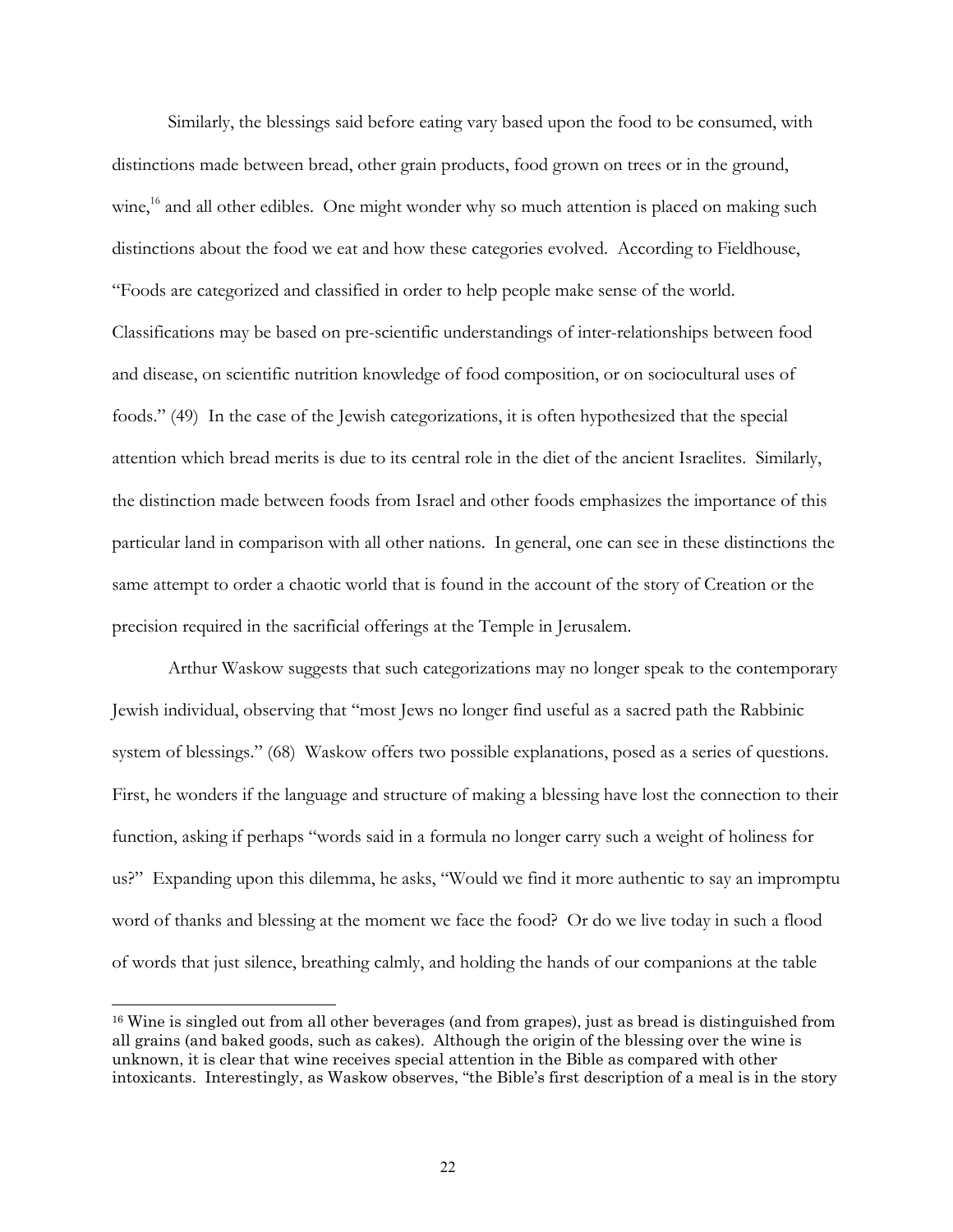<span id="page-26-1"></span><span id="page-26-0"></span>would help us focus more deeply on the holiness of food? Or do we need to reconnect with the earth and our bodies in some new way to bring home to ourselves the meaning of food?" (68)

Second, he speculates that it may be the categorizations by which blessings attempt to classify the food we eat which has lost its meaning, and that perhaps different (or additional) categories need to be developed. He asks, "Is the distinction between what is tree-grown and what earth-grown important to us? Would we seek to distinguish foods that come from animals and from plants? Or to distinguish what comes from living animals (eggs, milk) and from dead ones (meat)?" (67) I will discuss later Waskow's conception of "Eco-Kashrut" as a means for making meaning in a contemporary era of classifying the food that we eat; at this point, however, I wish to emphasize Waskow's observation that while the act of blessing our food may have lost its meaning for many Jews, the intrinsic value of such activity remains meaningful and forms must be developed that heighten our awareness of the connection between food, its origin, and its impact on our bodies.

To conclude, Birkat Ha-Mazon consists of a series of blessings which focus our attention on the act of eating, the food we eat, the land in which it is grown, and the land of Israel. The study of Birkat Ha-Mazon is enriched by an understanding of the language and structure of blessings. In addition, BH can be an effective vehicle through which the generalized subject of blessings can be taught.

## **4. As a Mitzvah**

 $\overline{a}$ 

Making a blessing after eating is one of the 613 Mitzvot or "commandments" required by the Torah (Chill, 385)<sup>17</sup>. It is therefore appropriate to include study of Birkat Ha-Mazon as part of

in which Melchitzedek, priest of God Most High, himself brings out *bread and wine* to greet and bless Abraham (Gen. 14:18)" (18, italics mine).

<sup>&</sup>lt;sup>17</sup> As with blessings, mitzvot can be categorized in a variety of ways, such as into "positive mitzvot" (which we are required to perform, such as lighting the Chanukah candles) and "negative mitzvot" (in which our merit is from avoiding the subject of the commandment, such as not murdering or committing adultery). An awareness of such classifications can enhance our understanding of their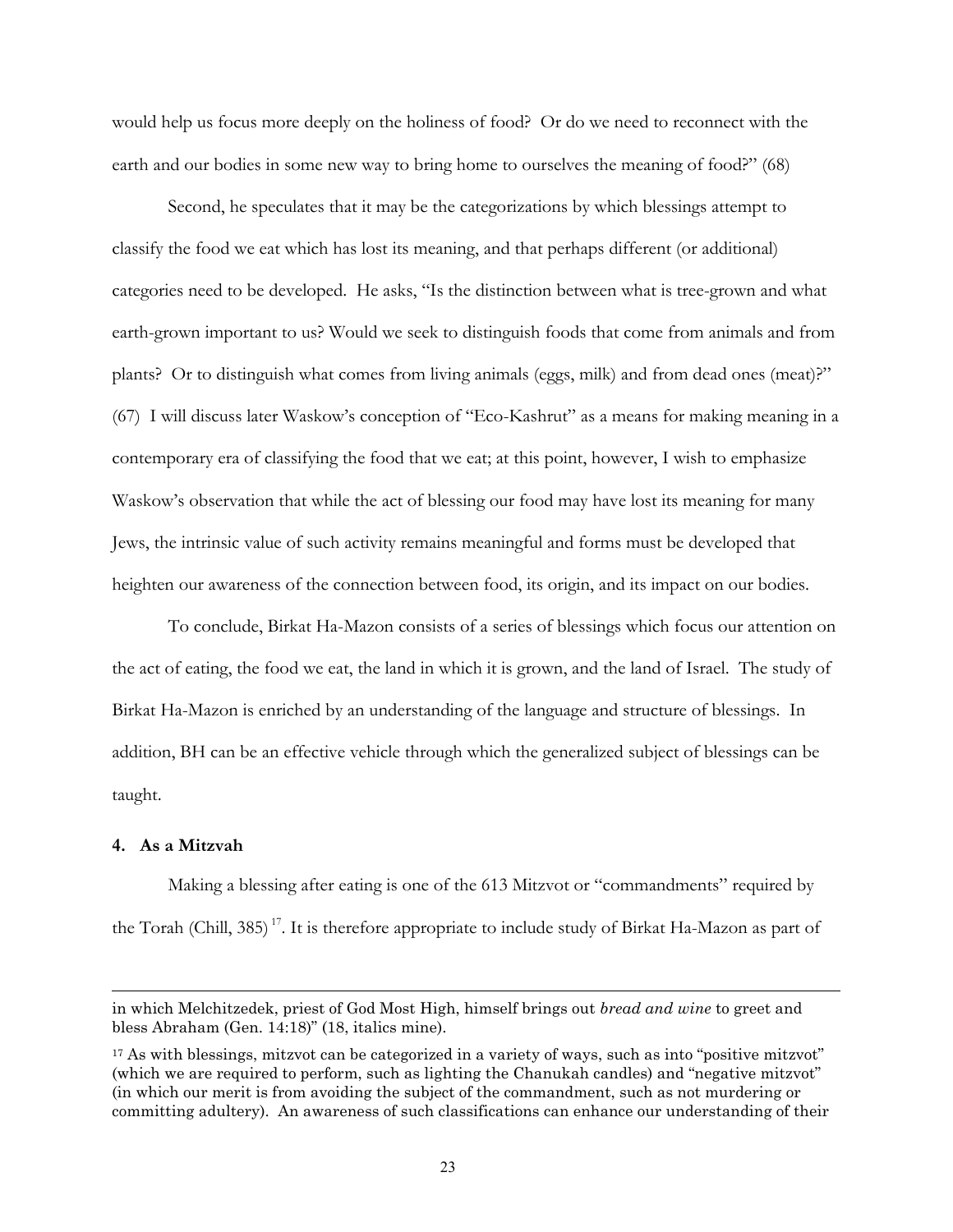any study of Mitzvot, especially as it is a mitzvah that one has the opportunity to perform on a daily basis (possibly, three times each day).

As mentioned earlier, God instructs the people of Israel through Moses (in Deuteronomy 8:10), "When you have eaten your fill, give thanks to [or "bless"] the Lord your God for the good land which He has given you." The first blessing of Birkat Ha-Mazon, "Hazan et-Hakol," fulfils the first half of the commandment, by thanking God for food. Similarly, the second blessing fulfils the second half of Deut. 8:10, by thanking God for the "good land" we have been given.

In the study of prayer curriculum, I emphasized that a good prayer curriculum must respond to the question "why pray?" Similarly, a mitzvah curriculum must ask the question, "why perform mitzvot," and include discussion of reasons people choose for observance<sup>18</sup>:

- Performance of Mitzvot leads to a heightened ethical awareness.<sup>[19](#page-27-1)</sup>
- Performance of Mitzvot provides a connection to the Jewish community and to Jewish tradition.
- Regular performance of Mitzvot is a form of self-discipline.

 $\overline{a}$ 

- The act of performing a Mitzvah is a way of communicating with God (in the sense that God speaks to us through the words of Torah, but we speak to God through our actions).
- A life-style based upon the performance of Mitzvot leads to greater happiness and understanding of one's role in the universe.

function It should also be noted that many of the positive mitzvot are accompanied by specific blessings, which call attention to the action being performed.

<span id="page-27-0"></span><sup>18</sup> A good treatment of this subject is found in the introduction to Chill's The Mitzvot: The Commandments and their Rationale.

<span id="page-27-1"></span><sup>19</sup> While some Mitzvot have a clear ethical or moral value, others are seemingly arbitrary and defy rational explanation. Traditionally, these mitzvot are classified into two categories: "Torah," or "teachings" are those laws whose rationale can be understood, while "Chukim" or "Statutes" (also known as "Mishpatim") are beyond human understanding (Eyun Tefilah in Davis 236). The second paragraph of Birkat Ha-Mazon offers thanks to God for both of these types of Mitzvot.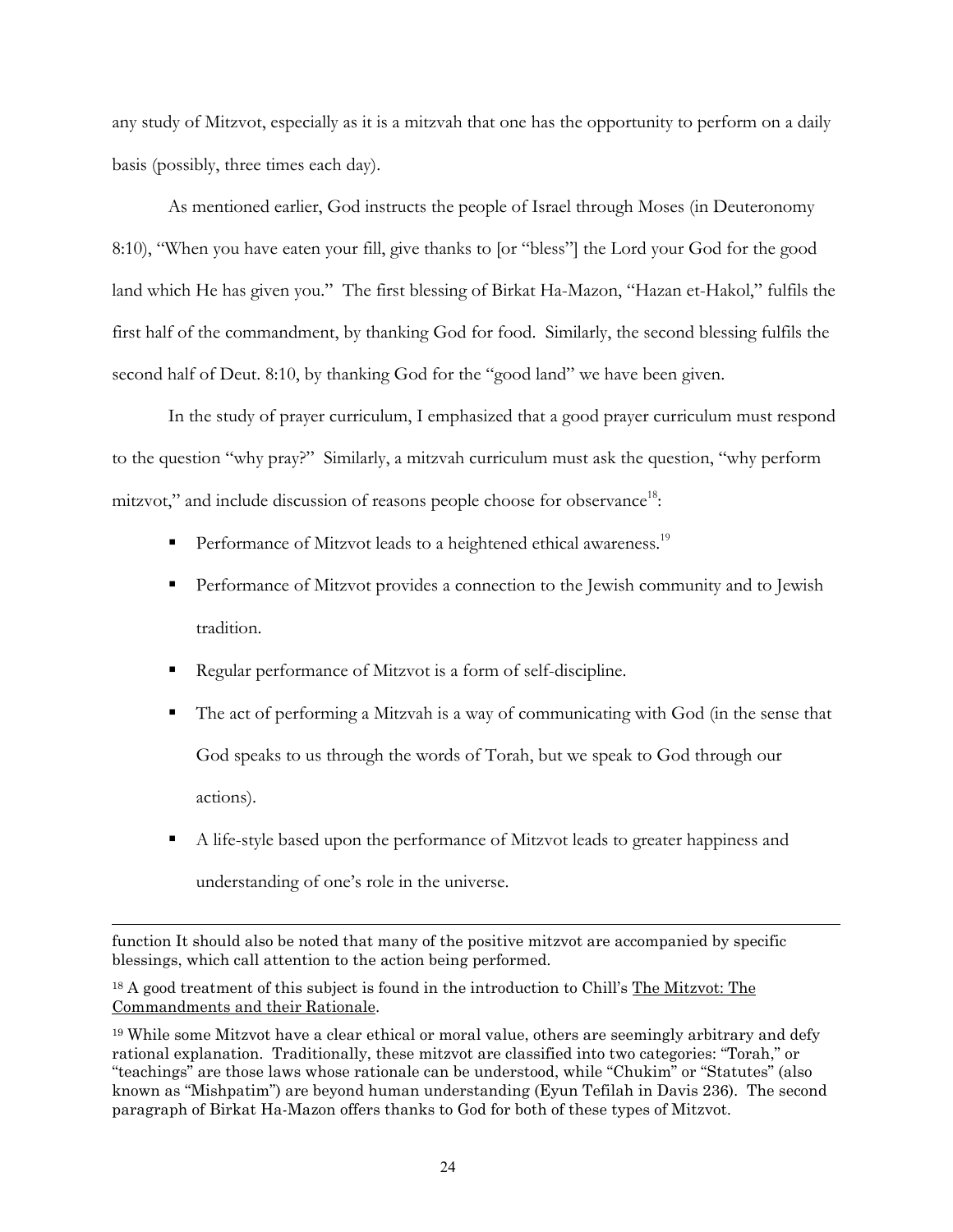**Performance of Mitzvot is a Jewish obligation.** 

It is also important to recognize that Jewish communities differ in their understanding of the degree to which the observance of mitzvot is obligatory. Traditionally observant ("halachic" or "Orthodox") communities tend to see the performance of mitzvot as mandatory for all adults (with some reserved only for males). Fundamentalist Jews allow for little deviation from "traditional" interpretation of the correct forms of observance, while Modern Orthodox communities attempt to accommodate modern sensibilities while remaining faithful to the letter of the law.

Liberal Jewish communities are also divided in their understanding of the role of mitzvot in Jewish life. Conservative Judaism sees mitzvot as an obligation of both men and women, but is lenient in its interpretation of how such obligations must be fulfilled (and of which mitzvot are still relevant in the modern era). Reform Judaism emphasizes the right of every individual to make a personal determination of the role that mitzvot will play in one's life, placing particular importance on the ethical lessons which can be derived from their observance. Reconstructionist Judaism places priority on communal acceptance of these obligations as binding, with an individual choosing to participate in a community with an awareness of the role mitzvot will play in its life.

The observance of mitzvot, and the degree to which this observance is an obligation, is perhaps one of the most controversial subjects in the Jewish world today. The abbreviated versions of Birkat Ha-Mazon that are in use in many liberal communities would not be considered acceptable by fundamentalist Jews; it is important to make this point clear if teaching an abridged form of the Grace after Meals. On the other hand, an understanding of the laws surrounding Birkat Ha-Mazon would play a far more central role in a curriculum based upon a traditionally observant perspective.

To summarize, Birkat Ha-Mazon should be included in any general study of mitzvot, as it is one which can be observed by all Jews on a regular basis. Because the recitation of Birkat Ha-Mazon is a mitzvah, it can be used as the jumping-off point for the study of mitzvot in general, and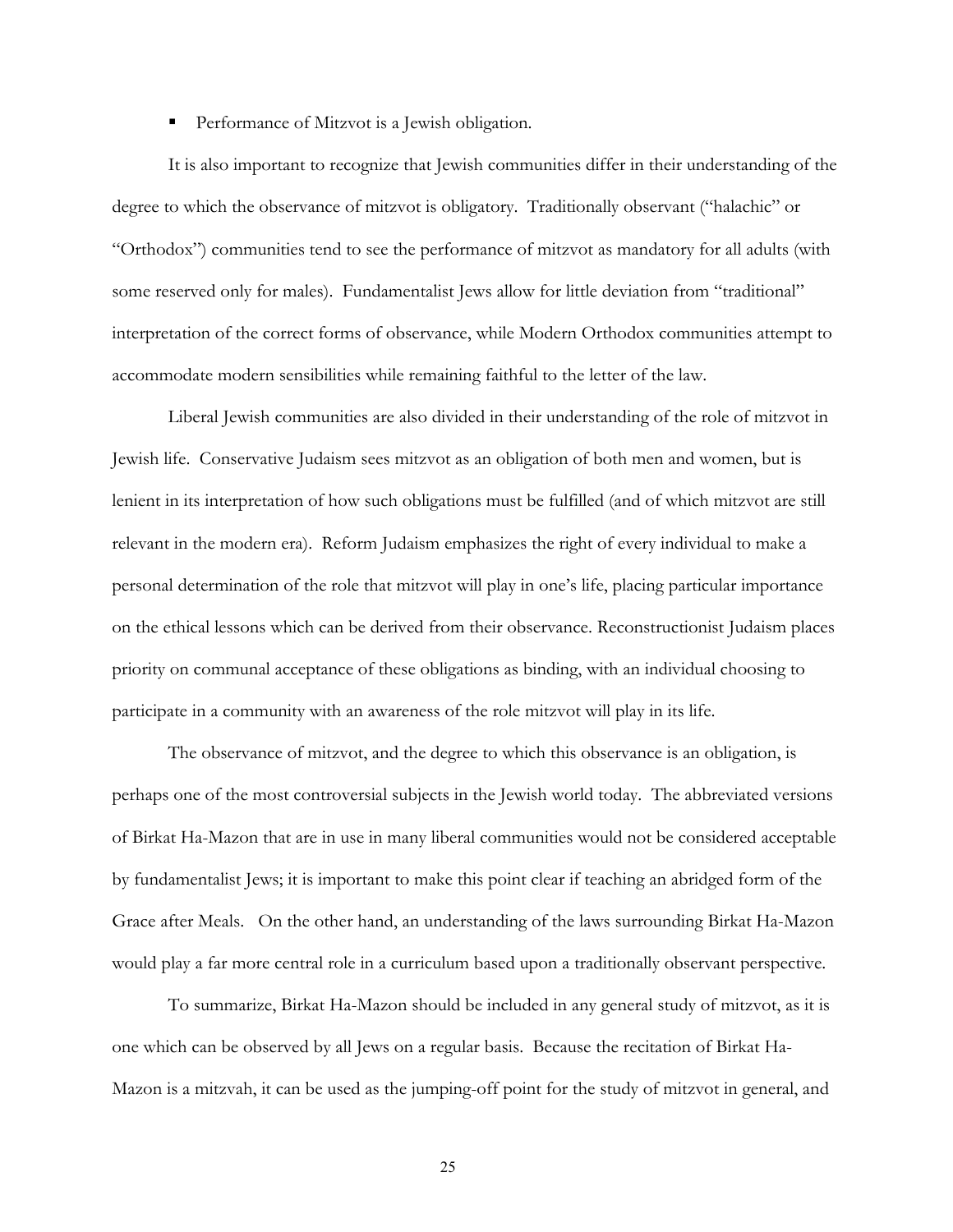<span id="page-29-0"></span>in particular the different understandings of their observance in liberal and traditionally observant Jewish communities.[20](#page-29-1)

## **5. As an Opportunity for Bible study**

In addition to being a Mitzvah which is based upon a Biblical passage, much of the text of Birkat Ha-Mazon derives from Biblical sources, often as direct quotations. Birkat Ha-Mazon can therefore be a useful entry-point into the study of Biblical texts and the particular issues that arise around the study of  $Torah<sup>21</sup>$ .

Biblical passages upon which Birkat Ha-Mazon is based, or which are directly quoted, include the following:

- Birkat Ha-Mazon is introduced with Psalm 137 on weekdays and with Psalm 126 on Shabbat and holidays.
- Various phrases of the second paragraph are based upon Jeremiah 3:19, Exodus 2:2, and Deuteronomy 7:8.
- "Nimtza chen v'sechel tov..." in the "Ba-Marom" section is based upon Proverbs 3:4.
- The two alternate phrases "Migdol" and "Magdil yeshuot" are taken from II Samuel 22:51 and Psalm 18:51, respectively.
- In the concluding section, "Yeru et Adonai" is taken from Psalms 34:10-11; "Hodu L'adonai," from Psalm 136:1; "Poteach et Yadecha," from Psalm 145:16; "Baruch HaGever," from Jeremiah 17:7; "Na'ar Hayiti," from Psalm 37:25; and "Adonai Oz," from Psalm 29:11.

<span id="page-29-1"></span><sup>&</sup>lt;sup>20</sup> Suggestions of resources for teaching mitzvot can be found in the Bibliography.

<span id="page-29-2"></span><sup>&</sup>lt;sup>21</sup> Torah, which refers specifically to the first five books of the Hebrew Bible (the "five books of Moses"), may also be used more generally to describe any writing that relates to the Bible or its study.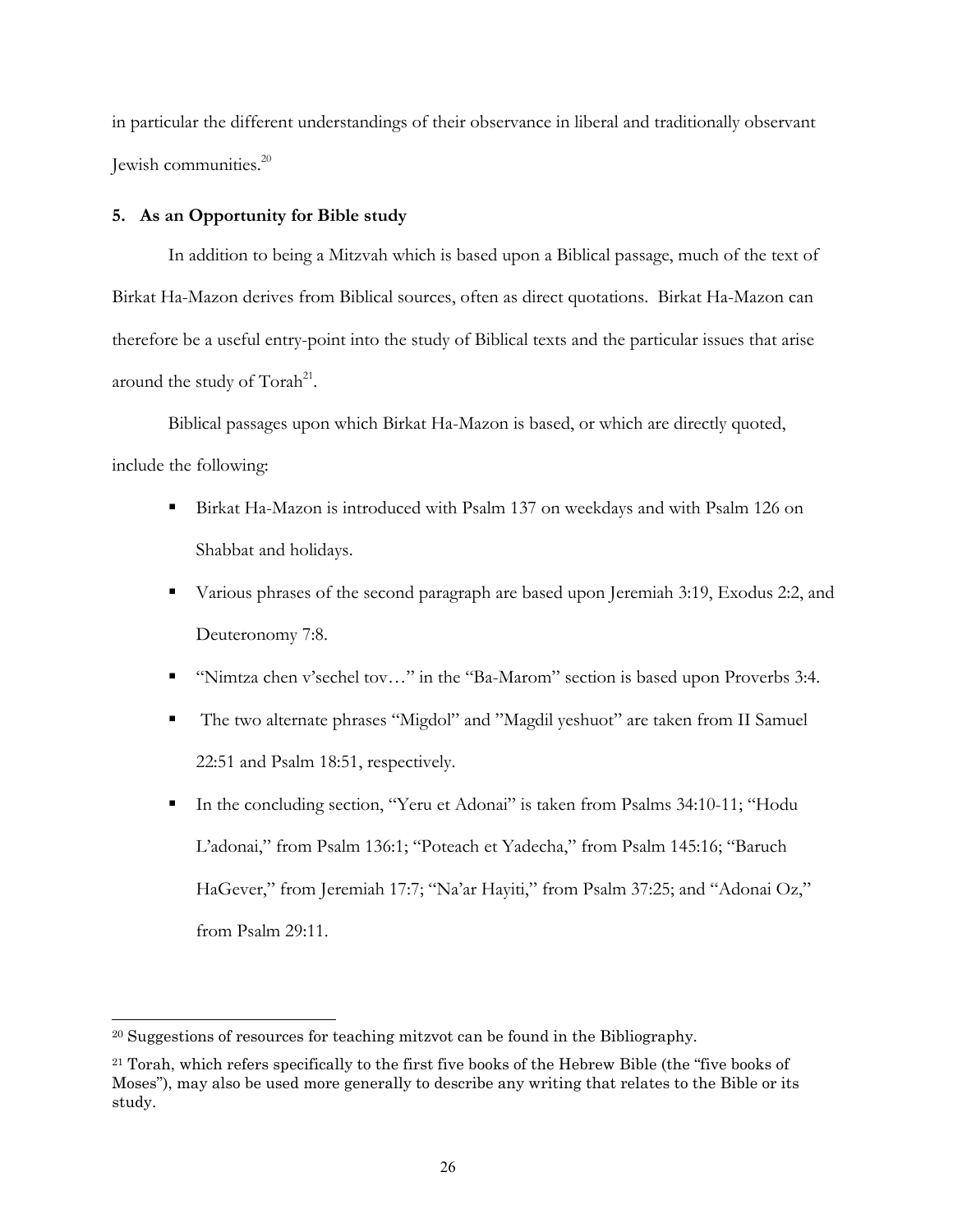Study of these texts in connection to Birkat Ha-Mazon involves looking at the context from which a quotations is taken and contrasting it with how the quotation is used in this prayer. A similar procedure is followed as that described above for examination of the text and meaning of prayer.

Also of interest in this regard is an examination of the chapter in which the passage upon which Birkat Ha-Mazon is based appears, Deuteronomy 8. Similarly, one might want to compare this passage with Deuteronomy 11:13-21 (in liturgy, the second paragraph of the "v'ahavta" prayer), in which the statement "and you will eat, and be satisfied" also appears.<sup>22</sup> Finally, one might wish to examine the events which, according to the Talmud (Ber. 48b) occasioned the writing of each of the first three paragraphs of Birkat Ha-Mazon, even though the prayer is not mentioned in the Biblical texts: The falling of the manna (Moses), the entry of the Hebrews into the land of Israel (Joshua), and the foundation of the city of Jerusalem (David) and of the Temple (Solomon).

A discussion of the rationale for Torah study is a necessity in a curriculum based upon the examination of Biblical texts. Although some might argue that, as "People of the Book," the primary role of Torah to Jews and the value of its study should be self-evident, such an assumption is simply inaccurate. For many contemporary Jews, the Bible is an archaic text which does not speak to the contemporary reader. The same process of self-exploration that was recommended for the study of prayer and of Mitzvot should be applied to Torah study:

- Torah study teaches us the defining myths of the Jewish people; it is the source of our identity as Jews.
- Torah study teaches us the origin of the laws and obligations incumbent upon Jewish people, and is the source of many of our fundamental ethical values.
- Torah study is, in itself, a Mitzvah.

 $\overline{\phantom{a}}$ 

<span id="page-30-0"></span><sup>&</sup>lt;sup>22</sup> Such a comparison is made by the Sifrei on Deuteronomy, Parshat Ekev 7.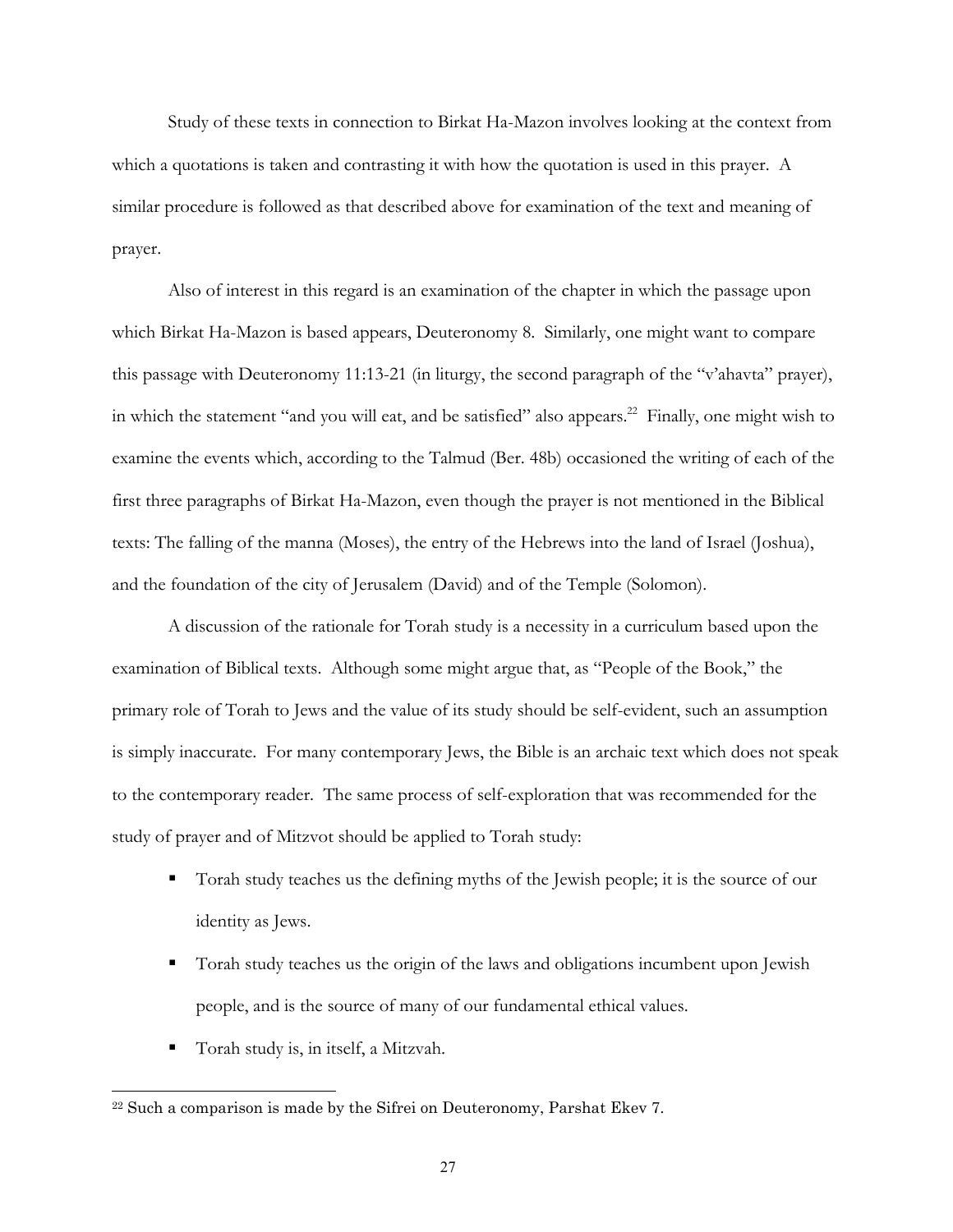Torah study is an opportunity to explore, in a focused manner, ethical and moral issues.

There is a particular relevance of Torah study in regard to meals: In the Mishnah (Pirke Avot 3:3), R. Shimon ben Yochai says: "If three have eaten at one table and have not spoken over it words of the Law, it is as thought they had eaten of the sacrifices of the dead . . . but if three have eaten at one table and have spoken over it words of the Law, it is as if they had eaten from the table of God."[23](#page-31-0) The sharing of a meal, concluded by the recitation of Birkat Ha-Mazon, is enhanced by the study of words of Torah – which might include a study of the words of Birkat Ha-Mazon itself!

The questions of the authorship and authority of the Torah are particularly relevant to a curriculum on Bible study from a liberal Jewish perspective. While a fundamentalist view of the Torah accepts it as having been revealed to Moses at a historical moment in the Sinai desert, most contemporary scholarship of the Torah regards the text as the compilation of a variety of sources developed over a period of several hundred years. When we say the words, "Kakatuv," "as it is written," a liberally-based reading of the Torah necessitates our willingness to confront the question of who wrote those words, and how this affects our understanding of the text and its authority in our lives.

Also central to a liberal-perspective of Torah study is the making of personal meaning of the text, even when one's interpretation is in direct contradiction to the understanding of the classic Rabbinic commentaries. In a traditional Yeshiva setting, it is practically unheard-of to study the Bible without continual reference to Rashi, and his interpretations are generally understood to be the "correct" and authoritative understanding of the text. Liberal Torah-study, by contrast, generally begins with a "literary critical" approach, understanding the text on its own terms. Reference may be made to classic interpretations, but their merit is generally weighed on an individual basis and

l

<span id="page-31-0"></span><sup>&</sup>lt;sup>23</sup> Similarly, according to R. Abin the Levite, "If one enjoys a meal at which a scholar is present, it is as if he enjoyed the splendor of the Divine Presence" (Ber. 48a).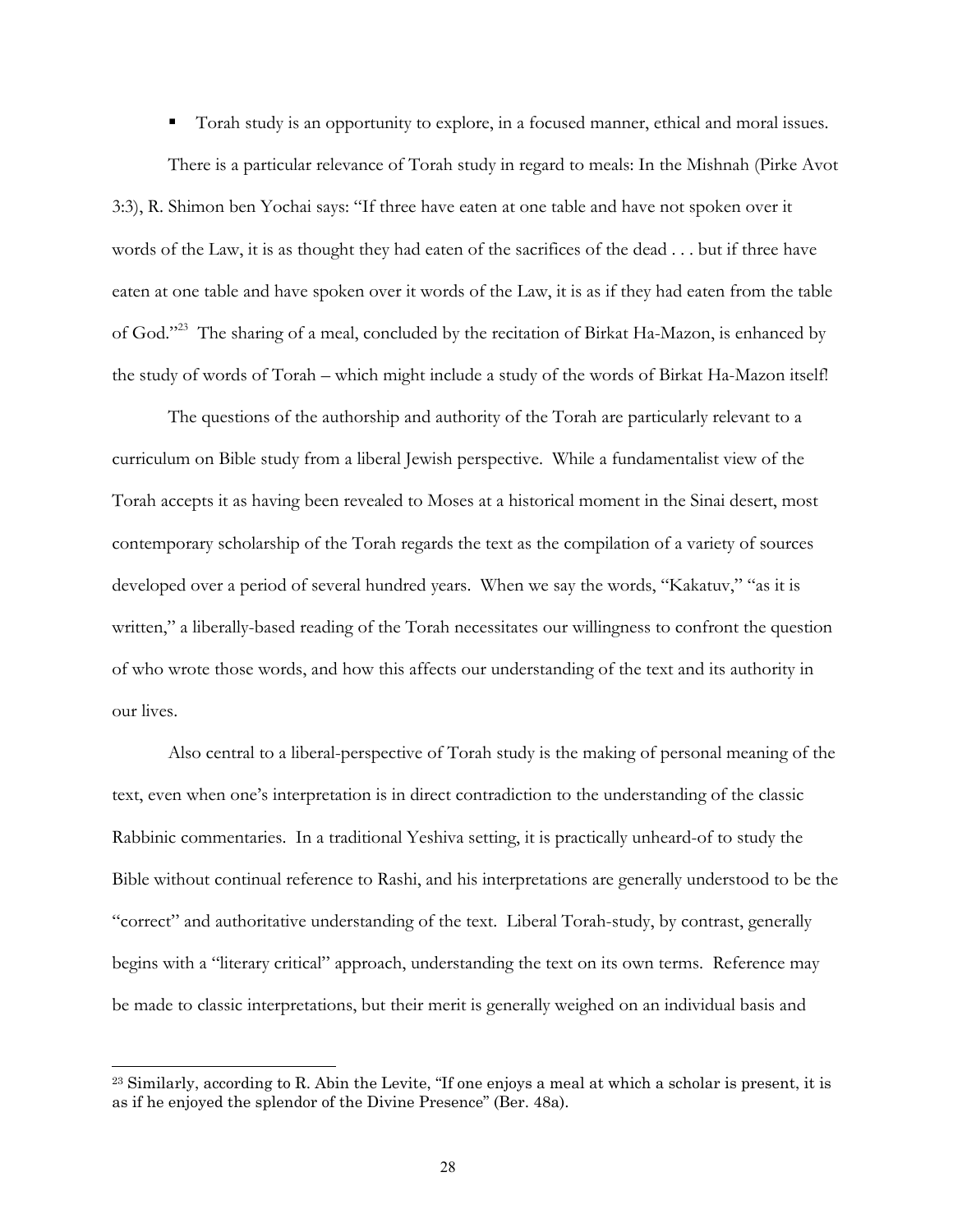<span id="page-32-0"></span>they are not viewed as having an intrinsically more clear or more accurate understanding of the meaning of the Bible.

The study of Birkat Ha-Mazon could certainly be incorporated into a Biblical curriculum that includes the study of the book of Deuteronomy or of the weekly Torah portion of Ekev. However, in comparison to its utility in the study of prayer, blessings, and Mitzvot, I would not recommend the use of Birkat Ha-Mazon as the organizing principle of a curriculum of Bible study. First, although it is based upon a Biblical passage, it is not in itself, for the most part, a Biblical text. Second, although Birkat Ha-Mazon makes mention of a variety of Biblical figures (such as the patriarchs and Elijah the Prophet), it hardly begins to do justice to an exploration of the wealth of Biblical narrative. Third, exploration of the texts which relate to Birkat Ha-Mazon would appear somewhat haphazard, as Birkat Ha-Mazon is not in itself structured according to those texts.

However, Birkat Ha-Mazon could play a role as the starting point of a curriculum looking at food, eating, or hospitality in the Bible. Furthermore, study of Birkat Ha-Mazon should not ignore the possibilities that study of the Biblical passages it includes or to which it relates may provide. A deeper understanding of the people, places, and events that it mentions can only enhance and deepen one's understanding of the text.<sup>[24](#page-32-1)</sup>

## **6. As a means for teaching Hebrew**

 $\overline{a}$ 

Because of the familiarity of its text and its use of common key-words, one might be tempted to think of Birkat Ha-Mazon as a useful means for teaching Hebrew. Without undermining the importance of familiarity with, and understanding of, the Hebrew text of Birkat Ha-Mazon, there are several reasons why it may in fact not be an effective tool for teaching Hebrew language.

<span id="page-32-1"></span> $24$  Mention should also be made of the possibility of studying the detailed (and extensive) discussion of Birkat Ha-Mazon and its related issues in the Mishnah and Gemarrah (Tractate Berachot) and Shulchan Aruch. An excellent example is the forthcoming Rabbinics curriculum by Jeffrey Spitzer, chapter 7, which looks at the relationship between the blessings for food and for Torah.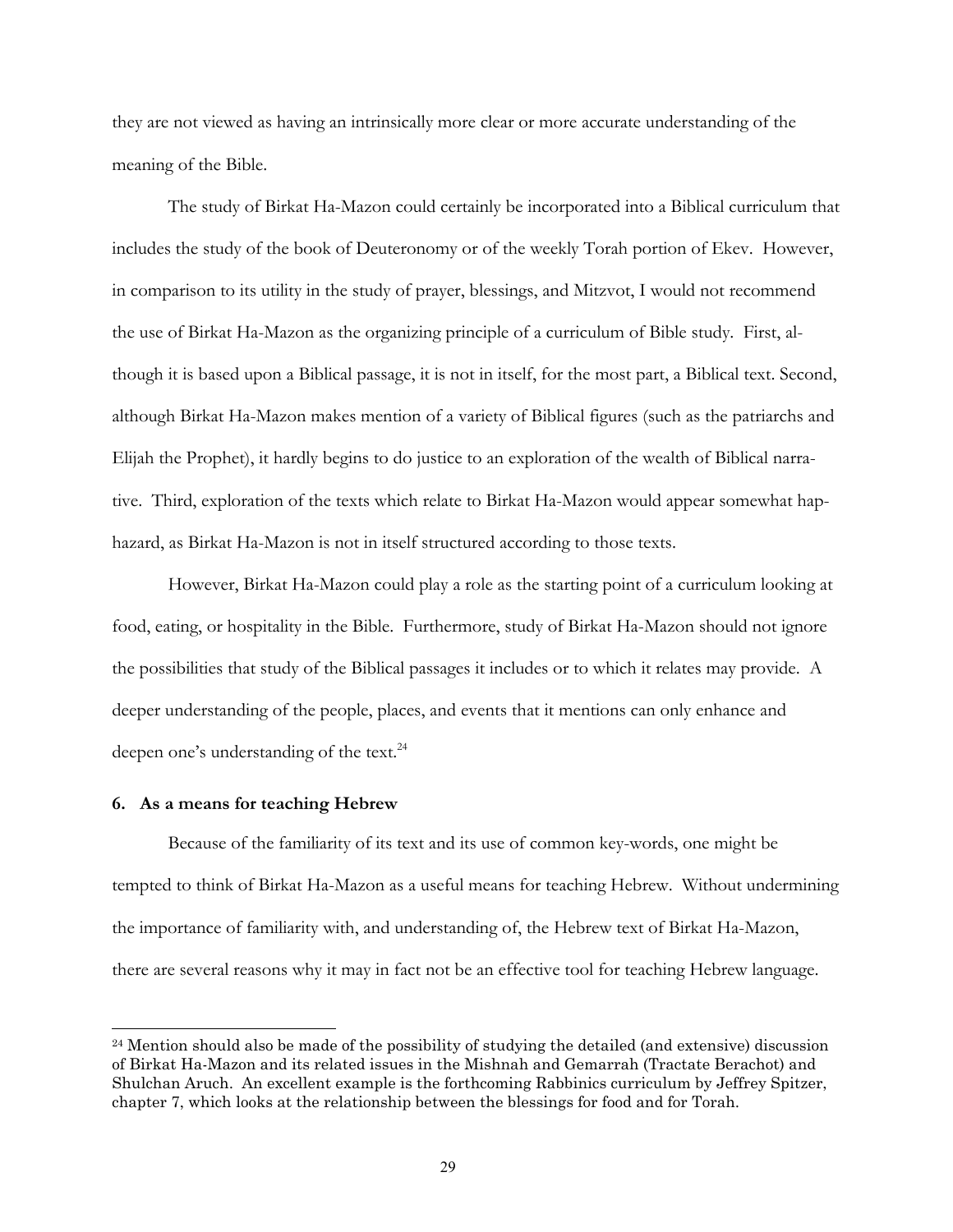Dr. Adina Ofek<sup>25</sup> asserts that it is never effective to teach Hebrew language through prayers. She notes that prayers make use of non-standard and difficult ("high-level") language and word forms which are not found in contemporary Hebrew speech. The is grammatical structures are equally complicated and non-standard. For example, prayers often consist of elliptical, incomplete phrases which do not contain all the element of a regular sentence (such as a subject, object, and action).

Furthermore, it is difficult to gauge the meaning of individual words from the context in which they appear in a prayer, as one might be able to do in a news article or narrative story. Similarly, because prayers do not include dialogue, plot, or illustrations, it is often difficult to remember the details of the text. Finally, the vocabulary of prayers is, for the most part, not particularly useful in daily conversation.

My experience has shown that even reasonably literate Hebrew-speakers have a difficult time translating Birkat Ha-Mazon directly into English. Study of this prayer, therefore, may not necessitate the comprehension of every individual word or sentence. Generally speaking, it is probably sufficient for those who are not fluent in Hebrew to understand the meaning of individual sentences, or even paragraphs. Learning to sing or say Birkat Ha-Mazon by rote should be considered a useful skill in and of itself.

It should also be clear that working with the Hebrew text, even if understood only generally, is still a valuable endeavor. Although Birkat Ha-Mazon may not be useful for teaching Hebrew language, individual key-words and key-phrases found in Birkat Ha-Mazon should be understood in Hebrew. Educators should develop a list of such units which are appropriate to the age and skill level of their students. Particular attention should be paid to those phrases which make use of

l

<span id="page-33-0"></span><sup>25</sup> In her class "Theory, Method and Practice in Language Instruction" offered by the Jewish Theological Seminary of America.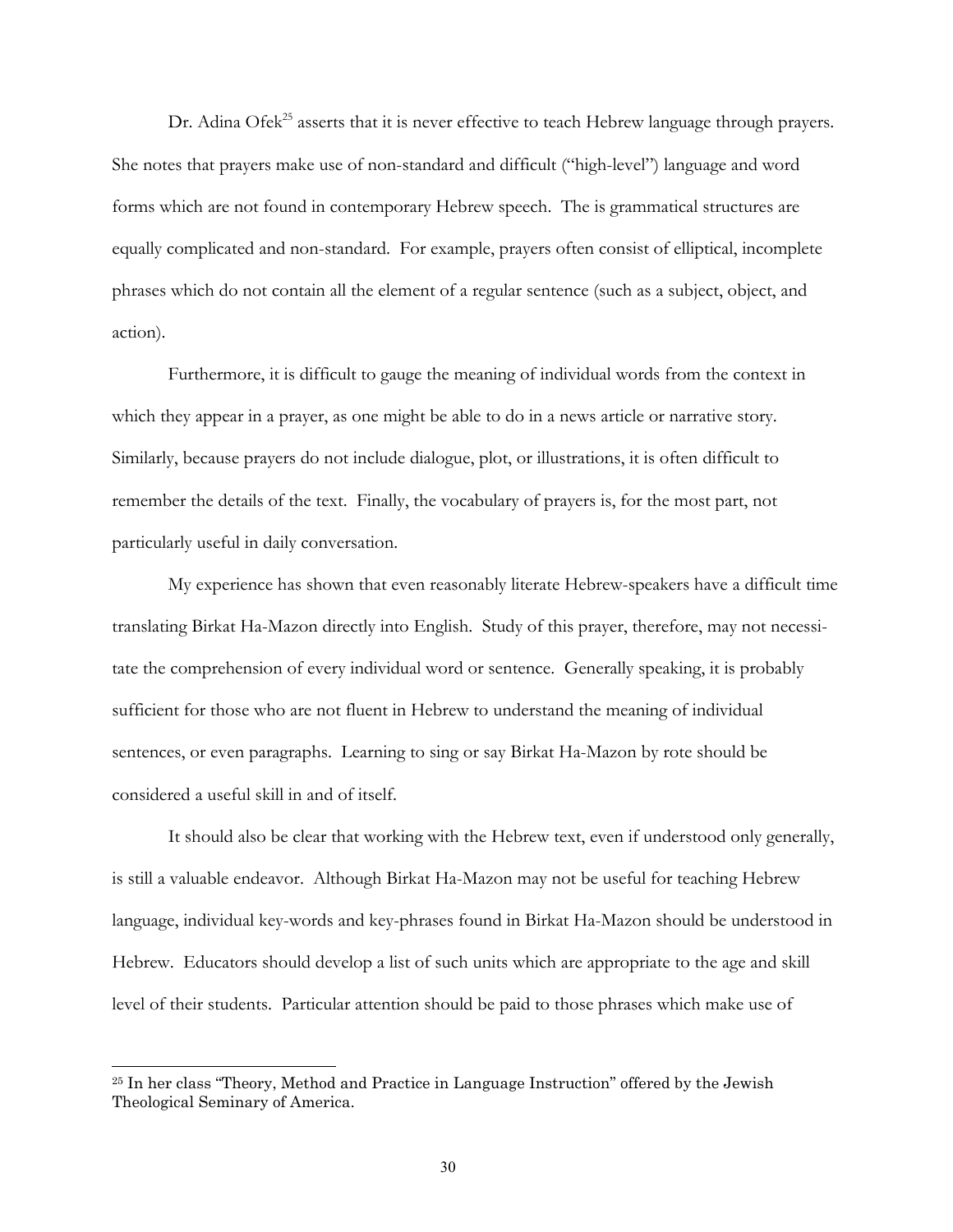<span id="page-34-0"></span>standard structures and common vocabulary (as in "Na'ar Hayiti, v'gam zakanti") and contain concepts which are frequently found in Hebrew prayer (such as "Oseh Shalom bimromav").

## **7. An historical approach**

One might look at the development of Birkat Ha-Mazon historically, as was done in the second section of this paper, exploring the different eras in which the various paragraphs of Birkat Ha-Mazon was written and then using them as an entry-point into the central issues and events of each of those periods. However, as much of our understanding of the development of Birkat Ha-Mazon is still conjecture, this may not be the most fruitful approach to this material. While it might be of interest to look at the role Birkat Ha-Mazon played in the chavurah meals of the early rabbinic period, or in concentration camps during the Holocaust, I would not advocate taking an historical approach to Birkat Ha-Mazon.

### **8. A theological approach**

Finally, it is important to make sure that a curriculum including Birkat Ha-Mazon does not ignore questions of our understanding of God and our relationship with the Divine. It is critical to note that the study of prayer, of Bible, or of Mitzvot might not include the study of theology and of the relationship between God and humanity. Such questions must, in my opinion, be addressed in any such curriculum, but this is not always the case in materials currently available.

Rabbi Kenneth Berger has observed<sup>26</sup> that prayer is our primary vehicle for understanding Jewish theology. The God that is described in the Bible is not necessarily the one who we encounter in the Siddur (prayerbook), and it is in these prayers that Jews have most clearly articulated their spiritual beliefs.

<span id="page-34-1"></span>Similarly, Rabbi Steve Brown observes that each time we say a blessing we are make a theological statement which defines God. The opening words of the blessing formula are abstract,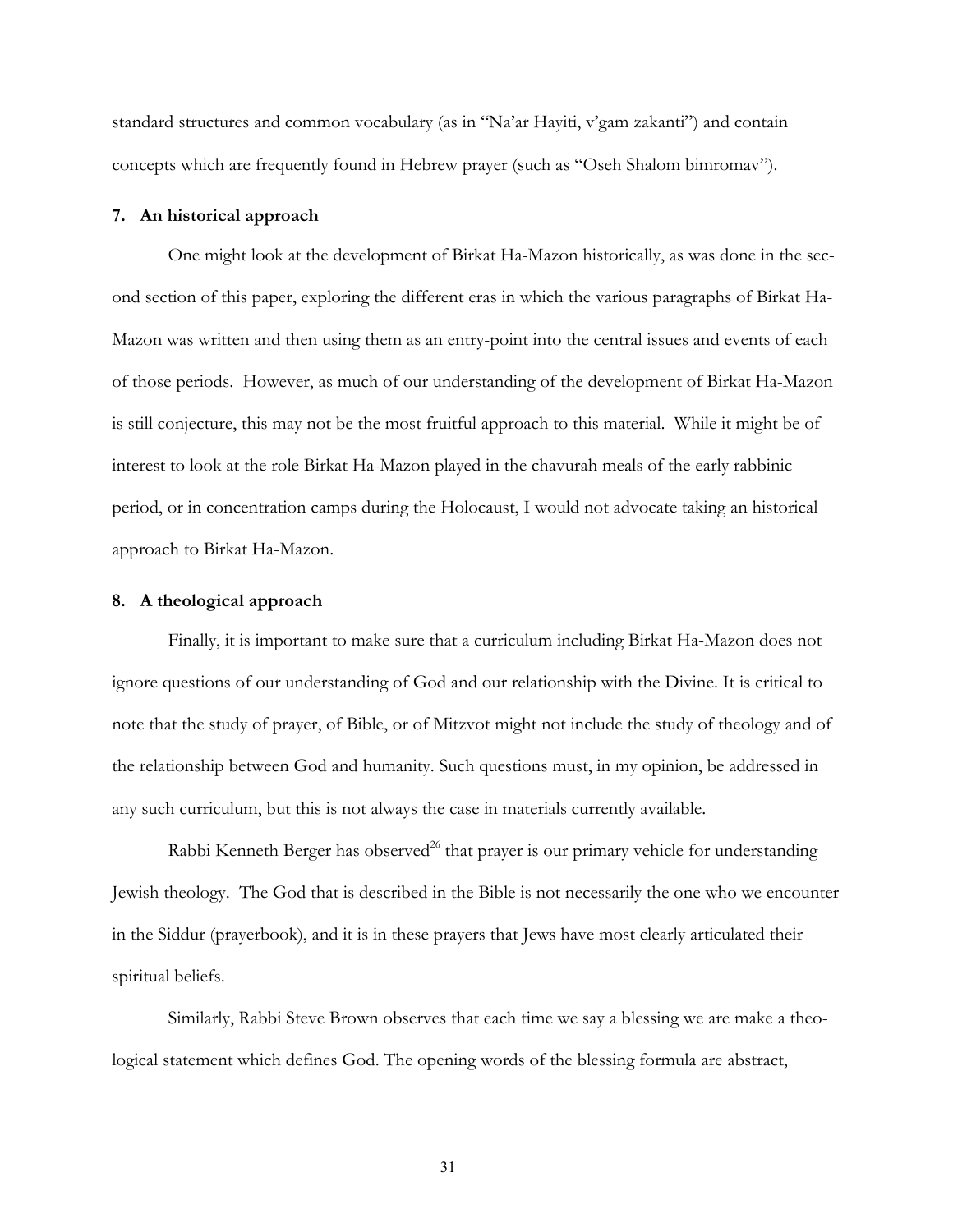<span id="page-35-0"></span>pointing both to the transcendent and infinitely powerful Sovereign of the Universe ("Melech Ha'Olam), and our paradoxically intimate relationship with God's immanent presence (implied by "ata" and "eloheinu"). On the other hand, the last words of the blessing which stand in opposition to the first six words, describe a concrete expression of God's role in the universe, as, for example, the creator of a particular type of food or the source of our health or prosperity.

In this vein, one might note that it does not make sense to speak of the commandment of a Mitzvah without thinking about the Commander, or to read a passage from the Bible without wondering about its Author. An examination of Birkat Ha-Mazon, no matter what approach is taken, should therefore include an examination of the different images of God that appear in the text, and their implications for Jewish spirituality.

A detailed discussion of the components of a course of study centered around theological issues is unnecessary, as there exist numerous such curricula for all age-levels and environments. In the sections which follow, where it is applicable, I will note some of the specific images of God as presented in the text of Birkat Ha-Mazon and their theological implications for contemporary individuals.

## **B. Generative Concepts contained in Birkat Ha-Mazon**

 $\overline{a}$ 

On what basis should one determine which of the many concepts contained in the text of Birkat Ha-Mazon, or implied by the act of saying it, are useful for developing a curriculum? David Perkins suggests that we should look at some subject-areas as more relevant for teaching than others. Calling these "generative concepts," he writes that these are "topics that teaching for understanding easy" (92). Perkins offers several standards in determining such topics (93), including

 Centrality – the topic should be fundamental to the discipline or curriculum, and should "stand the test of time" in terms of its relevance.

<sup>&</sup>lt;sup>26</sup> In his Introduction to Jewish Liturgy class offered by the Jewish Theological Seminary of America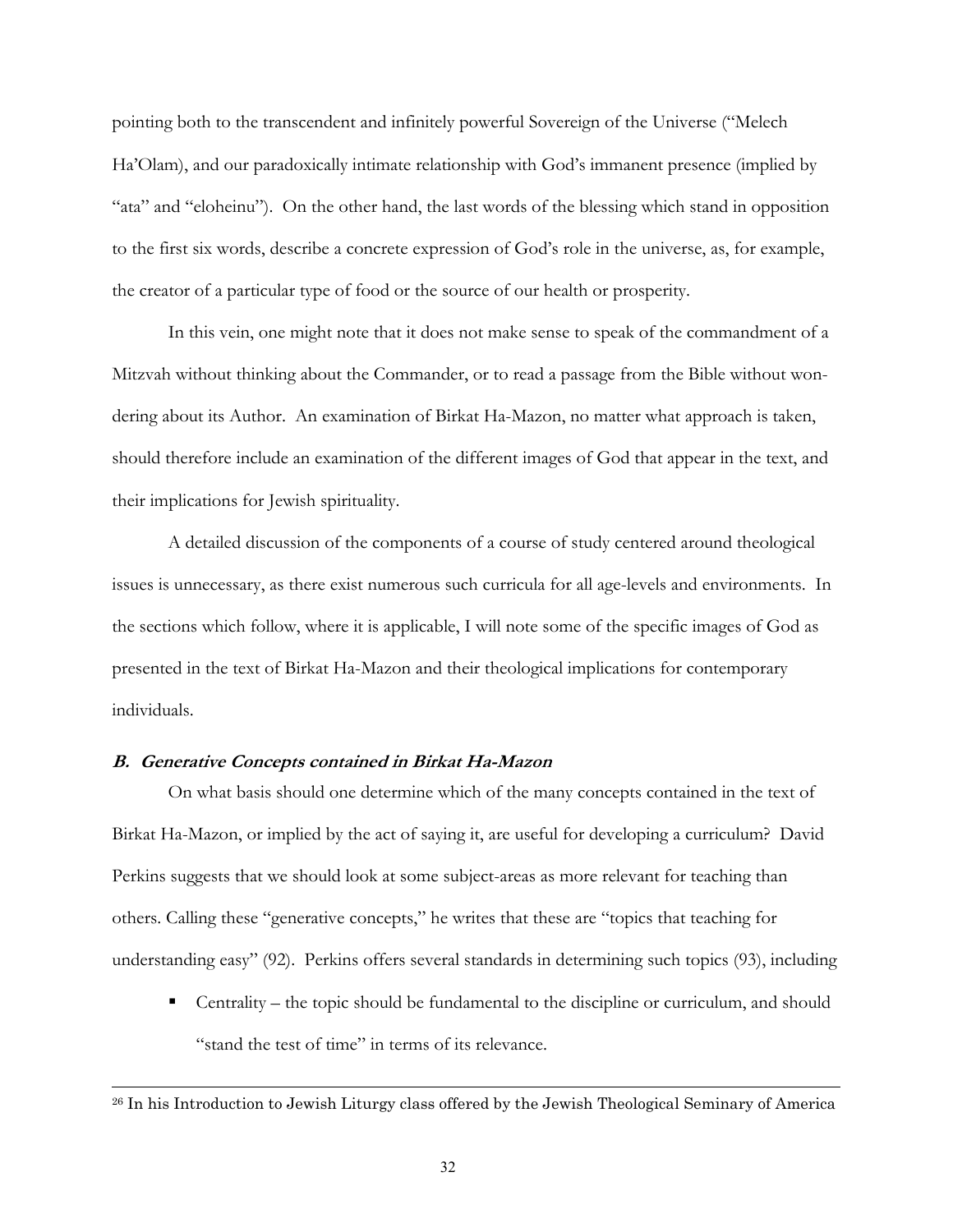- <span id="page-36-0"></span>Accessibility – the topic should invite understanding, and should not be arcane or sparse.
- Richness the topic should encourage connection-making and extrapolation to other ideas and concepts.

This section will examine specific content areas derived from the text of Birkat Ha-Mazon and from the act of performing the ritual in and of itself. These content areas may be seen as the starting point for any efforts to develop goals for lessons and curricula based on Birkat Ha-Mazon.

Unfortunately, in a paper of this nature it is impossible to be comprehensive. Emphasis and priority will be placed upon those content areas which may be described as generative. Additional suggestions for topics not directly addressed will also be provided.

### **1. Sanctification of the act of Eating**

A concern for food appears at the very beginning of the Bible. Sustenance for human beings, and for all creatures, is viewed as an intrinsic component of the Divine plan of creation. In God's first address to humanity, in the first chapter of Genesis, God instructs the humans that they may eat from every plant on the ground and every fruit of the tree (Gen. 1:29). Shortly thereafter, this is qualified with the prohibition against eating from the tree of knowledge of good and evil (Gen. 2:17). Just as babies receive nourishment while in the womb, in the "perfect" paradise of the Garden of Eden, food is provided for humans without any effort on their part.

When the humans are expelled from Eden, a new stage in their relationship with food begins. Now, God admonishes Adam, only "by the sweat of your brow shall you get bread to eat" (Gen. 3:19). This is the first mention of bread in the Bible, which, in contrast to the fruit of the Garden of Eden, requires human labor. In the next chapter, perhaps in response to the anxiety provoked by the responsibility of providing food for oneself, Cain and Abel bring the first sacrificial offerings to God (Gen. 4:3-4). This offering can be seen as a petition, or as a thanksgiving, for successful harvests and healthy livestock.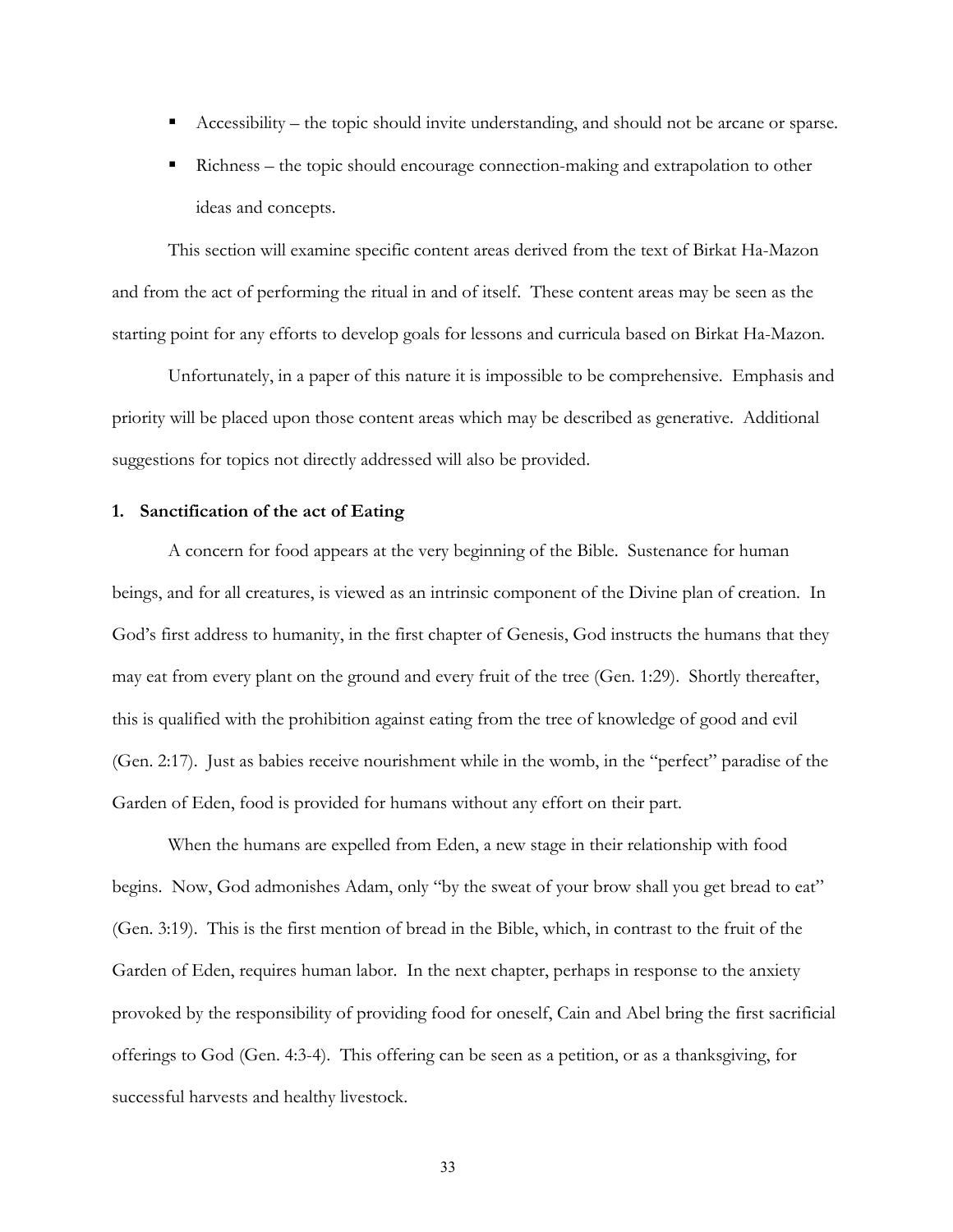Arthur Waskow writes of two ways by which the ancient Israelites sanctified the food they ate, which can be traced back to these first four chapters of Genesis. "One major approach they took to hallowing food was to set some aside as sacred, others as forbidden" (23). The prohibition against eating from the tree of knowledge can be seen as paradigmatic of this approach, later reflected in laws of Kashrut, tithing, fasts, Sabbatical years, and so on. The "other process for hallowing food was to take the products of the land to a single place, the Temple in Jerusalem, there to bring God near to them" (24). The offerings of Cain and Abel are the prototype for sacrificial worship, evinced in stories of Noah (Gen. 8:20), Abraham (Gen. 12:7) and so on, and which ultimately reaches its peak in the unified system of regulated sacrifices at the Temple in Jerusalem.

These two dimensions for the sanctification of food -- that of making distinctions between food which may and may not be eaten and that of consecrating food as an offering to God -- will be discussed in great detail in the upcoming sections. First, I wish to emphasize that there is a third conception of the sanctification of food. The very act of eating, the turning of physical matter into energy, of the life-force in a plant or animal into one's own life-force, is in itself a sacred activity.

Samuel H. Dresner contrasts the way that such basic human drives as hunger and sex are understood by Paganism and Judaism. Paganism "glorifies these powers as such," (13) and sees the natural world as intrinsically holy. The only goal of life, consequently, is the satisfaction of one's basic, hedonistic desires. In Jewish thought, by contrast, only God, "the Holy One," is seen as intrinsically holy; nature, and the natural world, "is neither holy nor unholy" (14). Biblical support for this idea is found in the wording of the story of creation. As Allen Grossman points out (392), when God creates the world, and the various living things in it, God does not call it "holy," but "good" (Gen. 1:10, 12, etc.).

However, the possibility of making the ordinary into the sacred is a constant potential, a potential that is realized when the Divine is made present through human activity. Judaism,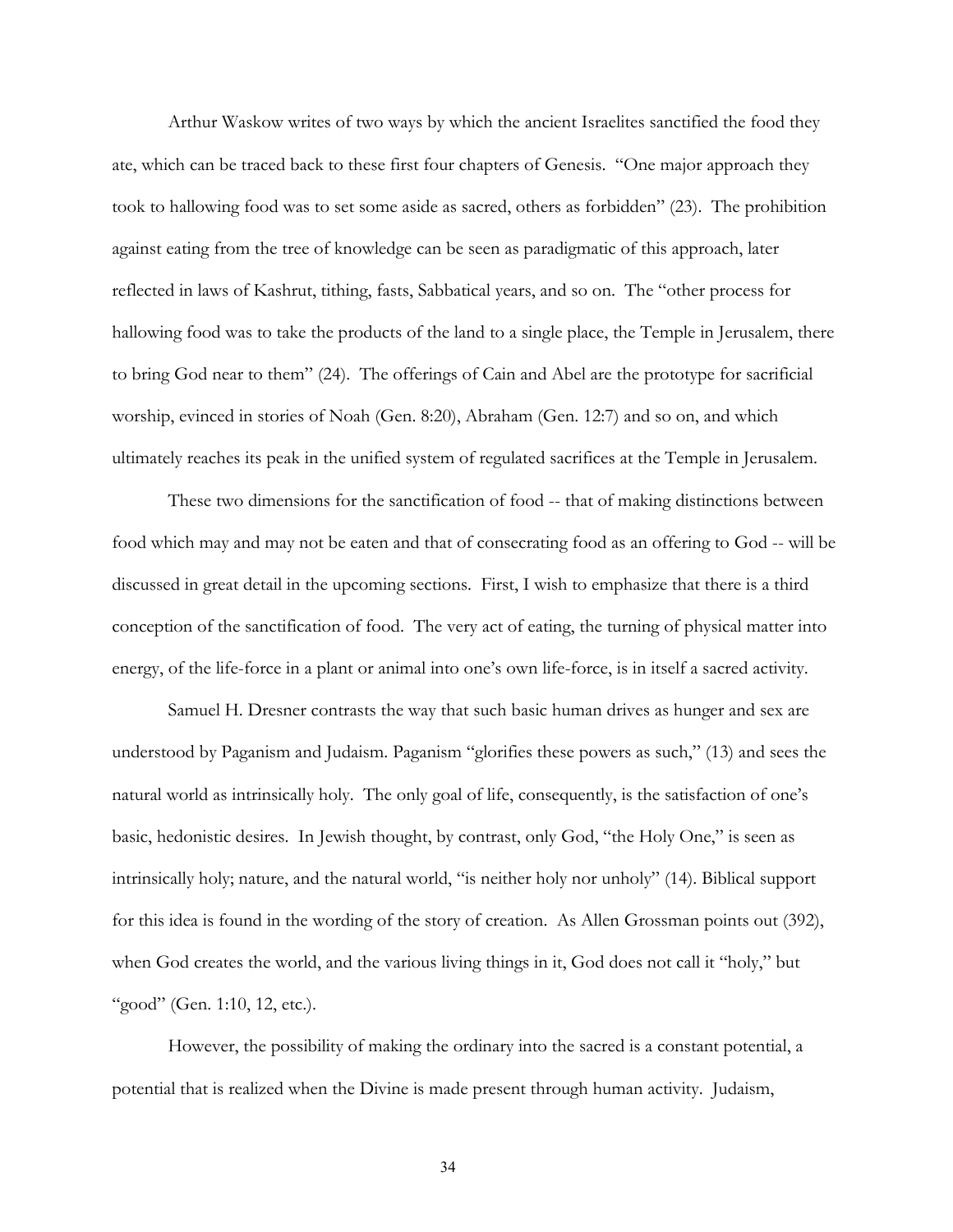therefore, asserts that in every action there is a potential for holiness, and life is structured around the attempt to realize this potential in every deed. Indeed, "the duty of the Jew is to lift up all of life to God, to *hallow the everyday*, so that all of life becomes holy" (Dresner, 17, italics in the original). The hallowing of daily life is accomplished by two means: The performance of Mitzvot -- actions commanded by God -- and the saying of blessings, the purpose of which is the realization of the Divine quality of every action. Eating, as one of the most basic of daily activities, one shared with all animals (and, in some sense, plants), is an opportunity to bring holiness into one's life on a consistent and fundamental basis.

The Jewish mystical tradition sees the sanctification of eating as "not just one among many aspects of correct action . . . [but] among the most important" (Waskow, 100). The *Sefer Yetzirah* explains that in order to create the world, God had to contract inwardly and open a space in which a finite, knowable universe could exist. God created vessels ("keylim") within which to contain the holiness that had been contracted, but they could not hold the Divine presence and shattered into fragments. Sparks of Divine holiness ("n'tzitzot") were scattered throughout all of creation. Through the hallowing of daily activities, one may gather these scattered sparks of holiness, thereby healing and repairing the world ("tikkun olam").

Saying Birkat Ha-Mazon is a Mitzvah; even if said by rote, one sanctifies the act of eating. However, according to the sixteenth century mystic Isaac Luria, this is not enough to free the spark of Divine holiness that may be embedded in the food one eats. Only through intense concentration and spiritual focus ("kavanah") can this be accomplished. In contemporary terms, one might see the act of making the blessing as an opportunity both to realize that it is miraculous that we can turn plants and animals into energy, or to become mindful of how this energy will be used to work toward the betterment of the world.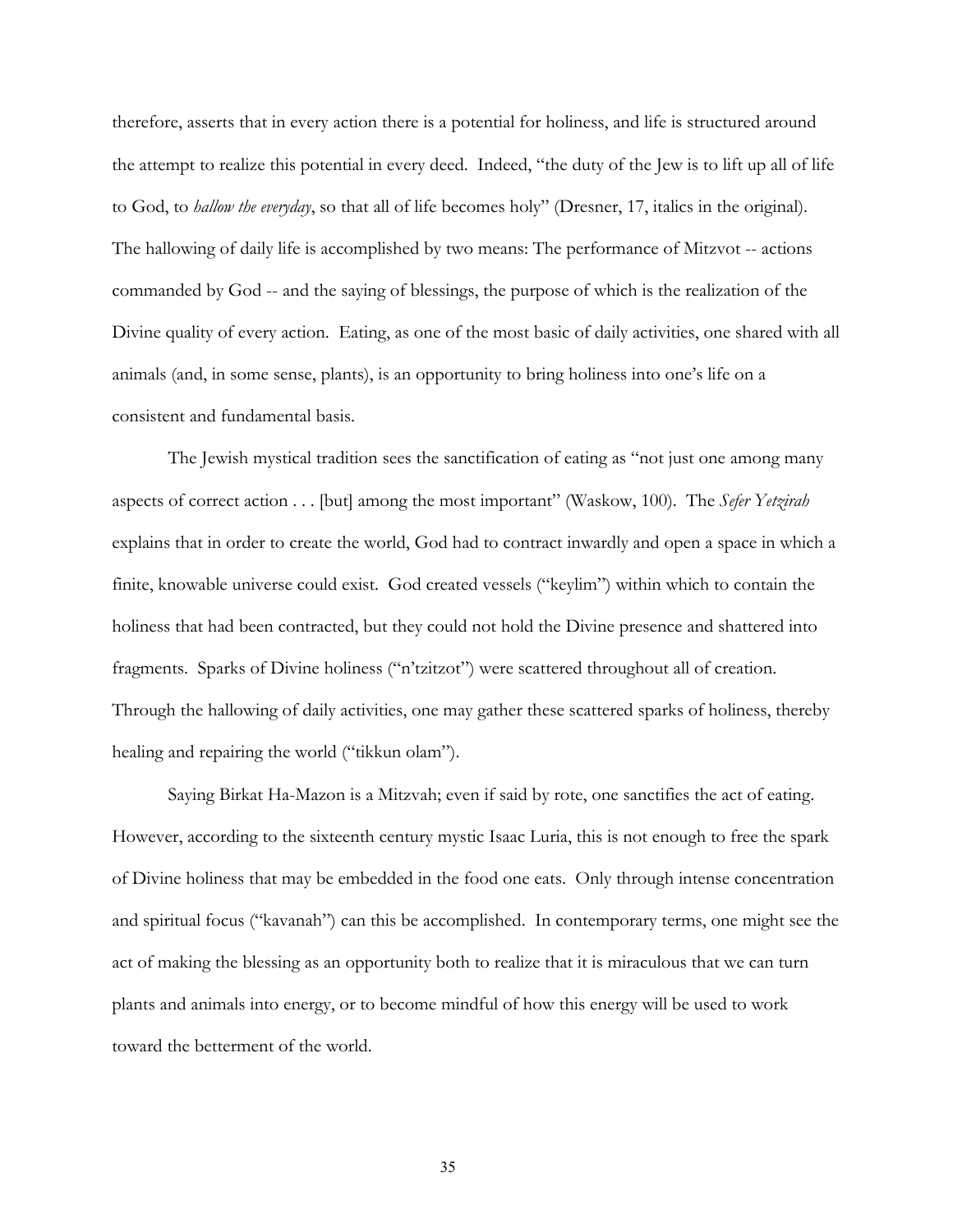<span id="page-39-0"></span>Arizal explicitly connects the sparks of holiness with the nourishment that food provides. He explains that "every physical object or being owes its existence to a holy spark buried within it. Man's soul inhabits his body and derives nourishment from the food he eats as well as from the Torah he studies and the good deeds he performs. A person eats. His body extracts the vitamins and minerals in needs, but that does not keep him alive, for if his soul were to leave him he would be no more animate than rocks and sand. His soul extracts the spark of holiness within the food – and *that* maintains life" (Scherman, 1977, 18).

In the chapter of Deuteronomy in which we find the passage upon which Birkat Ha-Mazon is based, Moses also tells the Israelites that God gave them "manna to eat, which neither you nor your fathers had ever known, in order to teach you that man does not live on bread alone, but that man may live on anything that the Lord decrees" (Deut. 8:3). Scherman, quoting from the Sifsei Tzaddik's commentary on this verse, writes that "the great lesson of the manna [was that] man does not live by *bread* – by flour and water and leavening, its calories and vitamins and minerals – *he lives by the emanations of God that are in every slice of bread.*" (Schermann, 1977, 18, italics in the original). It is perhaps no coincidence that authorship of the first paragraph of Birkat Ha-Mazon is attributed to Moses, when the manna first fell from the sky.

In Jewish thought, eating is not seen as an end in itself, but as a means to an end. Reciting Birkat Ha-Mazon is an essential step toward experiencing the act of eating as a holy act, especially when it is said with comprehension and with intention. It is also the perfect opportunity for us to focus on the choices we make about what we put into our bodies and how we use the energy this nutrition provides.

#### **2. Opportunity to focus on proper Nutrition**

The World Health Organization defines Health as balance between physical, mental and social being (Fieldhouse ix). Birkat Ha-Mazon reminds us of the need to pay attention to, and strike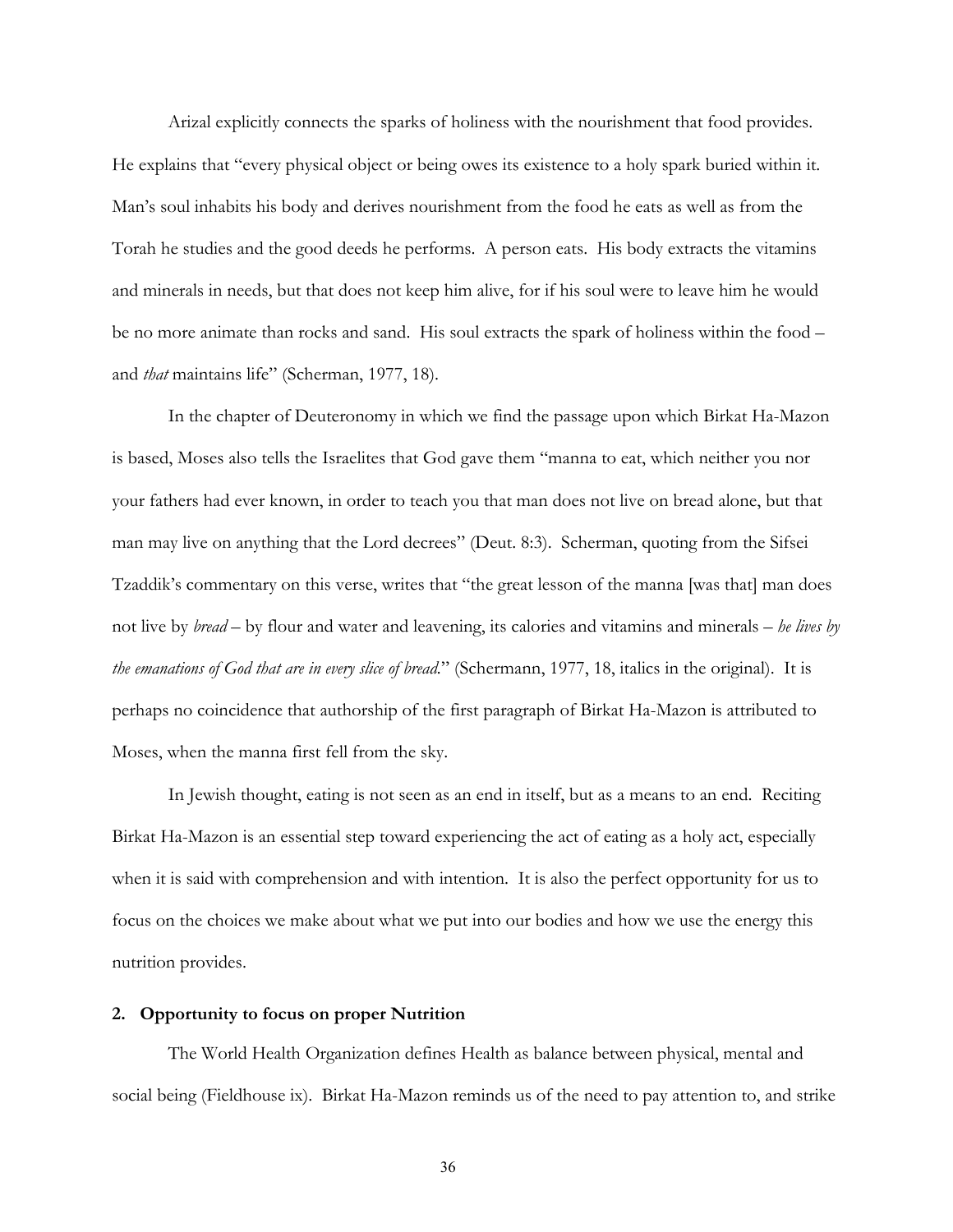a balance between, each one of these aspects of our health. Birkat Ha-Mazon is a social activity, as it is often said as the conclusion of a communal meal. Focusing on the text can lead to heightened cognitive awareness of, and encounter with, challenging issues affecting Jews and people in general. I will discuss each of these aspects in detail in later sections. Here, I wish to look at the role that Birkat Ha-Mazon can play as a focal point in thinking about the physical impact of food on our bodies, or in other words, for nutrition education.

According to Genesis 1:26, humans are created "b'tzelem Elohim," in the image of God. Although the interpretations of this are manifold, one generally accepted implication is that any form of self-harm violates Jewish law as it is a desecration of the Divine image. The extent to which this principle is applied varies: Some communities forbid body-piercing based on this idea, while others will not smoke cigarettes. Arguably, a concern for proper diet and exercise should be considered a Jewish obligation.<sup>[27](#page-40-0)</sup>

Birkat Ha-Mazon is a mandatory pause at the conclusion of a meal. We can use this time to make a connection between the food we have eaten and the nourishment it has provided us. This is also an opportunity for us to reflect upon the choices we have made with the foods we have eaten. One might ask oneself questions along the lines of: Did I waste food? Did I overeat? Was the food grown (or raised) in a manner that fits with my ethics? How did this food get from its point of origin to me? How did the choices I made affect other people's lives?

Furthermore, Birkat Ha-Mazon can be an opportunity to focus on eating disorders, such as anorexia and bulimia[.28](#page-40-1) Such "unhealthy eating" might be contrasted with the self-denial of the Jewish fasts. Regulated fasts are an intrinsic part of the Jewish year, and fasting is considered by

<span id="page-40-0"></span> $27$  Frankiel and Greenfield offer a list of simple rules for eating healthily (66).

<span id="page-40-1"></span><sup>&</sup>lt;sup>28</sup> The guidance of a trained counselor should be sought before leading any discussions on this subject.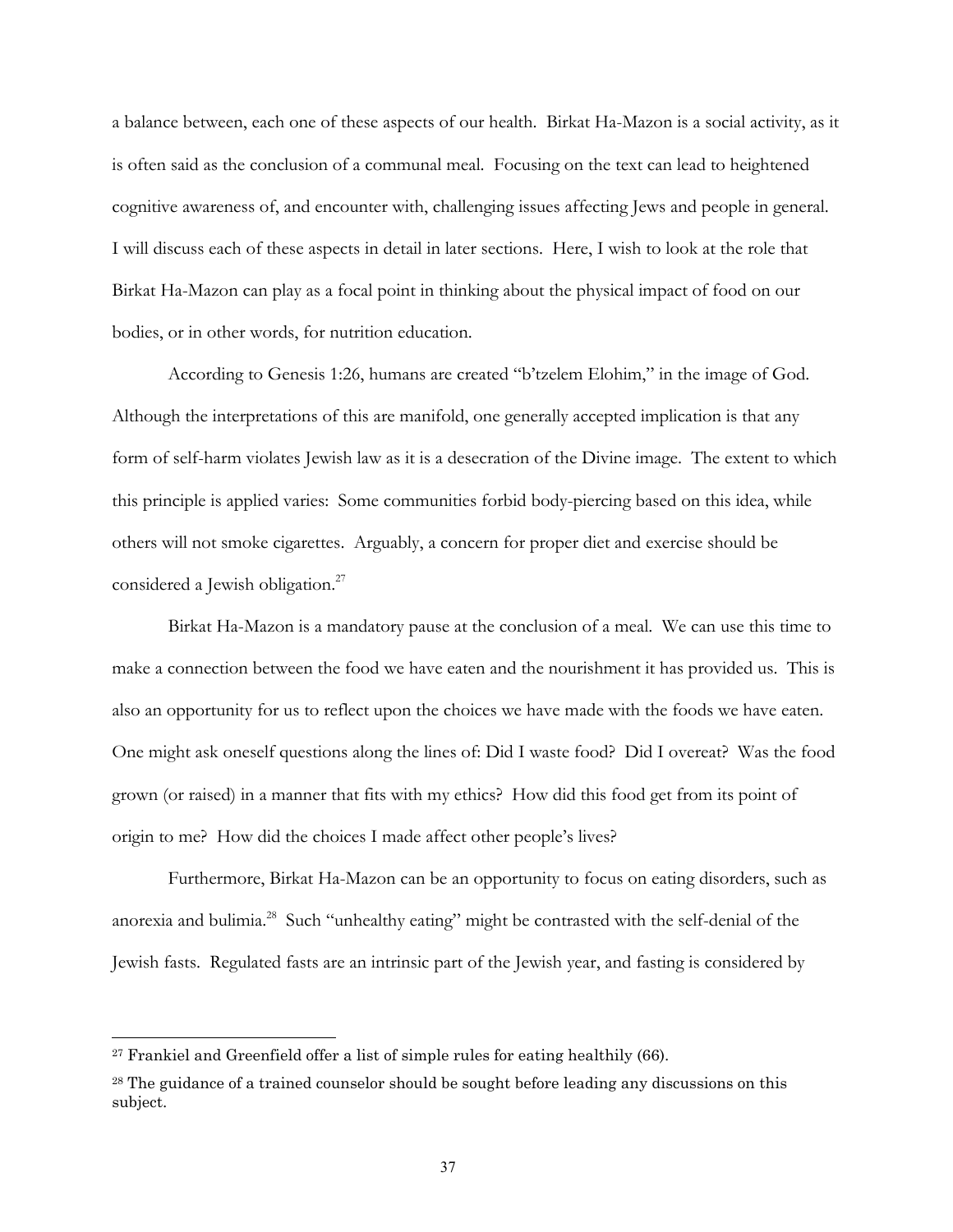<span id="page-41-0"></span>many rabbis to be an effective form of atonement. Nevertheless, health is always considered a priority, and those for whom fasting is a health concern are forbidden to do so.<sup>29</sup>

 One might also make the connection to the entire digestive process. Just as there are blessings to be said before and after eating, there is also a blessing to be said after elimination! The "asher yatzar" blessing, which is recited after using the bathroom, thanks God for the wondrous working of our internal organs.

In short, Birkat Ha-Mazon, as a pause after eating, can be a time to reflect upon and reevaluate the food decisions which one makes, from the types of food to the quantity. The balance between the social, mental, and physical aspects of the blessing can help us to examine the balance between these aspects in our lives.

### **3. Commemoration, and Mourning for the loss, of the Temple**

l

For hundreds of years, the manner in which Jews communicated with God, whether to show their appreciation for God's goodness or to seek Divine favor, was through the offering of sacrifices at the Temple in Jerusalem. There were many components involved in this ritual, including a complicated system of appropriate times and types of offerings to be brought, an elect class of priests to supervise the system, and a liturgy of psalms and hymns to be sung before and after the ceremony.

The fundamental purpose of the sacrificial system, according to Baruch Levine, was "to formalize or reaffirm and, at times, to repair the relationship between the worshipper and God and between the community of worshippers and God . . . Human beings have always sought the nearness and presence of God (or of the gods, in polytheistic environments). We are filled with anxiety at the prospect of God's withdrawal, or absence, or distance from the human scene" (xxiv).

<span id="page-41-1"></span><sup>29</sup> Interestingly, if one must eat on Yom Kippur, Birkat Ha-Mazon should be said, with the inclusion of the addition for festivals, "Ya'aleh V'Yavo" (Cohen 97).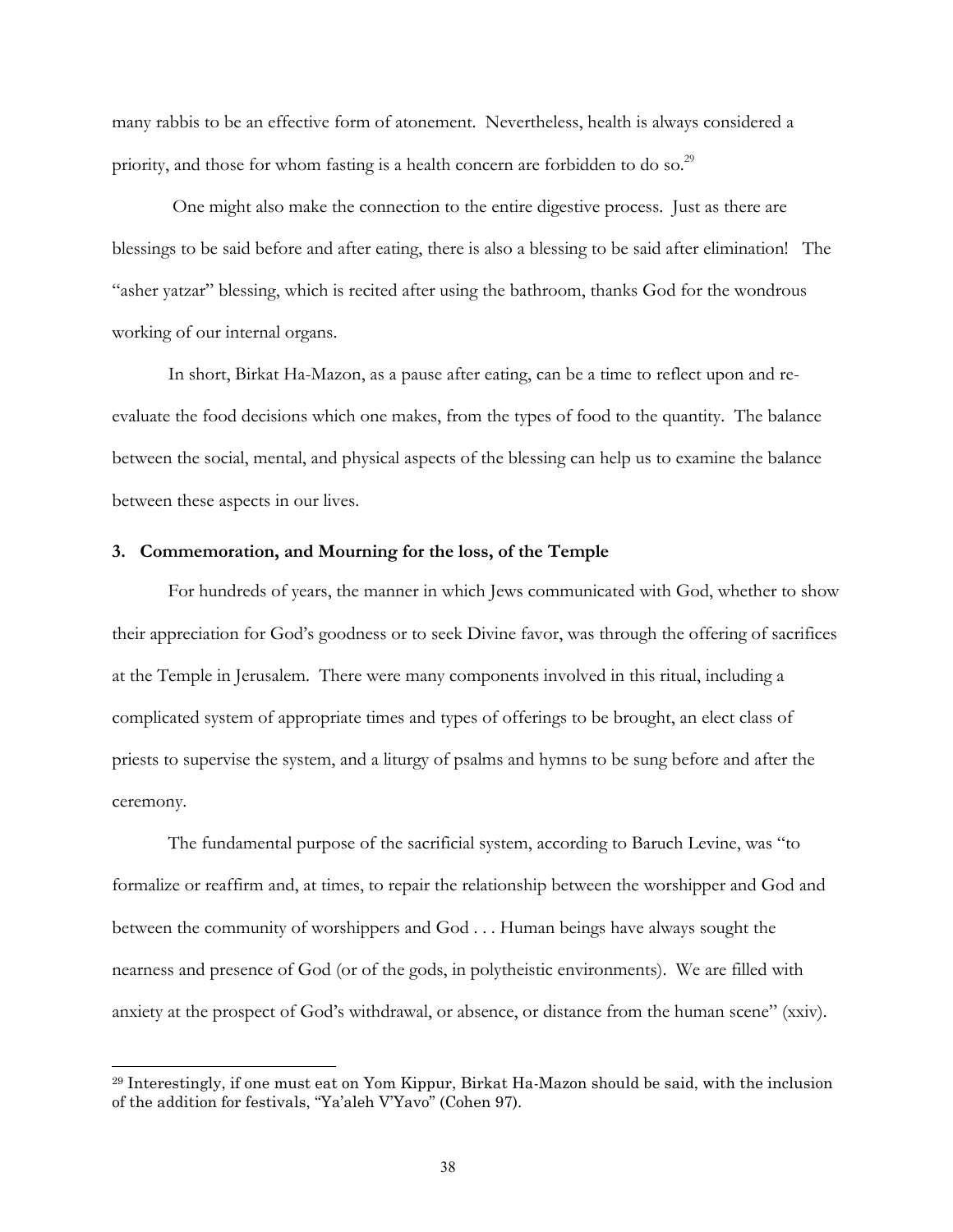Arthur Waskow points out that the role of the sacrifice in bringing the donor closer to the Divine presence is reflected in the names of some of the types of offerings, such as "korban," from the root "to bring closer," and "oleh" from the root "to go up" (43).

The act of eating the offering was, except in certain specific cases, an integral a part of the sacrifice. Levine writes that "most burnt offerings were only partially burned on the altar, while the rest of the substance of the offering was prepared as food for priests and, in some cases, for donors of sacrifices. The object was to celebrate a sacred meal in the presence of God, to share a meal with the Deity. In fact, the sacrifice was generally not efficacious unless the priests and, where applicable, the donors actually partook of their respective shares" (xxxviii). It is sometimes theorized that it was, in fact, only upon offering a sacrifice that the average Israelite would eat meat.

After the destruction of the Temple, the rabbis who became the guardians of Jewish tradition wanted to preserve the Temple service to the greatest extent possible. They developed the various prayer rituals with the Temple sacrifices as their organizing principle. For example, the schedule of daily worship services is reflective of the times of day when the sacrifices were offered. The Temple was commemorated in other aspects of Jewish life as well; for example, the work which is prohibited on Shabbat is based upon the forms of labor that were used to construct the Temple (Levine 233).

Mourning for the loss of the Temple, and petition for its restoration, is an essential element of any prayer service, and Birkat Ha-Mazon is no exception. Psalm 137, which introduces Birkat Ha-Mazon on weekdays, $30$  fulfills this injunction and tells of the longing for Jerusalem by the exiles in Babylon after the destruction of the First Temple. Commenting on verse 6, "let my tongue stick to the roof of my mouth if I cease to . . .keep Jerusalem in my memory even at my happiest hour," Ibn Ezra writes that no matter what the occasion of personal joy, the memory of Jerusalem must

 $\overline{\phantom{a}}$ 

<span id="page-42-0"></span><sup>30</sup> In the Ashkenazi rite. This custom has fallen out of practice in many contemporary communities.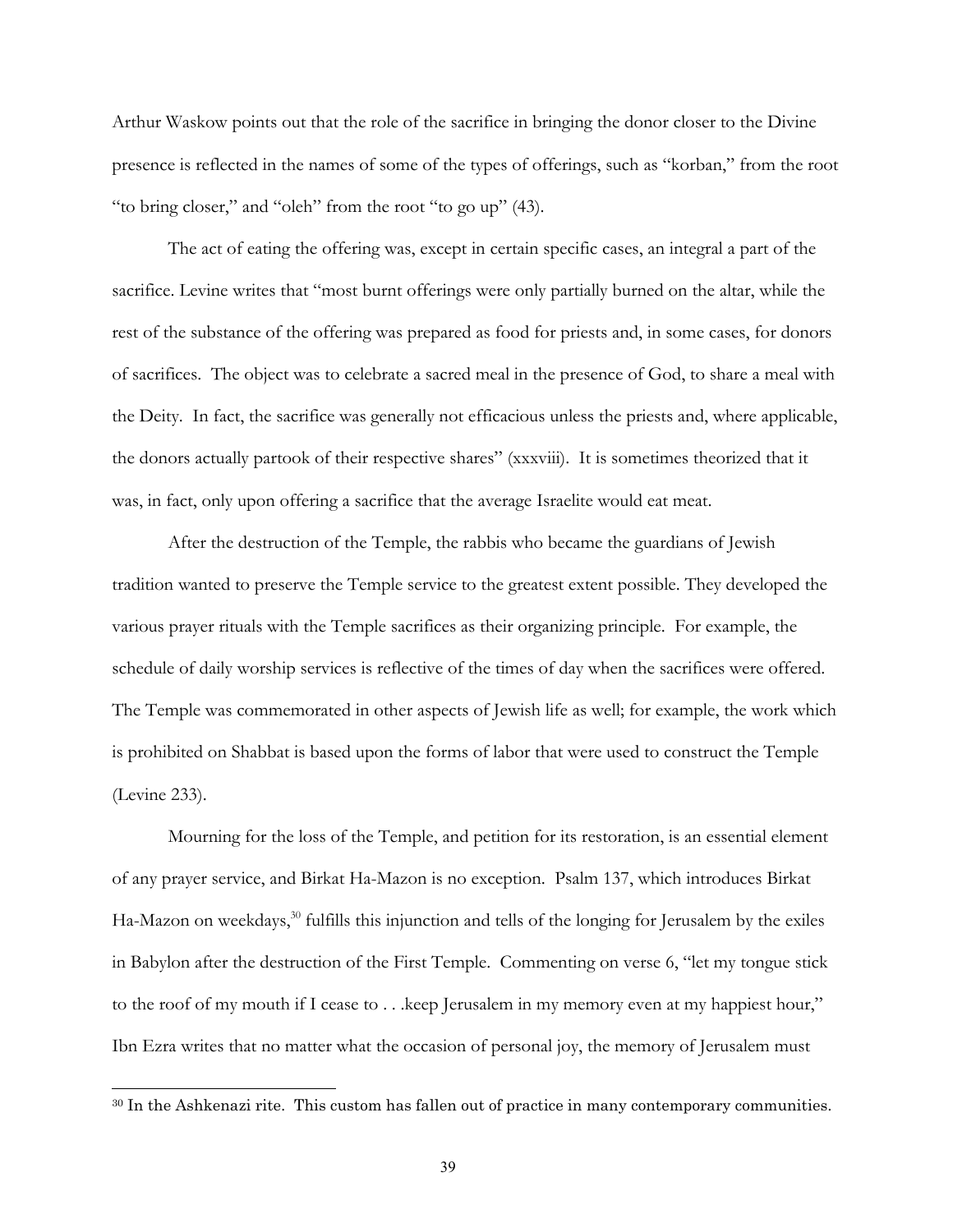<span id="page-43-0"></span>come first. The Rama cites this as the origin of the custom of the groom breaking the glass at a wedding ceremony (cited in Scherman 1984, 183). Arthur Waskow, in a more modern interpretation, sees the recitation of this psalm as mourning for "our separation from the land that was once the earthly source of our food and the Holy City where we brought food to celebrate its spiritual source" (67).

The Temple is explicitly referred to in the text of the third paragraph of Birkat Ha-Mazon, as "the great and holy House" ("ha-bayit hagadol ve'ha-kadosh"). According to tradition, this line was composed by Solomon upon its establishment (Tal. Ber. 48b).

The Temple is also memorialized in the overall structure of Birkat Ha-Mazon. Lawrence Troster has shown that the sequence of the paragraphs reflects the pilgrimage ("chag," the same verb-form as the Arabic "haj") that was made by all Israelites to the Temple in Jerusalem on the festivals of Pesach, Shavuot, and Sukkot. The first paragraph is universal, the second speaks of the land of Israel, and the third speaks of Jerusalem and the Temple. With each paragraph, we approach more closely to the center of holiness. The "Amen" which closes the third paragraph may be considered the threshold of the Sanctuary, after which individual, personal blessings are offered.

### **4. As substitute for Temple Worship**

After the destruction of the Temple, the priestly hierarchy, the strictly regulated system of proper offerings, and the unique role of Jerusalem as locus for encounter of God lost their meaning. Without the Temple, it was no longer possible to draw close to God through the sacrificial ritual. The result was a "democratization"<sup>31</sup> of access to the holiness previously available primarily through Temple sacrifice. This access was made possible through the performance of Mitzvot and acts of prayer and blessing.

l

<span id="page-43-1"></span><sup>31</sup> Rabbi Lawrence Troster, in private conversation.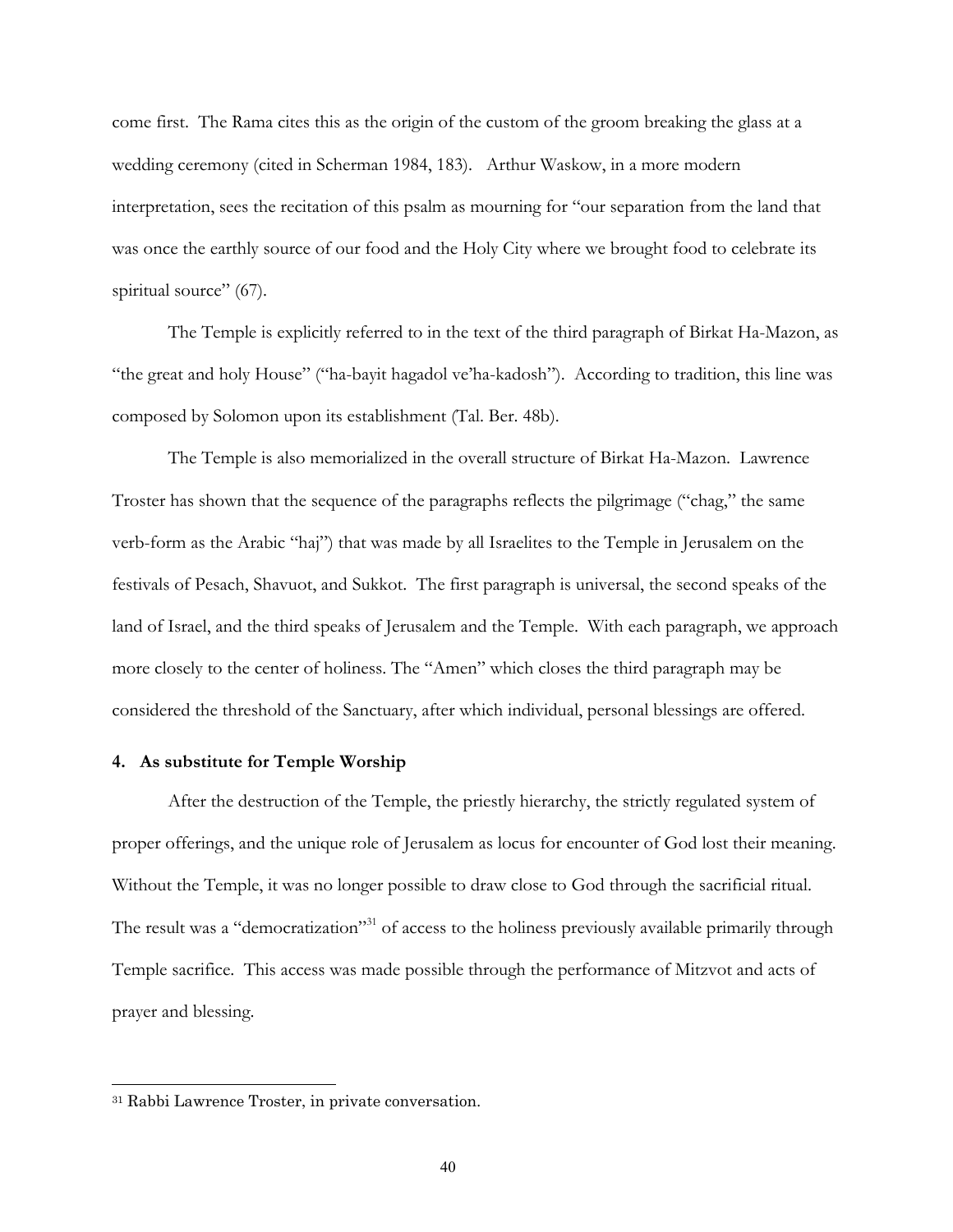In particular, the Dining table became a substitute for the sacrificial altar of the Temple. Many of the rituals associated with meals are intended to remind us of this connection. One clear example is the ritual washing of hands prior to eating bread. This action was performed by the priests prior to entering the Sanctuary in the morning (Chill 131), based upon the Biblical commandment "And Aaron and his sons shall wash their hands and their feet at the laver" (Ex. 30:19). The hand-washing was later transformed into a household ritual by way of a statement from Psalms, "I will wash my hands in innocence; so I will compass Thine altar, oh Lord" (Psalm 26:6). The word "altar," according to a rabbinic interpretation, not only signifies the Sanctuary, but also the dining table (Idelsohn 122).

Two other customs observed in many homes, and particularly at the meals of Shabbat, preserve the memory of the Temple. One is the sprinkling of some salt on the bread which is blessed at the beginning of the meal, because the Temple sacrifice was salted (Dresner 40). The other is the removal of all knives from the table prior to saying Birkat Ha-Mazon. Two alternate explanations are offered for this custom. First, that no knives were allowed to come into the Sanctuary because knives are a weapon of war and the altar is a symbol of peace (Dresner 40). Second, that the altar of the Temple was constructed of stones not hewn with tools, and so the removal of the knives reinforces the transformation of the table into the altar itself (Kadden and Kadden, 1996, 49).

The Temple service is therefore not only memorialized by the act of saying Birkat Ha-Mazon, but the table actually becomes a substitute for the Temple. Louis Finkelstein writes that "in the liturgical service of the Jewish home it [Birkat Ha-Mazon] occupies much the same position that the *Amidah* holds in the synagogue service.<sup>32</sup> Together these prayers helped to make possible the

l

<span id="page-44-0"></span><sup>&</sup>lt;sup>32</sup> The "Amidah" or "Standing Prayer" is the central section of the synagogue service and is based upon the private prayer service held by the priests before performing their daily sacrifices.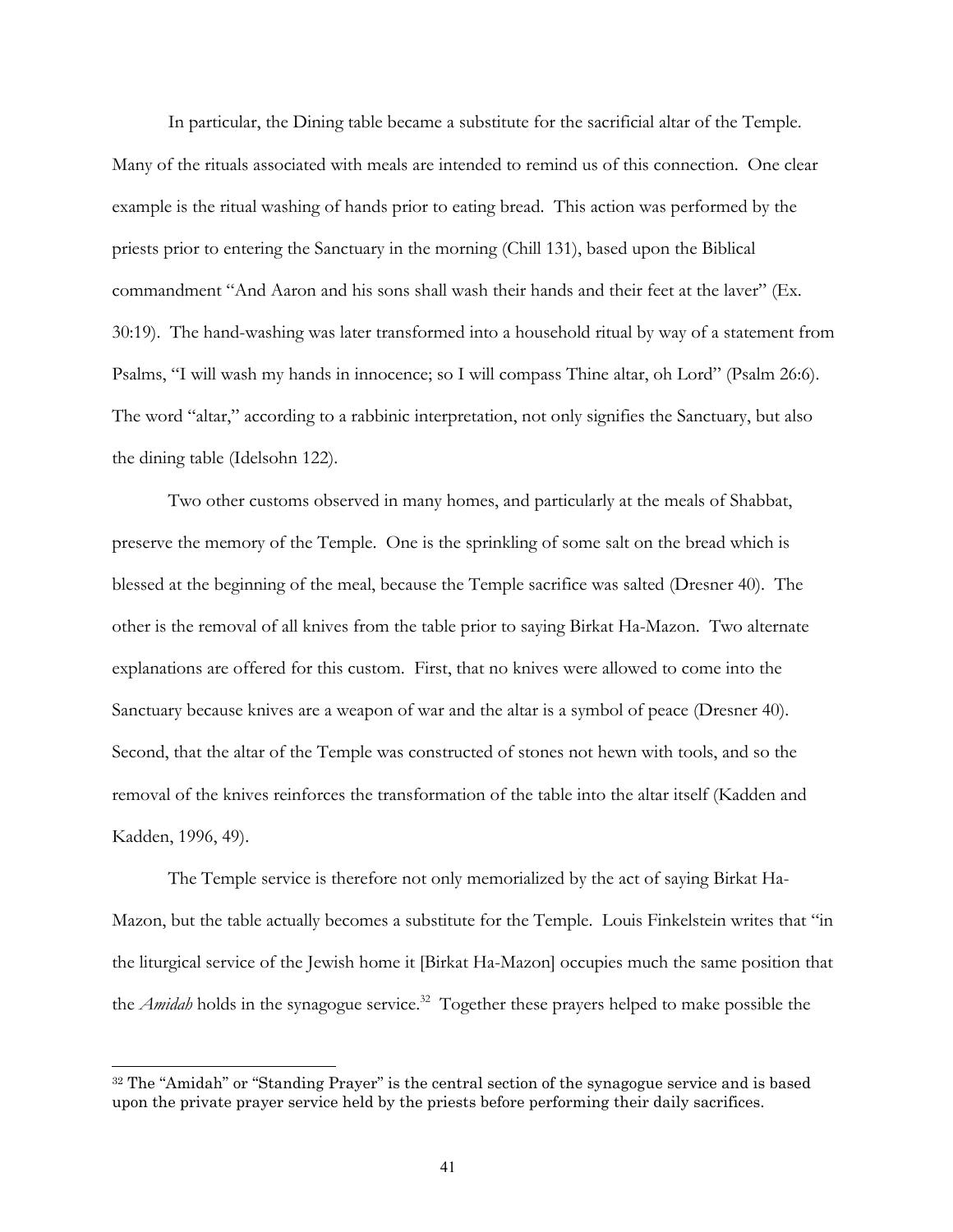<span id="page-45-0"></span>continuance of a full and complete Jewish life after the destruction of Jerusalem" (1928-29, 212). As Dresner puts it, through the act of saying Birkat Ha-Mazon, "every home can be a Temple, every table an altar, every meal a sacrifice, and every Jew a priest" (40).

We might contrast this with the Catholic communion, also a substitute sacrificial service, in which the bread is sanctified and shared by the community. In the Jewish ritual, it is not the food which is transformed, but each person who says the blessings who is transformed into a priest, and therefore eligible to eat the offering of the food served at the meal.

#### **5. Awareness that World, and everything in it, is gift from God.**

As has been mentioned earlier, according to tradition, Birkat Ha-Mazon was instituted by Moses at the time when the manna miraculously descended to feed the Israelites during their travels in the Sinai desert (Talmud Ber. 48b). Elie Munk, quoting S. R. Hirsch, writes that by connecting Birkat Ha-Mazon to the manna, the rabbis teach us that "every piece of bread eaten now is as much a gift from God as the manna was" (211). Goldberger, drawing from Talmud Pesachim 118a, asserts that the process by which God "causes a seed to transform earth into food [is] as spectacular as the miracle of the splitting of the sea" (5).

The point of each of these statements is that food is a gift from God, a gift which cannot be taken for granted. The provision of food is a daily miracle, whether it is effortlessly picked from the trees (as in the Garden of Eden) or reaped from the earth through great effort (after leaving the Garden). "The message appears rather clear: When we thank God for giving us food, we are recognizing that there is no intrinsic difference between the manna and the livelihood one wrests from the earth through sweat and hard toil; both are gifts from heaven" (Scherman 1984, 182).

 This connection is also made in the blessing said prior to eating bread, "Ha-Motzi." This blessing thanks God "who brings forth bread from the land." Bread – not wheat, which would be more technically accurate – to affirm God's centrality to the entire process of making bread, from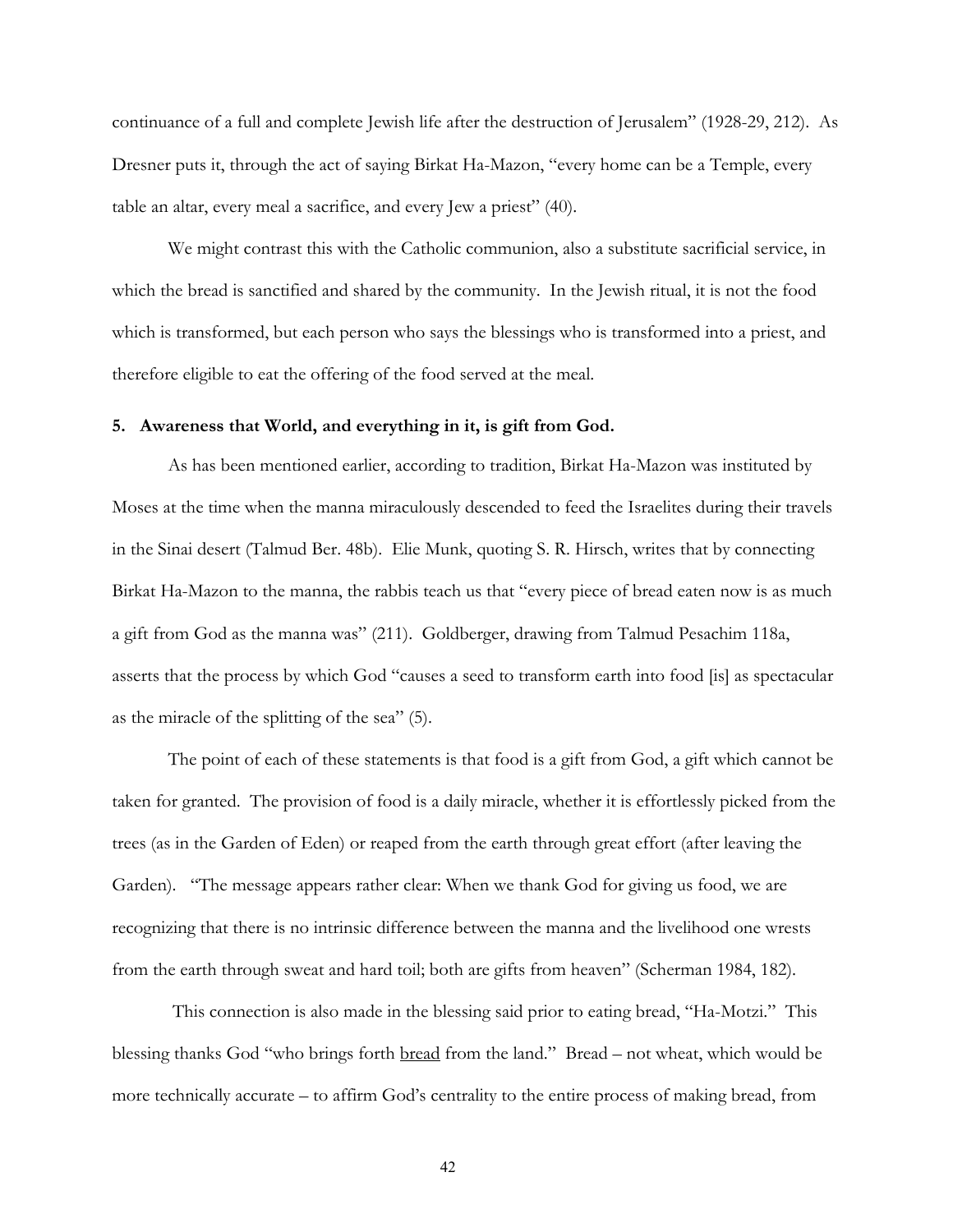the sprouting of the grain to its baking in the oven. As Evelyn Garfiel puts it, "finding his daily bread never ceases to be a *Nes* [miracle] even to the farmer who toils so hard to produce the grain, for he recognizes its ultimate source to be God's loving care for all His creatures. It is God 'Who brings forth [the] bread from the earth'" (122).

In the Talmud, the rabbis emphasize that not only bread is a gift from God, but all food. Although Birkat Ha-Mazon is the only blessing commanded by the Torah (Deut. 8:10), based upon the statement from Psalms "the earth is the Lord's and the fullness thereof," (24:1) the rabbis saw it as an obligation to acknowledge that all the fruits of the earth are a gift from God. Therefore, they "instituted the practice of reciting a benediction when partaking of any of them" (Klein 42). There are specific blessings prior to a meal based on several general categories: bread, all other grainproducts, things grown on trees, things grown in the ground, wine, and all other edible substances.

The rabbis saw such blessings as not just a nice way of showing appreciation to God, but a true obligation (although, as they are not Biblically ordained, not as Mitzvot). In Talmud Ber. 35a we read that "Our rabbis taught: It is forbidden to a man to enjoy anything of this world without a benediction, and if anyone enjoys anything of this world without a benediction, he commits sacrilege." In the next passage, it is compared to "making personal use of things consecrated to heaven." Here, the words "sacrilege" ("ma'al") and "consecrated to heaven" ("mikadshei shamayim") are reflective of the language of the Temple service, underscoring that if one ate food without reciting a blessing, it is as if one stole the sacrifice off of the altar of the Temple.

The idea that all of the Earth belongs to God, and that humans are merely its caretakers, is reflected in a wide range of Jewish laws, many of which are Biblically based. While the Temple was standing, Israelites were required to set aside the firstborn of all cattle, sheep, and goats, the early fruit from a young tree, the first barley and other foods at each season, and even part of all bread (the "challah") made for the benefit of the priests or for sacrifice at the Temple to God, "as if to pay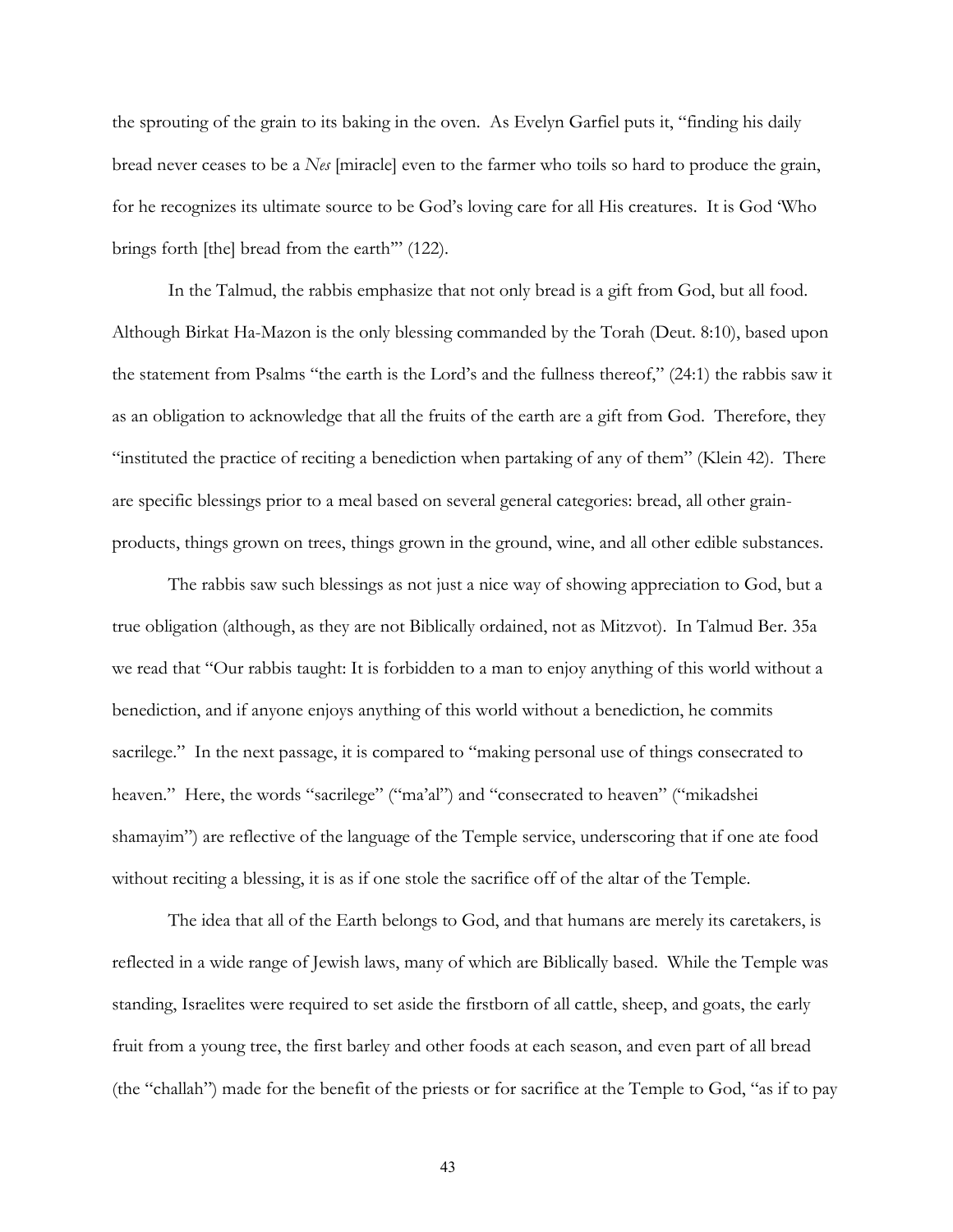<span id="page-47-0"></span>'rent' to the owner" (Waskow 41). Only by setting aside these consecrated offerings was it permissible for one to make use of the remainder of the crop or the herd.

Human beings, in the Biblical view, did not have absolute authority over the use of the land or its products. Every seven years, no new planting or cultivation of the land could be done, to allow the Earth to rest (Ex. 23:11). During this "shmittah" or "Sabbatical" year, "any fruits or vegetations that grew by themselves . . . became *hefker*, i.e. public property, free for consumption by man and beast alike. The owner of a field was not permitted to store up in his home large amounts of produce, because this would deprive the poor of their sustenance. He was permitted to retain only enough fruits and vegetables for his own normal needs" (Chill 109). Individuals were required to trust in God's providence throughout the Sabbatical year, not in their own actions.

According to the understanding of both the Bible and the rabbinic commentators, all of the world was the property of God. Use of the land, and any food that could be taken from it, were Divine gifts. After the destruction of the Temple, by the time of the writing of the Mishnah at the end of the second century, "the rituals that permitted a person to consume the foods of the earth were not the sacrifices of animals at the Temple, or the offerings of meal, or the separation from one's produce the gifts for the priests and Levites. The Jew had to recite the proper formal blessing before eating and then could benefit from the produce of the land" (Zahavy 32)

## **6. Ethical responsibility to take care of the world**

<span id="page-47-1"></span>Steve Brown<sup>33</sup> asserts that there is an ethical responsibility derived from our awareness of the world as a gift from God. When one receives a precious gift, and offers one's gratitude for it, in doing so one must also take responsibility for the care and safe-keeping of that gift. Similarly, he concludes, once we are aware that food, and the Earth itself, is a Divine gift, we are obligated to become stewards, or care-takers, of the planet.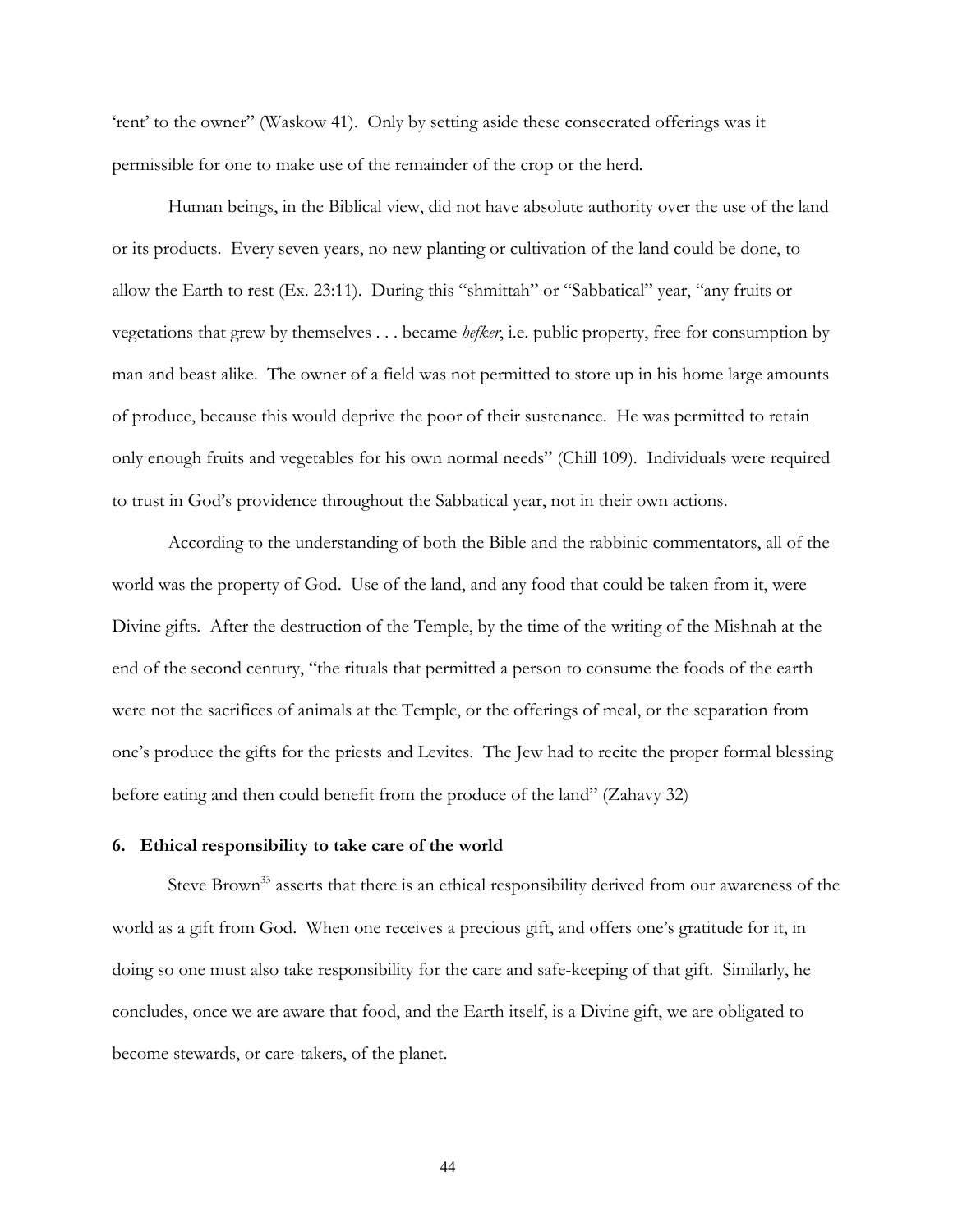<span id="page-48-0"></span>There are many implications of this statement, and there is great disagreement about the degree to which such obligations may be extended. Yet, few would disagree that we are in an era of increasing awareness of the impact that our individual and collective actions have upon the planet. Many argue that unless dramatic life-style changes are made within our own lifetimes, irreversible damage will be done to fragile ecosystems across the globe.

A curriculum on Birkat Ha-Mazon, therefore, should address the Jewish law of "Ba'al Tashchit," avoiding wasteful destruction; of ecological issues, including water quality, habitat depletion, and bio-engineering of food; and of steps individuals can take, such as recycling and shopping consciously.

### **7. Gratitude to God as caretaker of all creation**

The central idea of the first paragraph of Birkat Ha-Mazon is that God provides sustenance for all creatures, human and animal alike. God provides both generally, to all the world -- as is implied by the words "who feeds the world," ("hazan et ha'olam") -- and specifically, to each individual creature, as is implied by the words "He gives bread to every living-thing" ("lechol basar") (Munk 212). Garfiel observes that the "universal, all-embracing quality of God's providence, his love" (208) is emphasized by the many repititions of the root-words "all" ("kol") and "nourishes"  $("zan").$ 

According to the Midrash, God accomplishes this miraculous task of feeding all creatures at night. "While all His creatures are asleep, God causes the wind to blow. This in turn causes the clouds to gather. Then rain falls causing the fruit to grow. Thus God prepares the meals for all living beings" (Lev. R. 14). God, therefore, is the source of the food-chain, providing sufficient resources on the planet for all creatures to survive.

l

<sup>33</sup> In private conversation.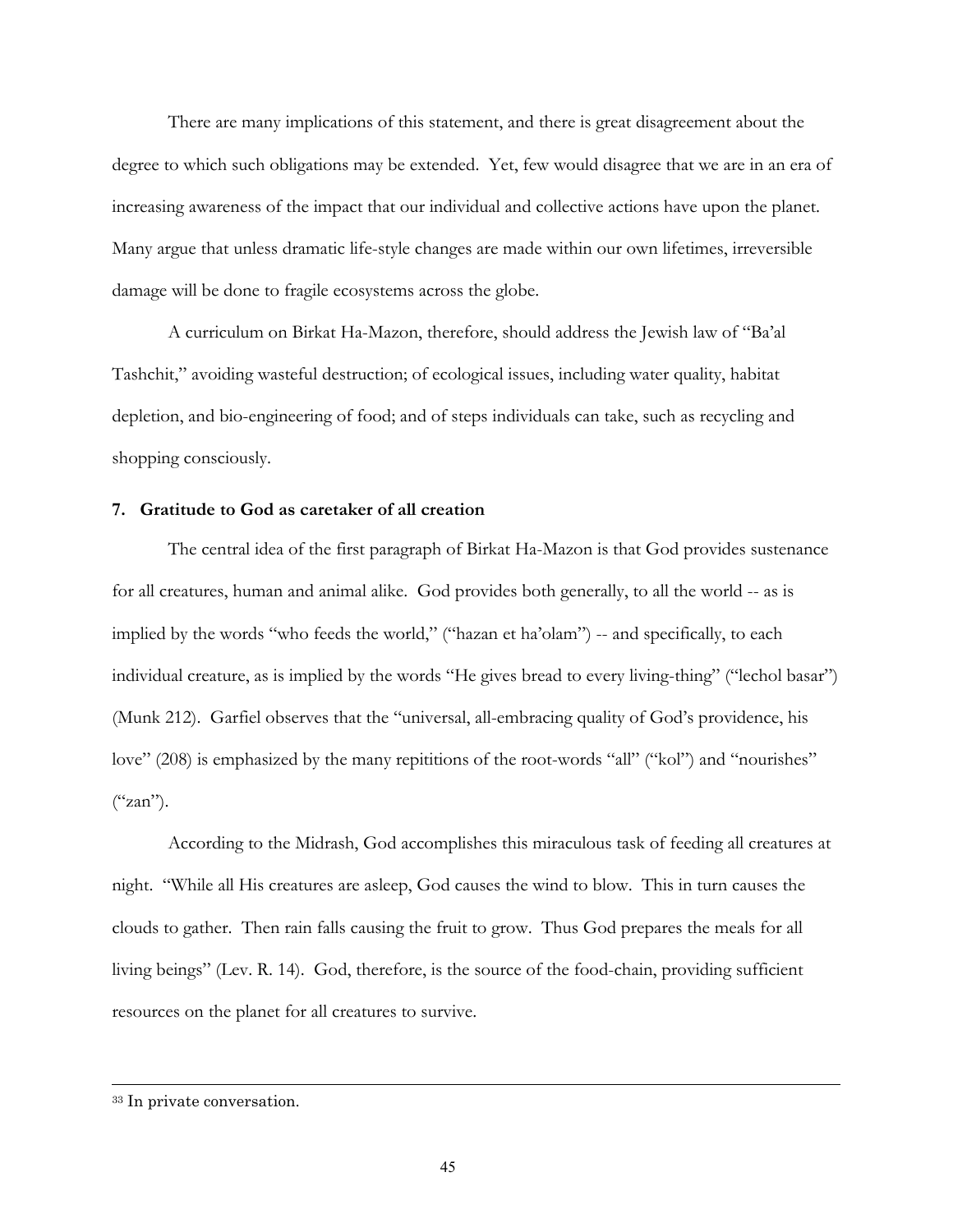<span id="page-49-0"></span>One might wonder, considering the widespread hunger that has always existed (now more than ever), whether it is indeed accurate that there are sufficient resources on the planet to feed all people. The answer, according to Francis Moore Lappe and Joseph Collins, is yes: "abundance, not scarcity, best describes the supply of food in the world today," they write in World Hunger: Twelve Myths. "The world today produces enough grain alone to provide every human being on the planet with 3,600 calories a day [according to a 1984 study]," which the authors observe is enough make most people fat! (9) The causes of world hunger are complicated, but a shortage of food, except in the relatively rare cases of droughts and famines, is not one of them.

One might also wonder how it is that God sustains all living creatures if some creatures eat others. This is not addressed directly by Birkat Ha-Mazon, but is a fruitful source of discussion.

## **8. Our responsibility to assist God in taking care of all creatures**

Just as our awareness of the world as a gift from God brought with it the responsibility to care for the planet, so to does our awareness of God's desire for the nourishment of all living beings bring with it a responsibility to assist God in caring for all the world's creatures. This concept, called "Tzaar Baalei Chayim," ("avoiding the suffering of animals") is central to a Rabbinic understanding of the place of humanity in the World. "This concern for the welfare of animals is not merely a whim with one or two of the Rabbis. It is an essential part of our religion. None of the pagan civilizations with which Jews were acquainted had anything to say about kindness to animals" (Greenberg 118).

A few of the laws expressing Jewish concern for the welfare of animals include

- A man is forbidden to eat before he gives food to his beast (T. Ber. 40a).
- One may not plow with an ox and ass together (Deut. 22:10) (because their strength is not equal and one or other will suffer).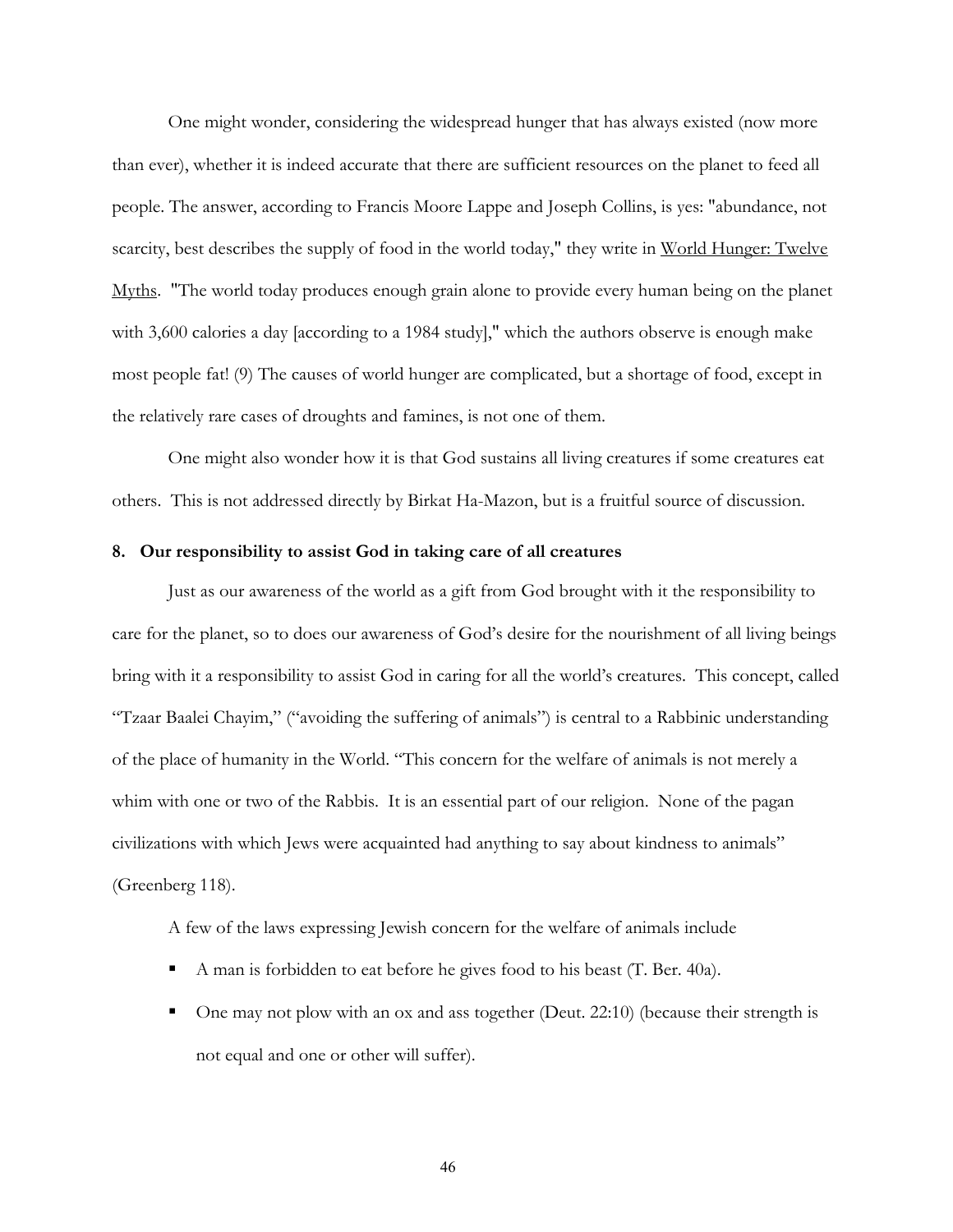- <span id="page-50-0"></span> If you see your brother's ass or ox fallen down, you are required to help him pick them up" (Deut. 22:4).
- You are required to let your animals rest on Shabbat (Deut 5:14).

In terms of eating, Dresner writes that "Schitah," "kosher slaughter," should teach reverence for life (27). The basic idea behind kosher slaughter seems to be to give the animal as painless a death as possible, but even if this were not the case, the act of slaughtering an animal should awaken one's awareness to the suffering that animals might feel!

Similarly, vegetarianism seems to be particularly sanctioned by Jewish thought, even elevated. "The permission to eat meat is . . . a compromise, *a divine concession to human weakness and human need*. The Torah, as it were, says: 'I would prefer that you abstain from eating meat altogether, that you subsist on that which springs forth from the earth, for to eat meat the life of an animal must be taken and that is a fearful act" (Dresner26). In the Garden of Eden, all of the creatures are vegetarians; likewise, Isaiah 11:6-8 describes a messianic future in which no animals will eat one another, presumably implying that humans will be vegetarians as well. In general, the attitude towards eating meat is stated clearly in the Talmud: "The Torah teaches a lesson in moral conduct, that man shall not eat meat unless he has a special craving for it, and shall only it occasionally and sparingly" (Chulin 84a).

## **9. To help confront our increased alienation from the sources of food**

Birkat Ha-Mazon is an opportunity to examine where our food comes from, how it is grown and raised, how it is packaged and transported to us, and how it is prepared. In the modern era, most city-dwellers have lost touch with the sources of origin of their food. This is evident in the description of the world in Goldberger's <u>How to Thank HaShem for Food</u>: "The earth is the most ancient and the most modern food-factory which was created and is constantly maintained by the Master of the Universe" (21). We have become so alienated from the processes of farming and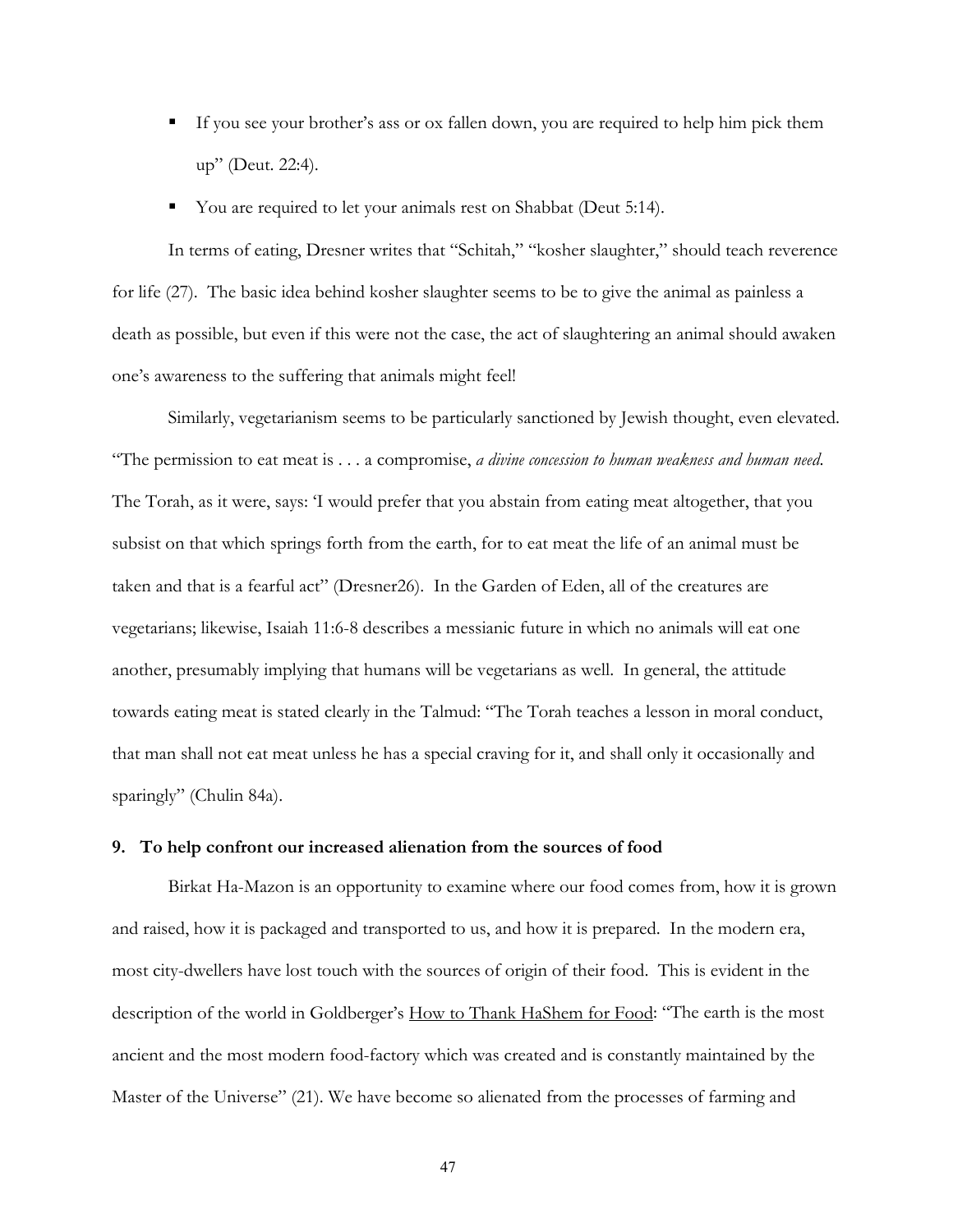<span id="page-51-0"></span>harvesting that in order to provide an analogy that makes sense to the contemporary reader, Goldberger describes the workings of the world in terms of a <u>factory</u>, the strongest symbol of industrialization and the human domination of the planet one could find!

Arthur Waskow analyzes the problem, asking whether "in our own time of earthquake both in the world and for the Jewish people . . . we need to rethink how to make food sacred as deeply as our ancestors did? For them, food was no longer what they grew in a small land by dint of their own labors, but what came to them by ship and camel train. For us, food has more and more become what is manufactured, not just grown: It comes from crossbred and genetically engineered plants and animals; it comes with inserted vitamins; it comes heavily packaged, precooked, frozen, irradiated, invented" (68). Steve Brown asserts the value that Birkat Ha-Mazon can have in responding to this situation, for each time we say a blessing we acknowledge God and the chain of events (human or otherwise) that enabled us to have the gift of food in front of us.

Even when the Israelites experienced the miracle of manna falling from the sky, they still were obligated to collect it every morning, for it would rot if kept overnight (Ex. 16:21). The lesson here seems to be that our sustenance is the result of a partnership between God and human beings. Food is a miracle, but human effort plays a critical role in planting, raising, harvesting, and preparing the food we eat. Ultimately, God is the source of all of our nourishment, but we must also be aware of the humans (such as the farmers, the truckers, and the cooks) which brought the food to our mouths.

#### **10. Other Topics addressed by Birkat Ha-Mazon**

In addition to the areas described above, Birkat Ha-Mazon addresses a number of other topics that could fairly be described as "generative." Unfortunately, it is not possible to do more than describe them in general terms in a paper of this nature.

Such topics include: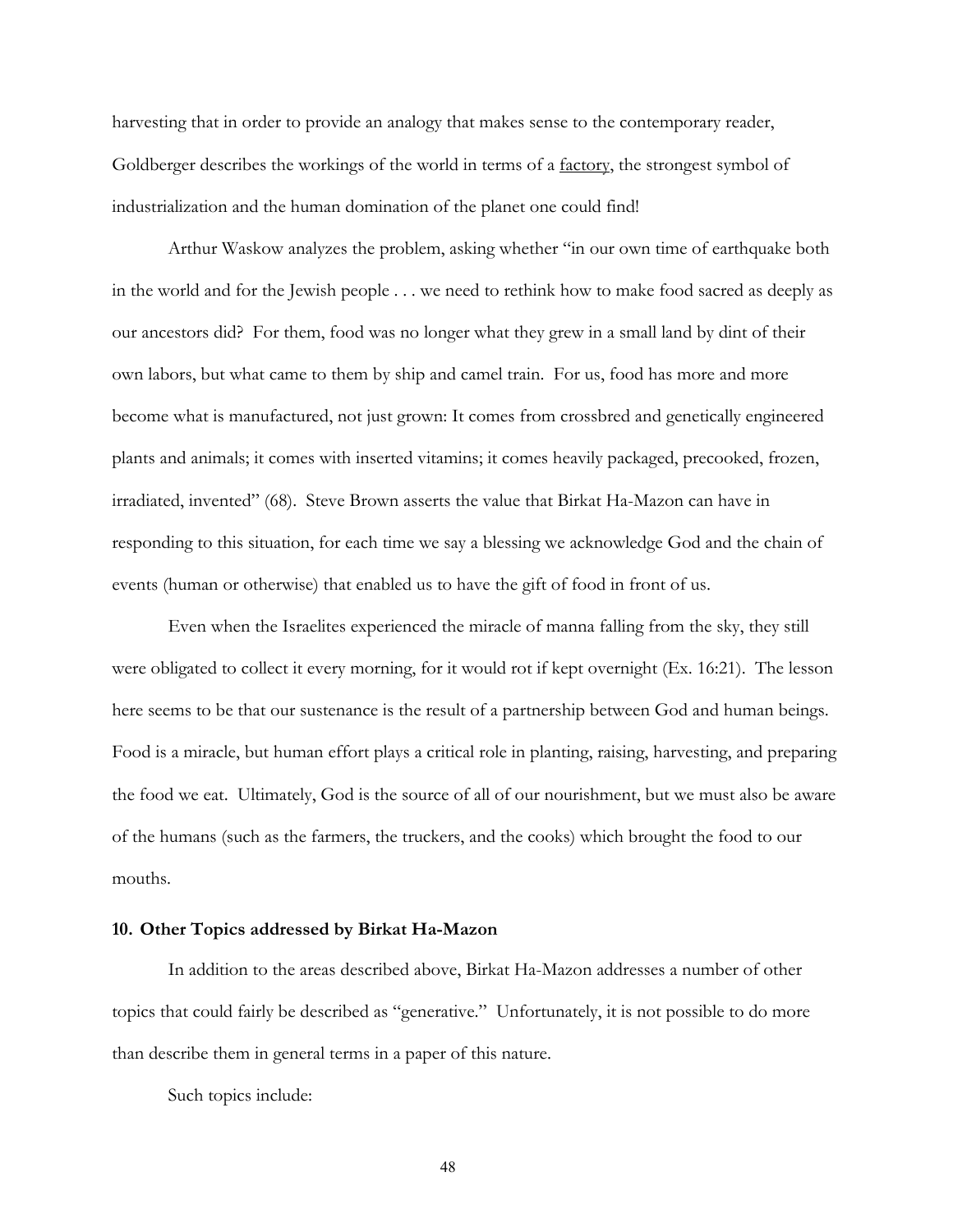a) **Gratitude for satisfaction of our needs**: Birkat Ha-Mazon offers gratitude not only for food, but for a range of needs (Goldberger lists ten such benefits described by Birkat Ha-Mazon, 23), including life, freedom, and laws by which to structure our lives. In the Talmud, the rabbis determine that one must say Birkat Ha-Mazon even if one has eaten only an amount of bread equal to the size of an olive (Ber. 58b). But is such a small amount of food really satisfying?

b) **Gratitude and Humility in time of prosperity**: The purpose of blessing after eating (as expressed in Deut. 8:12-18), is that in times of prosperity (when you have "eaten your fill"), one might forget God and think that all of one's successes are one's own doing (Deut 8:12-18). Birkat Ha-Mazon teaches us not to take our prosperity for granted.

c) **Ethical responsibility arising from awareness of our prosperity as gift from God**: We have an obligation to both to respect and to help provide for those who are less fortunate than ourselves, and to make the effective and righteous use of our resources.

d) **Awareness of one's membership in a community**: Birkat Ha-Mazon, and in particular the saying of the Mezuman, is a reminder of the social and communal nature of Judaism, in which every individual is a part of a larger collective. Furthermore, each of us depends upon the actions of others (generally, non-Jews) in providing food for ourselves – we are therefore part of a larger community that goes beyond the Jewish people.

e) **Ethical responsibility arising from awareness of community**: "All Jews are responsible for one another." Jews have specific obligations towards other Jews. This raises questions of Jewish pluralism and unity. Similarly, we have a responsibility to all people, everywhere, because of our interdependent membership in the "international community" of the human race.

f) **Universalism vs. Particularism**: The move in the text of Birkat Ha-Mazon from a universal to particularist message, particularly regarding the Jewish relationship with the land of Israel, begs the question of how can one participate in "secular" contemporary society while maintaining an authentic Jewish identity? Are we required to be a "light to the nations," and what does that mean?

g) **Tradition/Jewish Continuity**: For some individuals, saying Birkat Ha-Mazon has less to do with the meaning of its text than with connecting with an ethnic or cultural heritage or personal family history. Along with keeping kosher and eating certain "Jewish" foods, it is a form of cultural identification.

h) **Moral character is developed through habitual behavior**: By making routines out of certain activities, even if performed by rote, one develops self-discipline.

i) **Gratitude for God's role in our past**: Birkat Ha-Mazon offers thanks for specific events when miracles occurred for the Jewish people, including the liberation from slavery in Egypt.

j) **God as active force in our lives, today**: Just as God performed miracles for our ancestors, so too is God involved in our daily lives right now. Much of Birkat Ha-Mazon, as with all blessings, is set in the present tense to emphasize this point.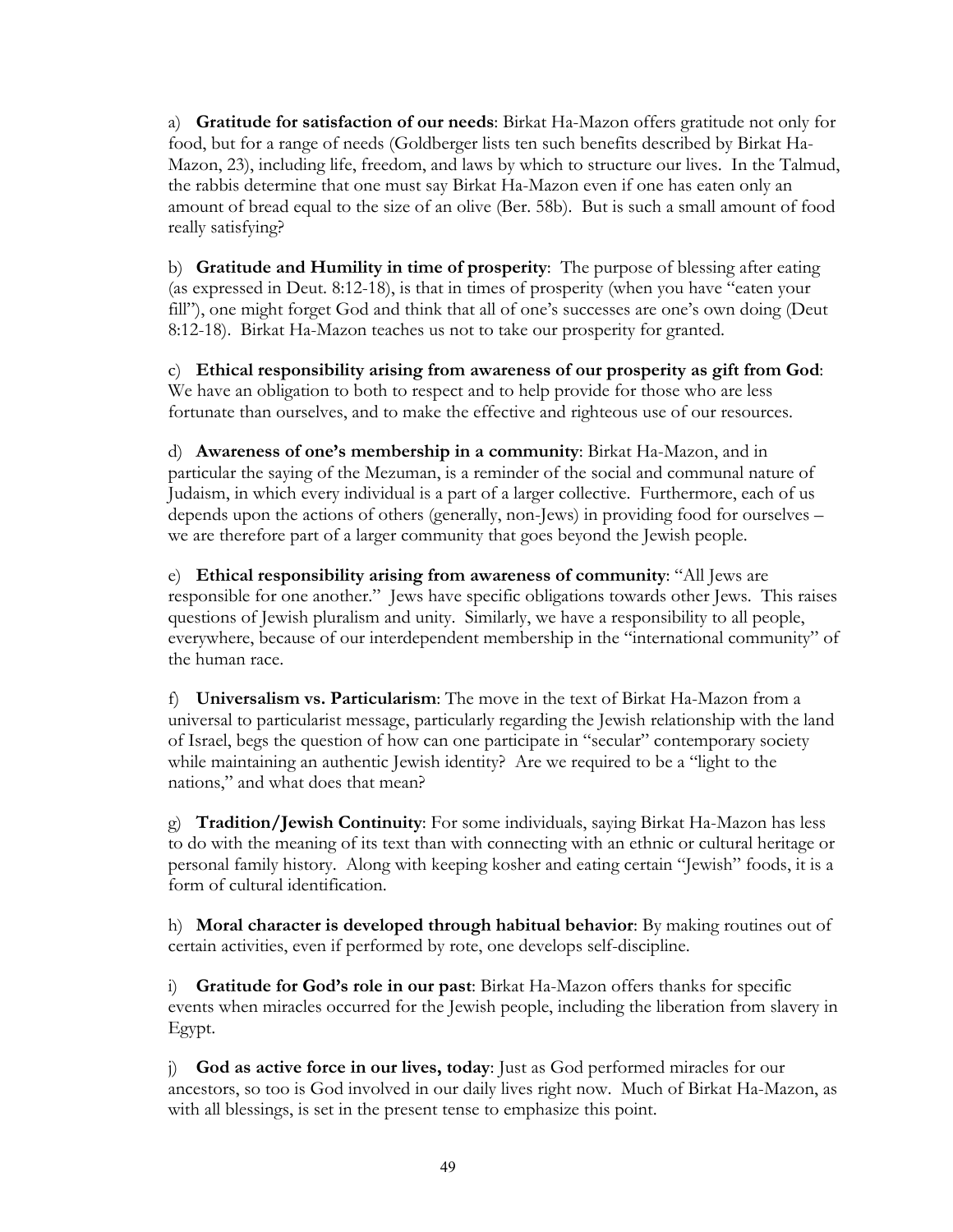k) **God's goodness and providence even when we do not deserve it**: According to commentators on Birkat Ha-Mazon, the text demonstrates that God not only sustains the righteous because of their merit, but even the unworthy are nourished because of God's mercy.

l) **Connection to the land of Israel**: According to tradition, the second paragraph of Birkat Ha-Mazon was instituted by Joshua at the time when the Hebrews entered the land of Israel, as an expression of gratitude (Ber. 48b). Much of the language reminds us of the connection between Jews and this land, even when they do not live in Israel.

m) **The Land of Israel as Jewish inheritance**: Use of such words as "nachalah" (inheritance) in this prayer raises questions of Jewish nationalism.

n) **Milah as reminder of Covenant with God**: Birkat Ha-Mazon explicitly mentions Milah (circumcision), which serves as a reminder that Jewish possession of the land of Israel is the result of a covenant between God and the Jewish people.

o) **Responsibilities arising from covenant with God for Land of Israel**: Jewish possession of the Land of Israel is conditional upon Jewish behavior, in terms of how the land is treated and how Israelites treat one another and their neighbor.

p) **Consolation from current state of Alienation and Exile**: Although the Temple has been destroyed, Birkat Ha-Mazon offers words of comfort, reminding Jews that God has not abandoned them.

q) **Expression of Messianic longings**: Birkat Ha-Mazon directly asks for the rebuilding of Jerusalem and the coming of a messianic age.

r) **Food is meaningless without Peace**: Birkat Ha-Mazon concludes with a prayer for peace, and includes the prayer "Oseh Shalom," "Make Peace." Prosperity and bounty are useless when there is no peace.

s) **Hachnasat Orchim, the honoring of guests and hosts**: The "most distinguished guest is generally asked to lead" Birkat Ha-Mazon (Tal. Ber. 46a, 47a), even if that person was not present for the entire meal. On the other hand, Birkat Ha-Mazon also includes a blessing that guests should make for their host(s).

t) **The Aesthetic Dimension**: Judah Halevi writes, in the Kuzari, "by blessing God we double our enjoyment of the food." (3:17, quoted in Plaut 1392). This blessing is a way of concluding a meal with everyone still at the table. Also, the choice of melody used to sing Birkat Ha-Mazon will affect the mood and emotional orientation of the prayer.

These terse descriptions cannot do justice to the variety of material, textual and theoretical,

that each of these topics addresses as related to Birkat Ha-Mazon. Nevertheless, this list is

comprehensive, and should serve to indicate the diversity of generative topics addressed by Birkat

Ha-Mazon. It should be noted that each of these areas can serve as a "jumping-off point" to a more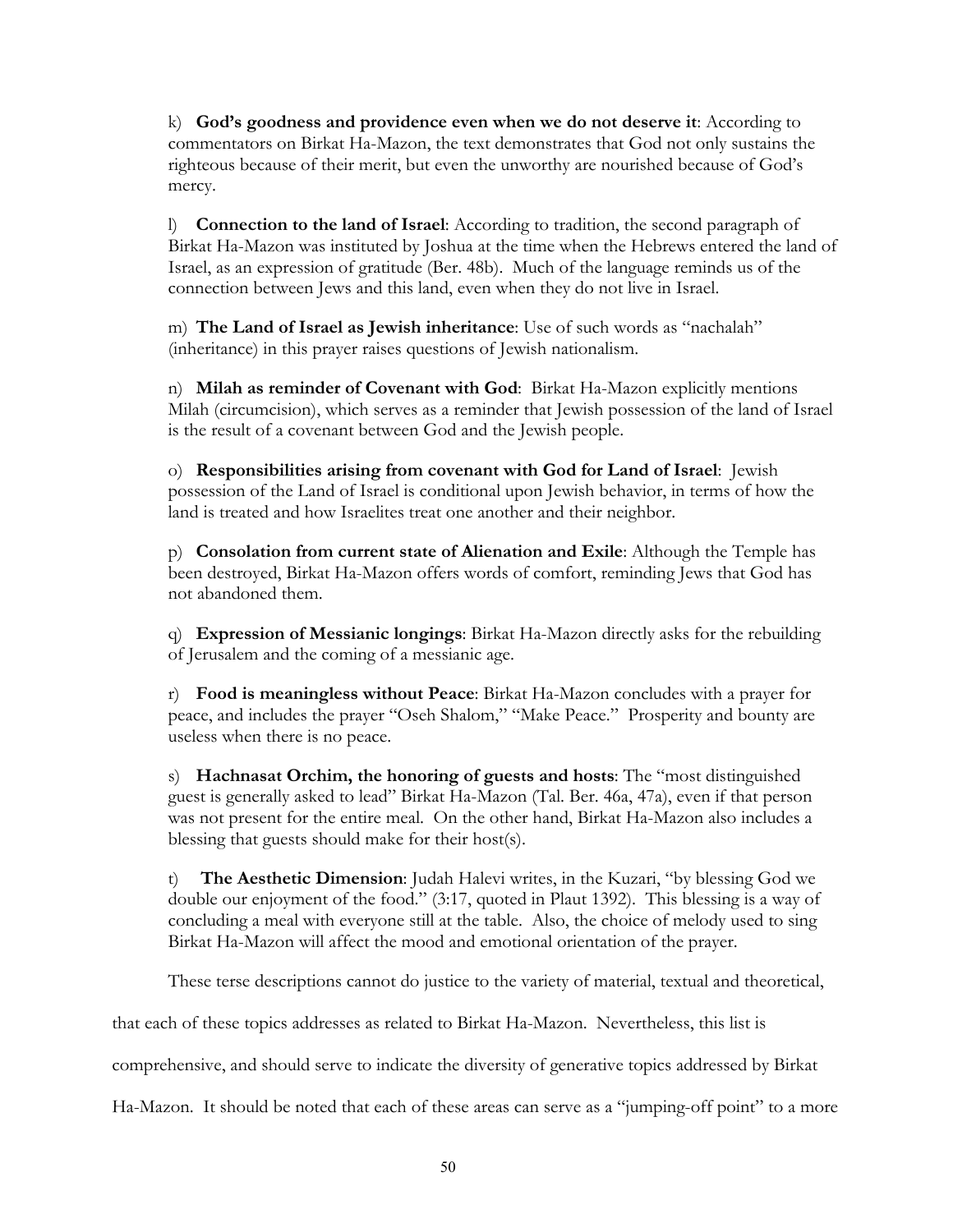<span id="page-54-0"></span>comprehensive study of the subject. For example, one might examine the theology expressed in Birkat Ha-Mazon, and then compare it with the theology expressed by other prayers or contemporary theologians.

In the final third of this section, I will (again, only briefly) address the topic areas that are related to a study of Birkat Ha-Mazon, separate from the text and ritual of Birkat Ha-Mazon itself.

## **C. Minhag and Halachah associated with Birkat Hamazon**

A study of Birkat Ha-Mazon would not be complete without a study of the "Minhagim" (customs) and "Halachah" (laws) associated with its recitation. A brief outline of these rituals and the variations among them are detailed below.

### **1. Rituals associated with eating Bread**

A variety of rituals are associated with eating bread. Some of these are halachic requirements, while others are merely customary. Exploration of the significance of each of these actions is a vital part of a curriculum on eating, as they will be encountered when Birkat Ha-Mazon is actually said.

Prior to a meal, these rituals include:

- On Shabbat, festivals, and special occasions, saying Kiddush, the blessing over the wine and the day.
- At meals where Kiddush is made, the bread is covered until it is blessed.
- Ritual washing of the hands, with an accompanying blessing.
- Sprinkling some salt over the bread.
- Saying "Ha-Motzi," the blessing over the bread, prior to eating it.

After the meal, but before Birkat Ha-Mazon there are also a number of rituals:

- On Shabbat, singing of "zmirot" (songs), especially "Tzur Mishelo."
- Removing all knives from the table, or covering them.
- Leaving some bread remaining on the table.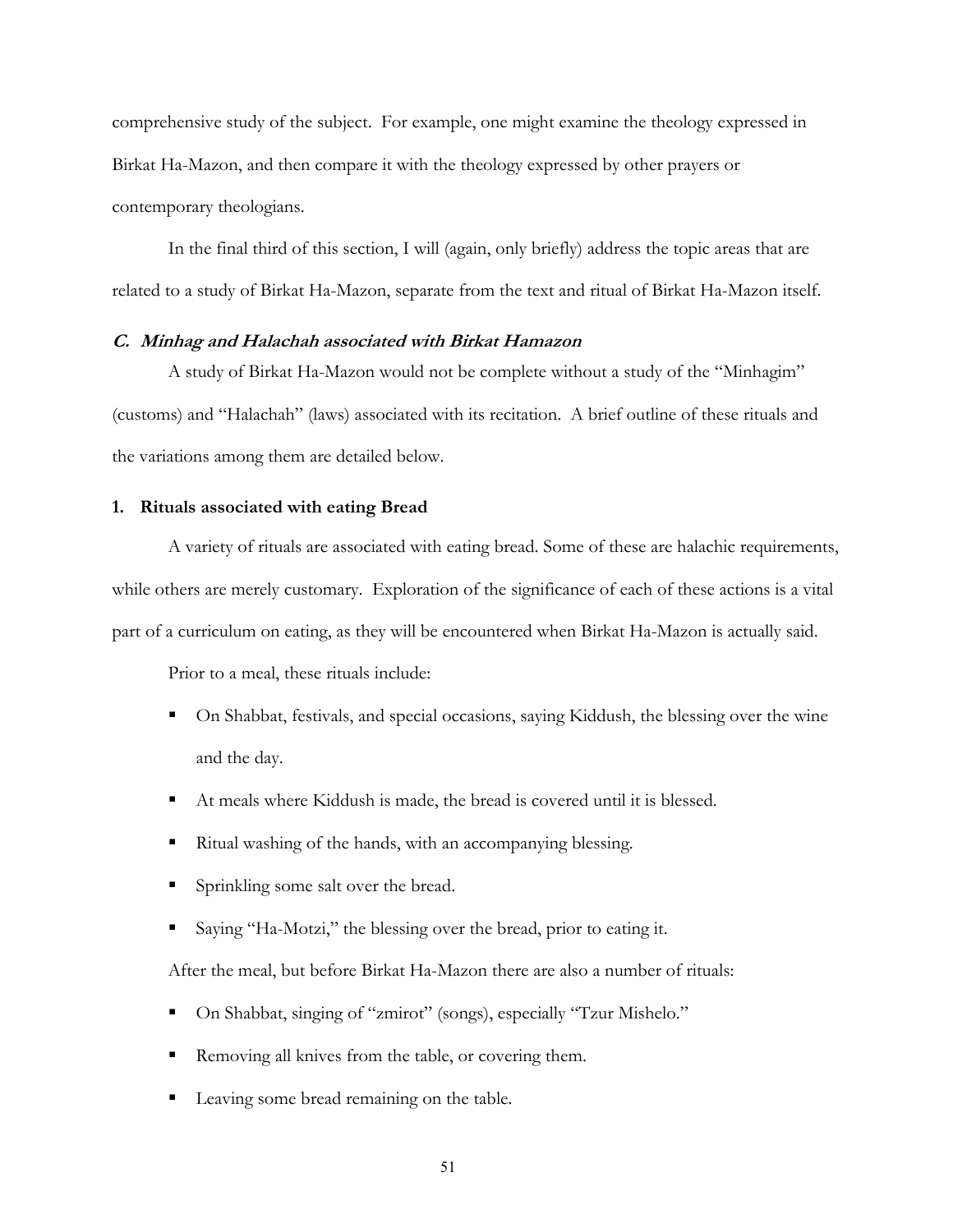- <span id="page-55-0"></span>■ "Mayim Achronim" or "Negelvasser" – a second ritual washing of the hands
- On Shabbat, festivals, and special occasions, a second Kiddush (the "kos sheni") may be made at the conclusion of Birkat Ha-Mazon.

Each of these rituals is, individually, a rich source of generative topics. For many of these rituals, such as covering the bread or making the Kiddush, there are associated ritual objects which are often family heirlooms. Certainly, at the minimum, a familiarity with the structure of the meal, the context into which Birkat Ha-Mazon fits, should be a part of any curriculum.

#### **2. Variations in Ritual and Custom**

Examination of Birkat Ha-Mazon should include study of the variations in ritual, custom, and language between communities, movements, and even individual families. For example, this thesis has predominately focused on the Ashkenazi version of Birkat Ha-Mazon. Yet, the Sephardi and Yemenite texts all differ from the Ashkenazi in several paragraphs. Time should be provided in the curriculum to explore the variety of texts and customs that may be found relating to Birkat Ha-Mazon, both out of sensitivity to the different backgrounds of individual students, and to heighten awareness of and dialogue between the diverse cultural expressions which make up the Jewish people.

Another area of diversity is the melody used for singing Birkat Ha-Mazon. Different tunes result in shadings, or entirely different readings, of the same text. Examination of these differences can lead to enhanced appreciation for the text and also for the different experiences of the various communities.

Additionally, the text of Birkat Ha-Mazon is modified when it is said at a wedding celebration, in a house of mourning, at a brit milah, and for individual holidays. These textual variations should also be explored, with reference to how the changes relate to the different occasions at which Jews get together for a meal.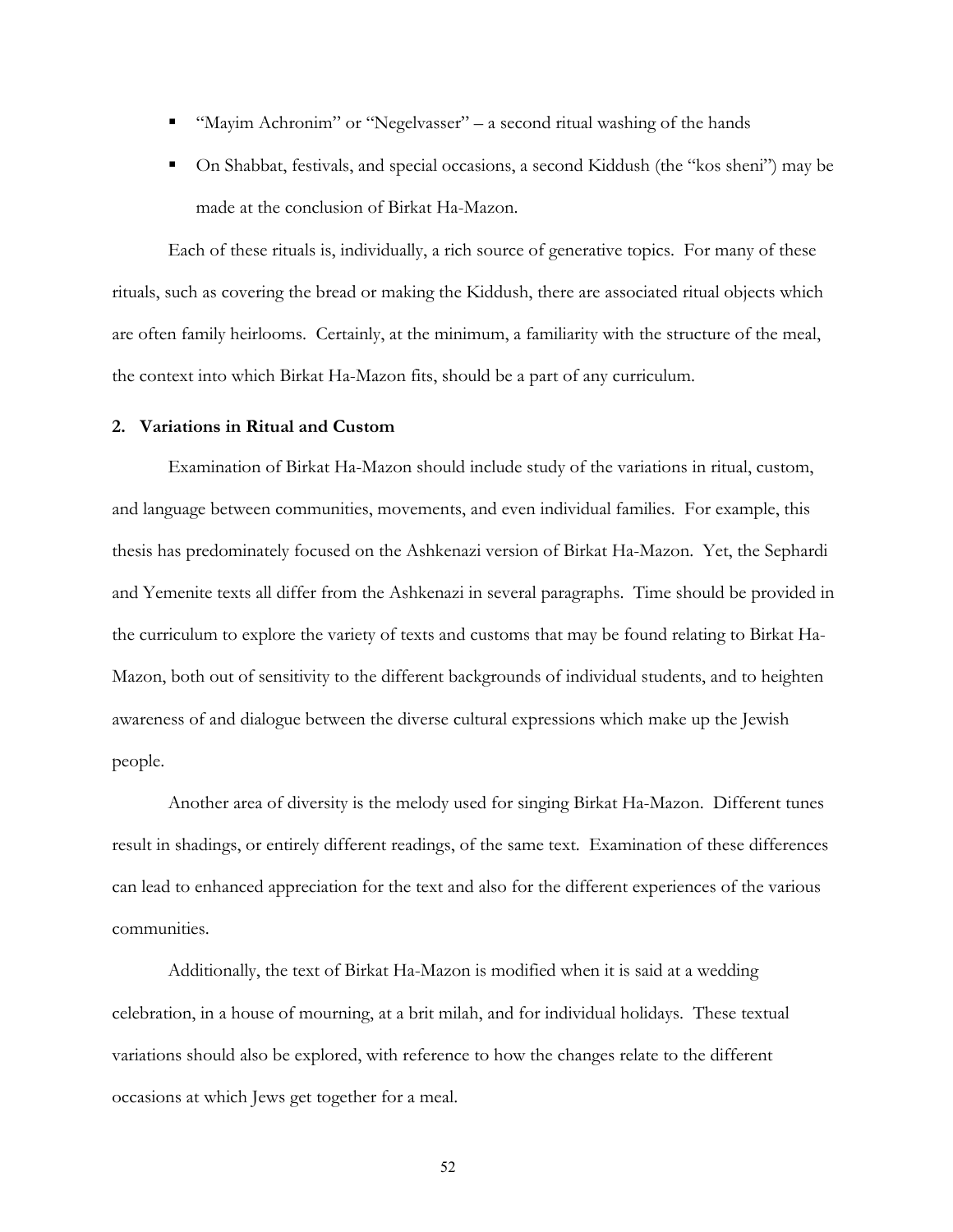<span id="page-56-0"></span>Finally, when bread is not eaten, Birkat Ha-Mazon is not said at all. To be comprehensive, a curriculum on Birkat Ha-Mazon should also explore how the blessings which are said after such a meal differ from the full Birkat Ha-Mazon.

## **3. Halachah of Birkat Ha-Mazon**

Especially, but not exclusively, in communities for whom saying Birkat Ha-Mazon is a daily practice, it is important to examine the different laws pertaining to its recitation. Issues that would be covered include: determining who may be counted for the Mezuman, what to do if a paragraph is accidentally skipped, and when a shortened version of Birkat Ha-Mazon may be used.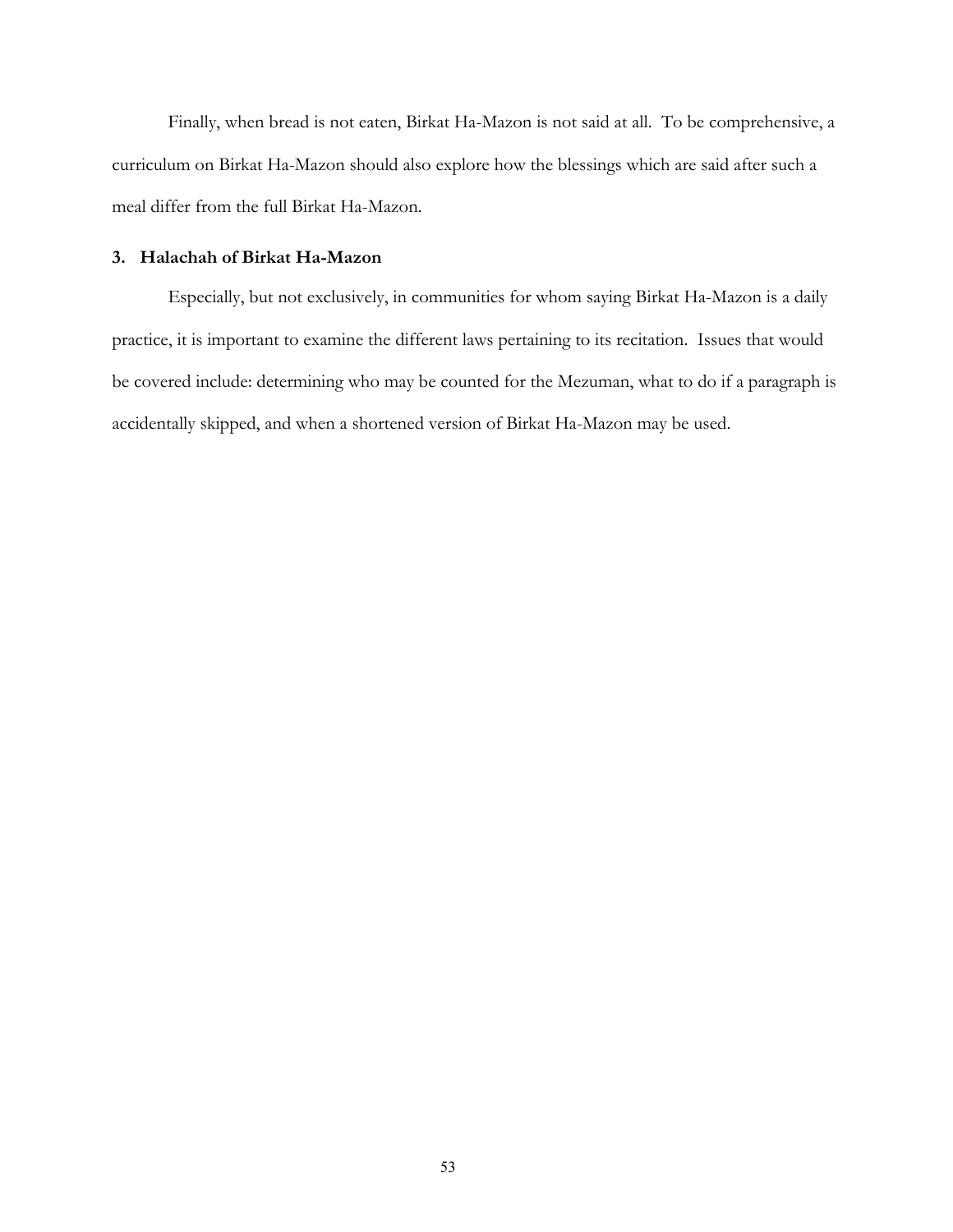## <span id="page-57-0"></span>**IV. Towards developing educational tools based upon Birkat Ha-Mazon**

Having examined the various rubrics generally found in Jewish education of which Birkat Ha-Mazon is a part, and then detailed some of the generative topics which are specific to this blessing, I turn to the question of how to turn this information into concrete goals around which lessons, or a curriculum, may be based. In this section, I will describe a process by which such goals may be developed, offer some concrete examples, and demonstrate how lessons based upon them may be integrated into a Jewish Study program.

## **A. Starting Points**

There are, of course, many different and valid approaches to the development of curriculum. Ralph Tyler, for example, advocates that one should begin by developing a clear statement of one's philosophy of education and its implications for educational objectives (37), and based upon it one should develop learning experiences in keeping with what we know about the psychology of education (37-43). The outcomes of these learning experiences should be expressed in terms of unambiguous behavioral objectives (46-47).

More recently, Howard Gardner has theorized that there are five general "approaches" or "entry-points" by which the teacher may introduce new materials (245-46). I will briefly define each one of these approaches, and relate it to the teaching of specific generative contents of Birkat Ha-Mazon as described above:

**Narrational entry point:** The presentation of a story or narrative about the concept in question. To examine our relationship with the Earth (5, 6), our alienation from the sources of our food (9), or our dependence upon others in providing food for ourselves (10d), one could trace the process by which a seed grows into wheat, is harvested, made into bread, and brought to one's table. One could also look at God's role in each of these steps (5, 10a, 10j).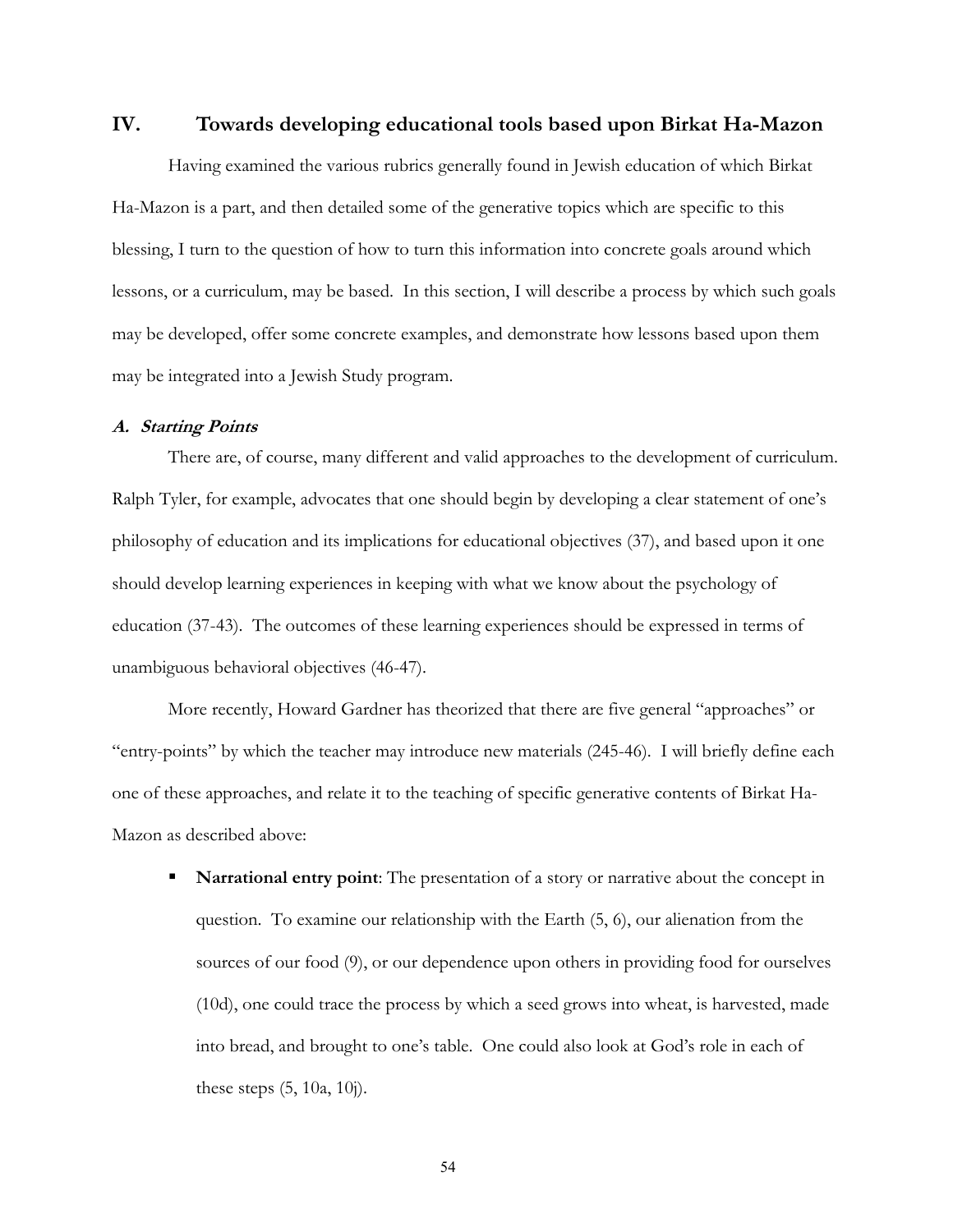- **Logical-quantitative entry point:** Drawing conclusions about the concept through deductive reasoning. To explore how the text views God as caretaker of all creation (7), one might count the number of times which "all" ("kol"), "world" ("olam") and forms of the verb "nourish" (the root "zon") appear in the first paragraph of Birkat Ha-Mazon.
- **Foundational entry point:** Examination of the philosophical and terminological facets of the concept. To explore how Birkat Ha-Mazon expresses gratitude for satisfaction of our needs (10a) or our prosperity (10b), one might contrast the way "and you shall eat, and you shall be satisfied, and you shall bless" (Deut. 8:10) is understood by the rabbis in the Talmud (Ber. 58b) with it's apparent meaning from its context in Deuteronomy.
- **Esthetic approach**: Artistic or sensory appreciation of the subject. To look at how the aesthetic dimensions (10t) of Birkat Ha-Mazon affect our understanding of it, one might compare the different ways it is sung by different communities and discuss how the melodies shape our experience of making the blessing. As another example, students could create artworks based upon each of the paragraphs of Birkat Ha-Mazon, according to how they see it, and then the class could discuss these creations in terms not only of content, but also choice of color, media, and so on.
- **Experiential approach**: The "hands-on" approach, making direct use of materials. To teach about the importance of every individual to the community (10d and 10e), one could play some "leadership initiatives" or "group building activities," such as those found in Karl Rohnke's work (see Bibliography).

It should be clear from these examples that Birkat Ha-Mazon can be taught using any of Gardner's approaches. Such activities would need to be scoped and sequenced appropriately for the age being taught. In the final section, I will examine how they could be integrated into an existing school curriculum.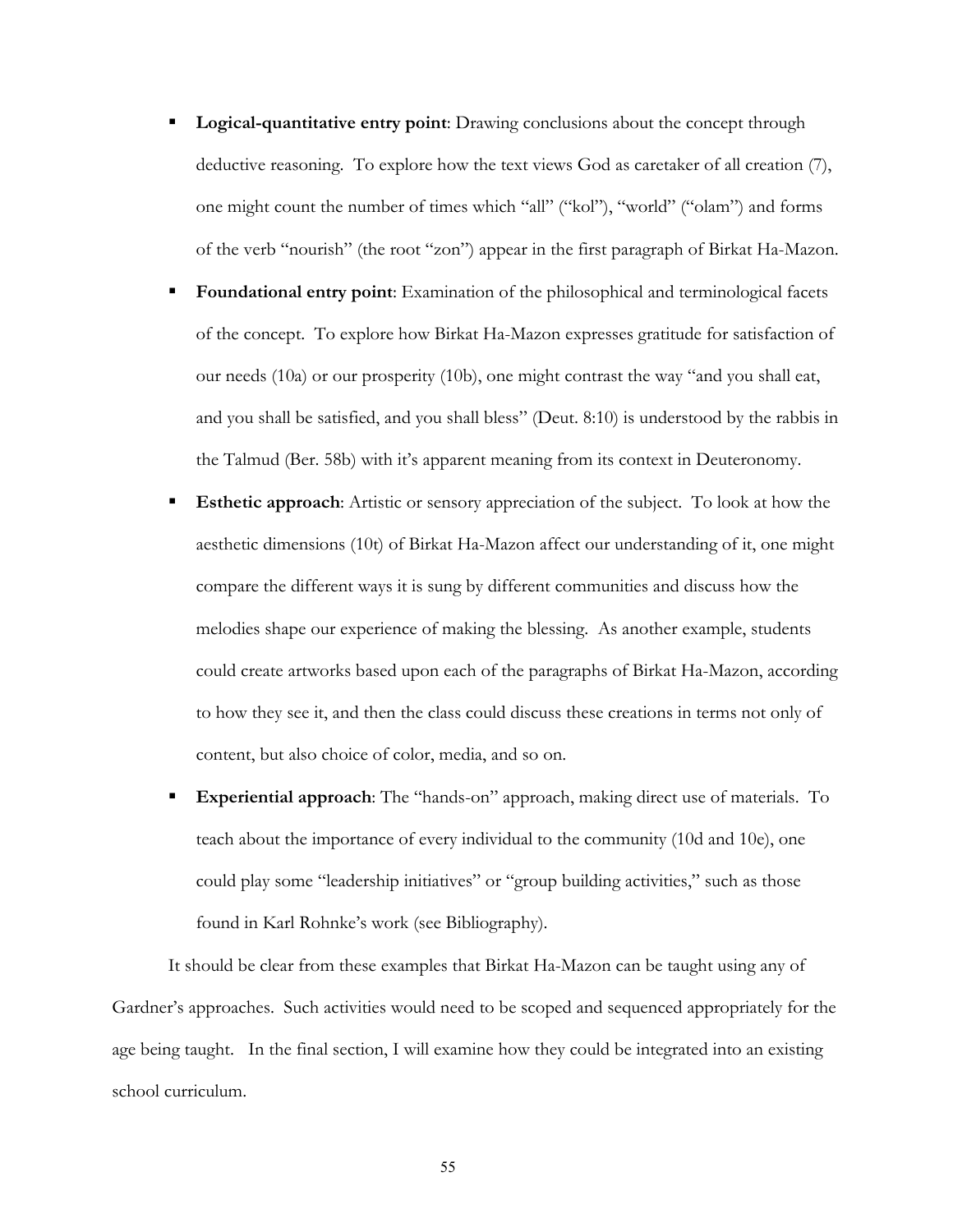#### <span id="page-59-0"></span>**B. The place of Birkat Ha-Mazon in Jewish education**

Earlier, I asserted that the ability to comfortably recite Birkat Ha-Mazon should be considered a key component of Jewish literacy, and that learning the text "by rote" was a worthwhile goal in and of itself. In fact, it is often in this manner that Birkat Ha-Mazon is currently taught in most educational environments, if it is even explicitly taught. More often, unfortunately, at the conclusion of a meal, the students, campers, and adults who are present are expected to simply follow along with the singing of the blessing -- often without transliteration, translation, or even the Hebrew text in front of them.<sup>[34](#page-59-1)</sup>

On the other hand, Birkat Ha-Mazon can be studied on its own, without actually reciting it at the conclusion of meals. It is in this form that Birkat Ha-Mazon is often encountered in the elementary grades at supplementary schools. The text, or more likely the first paragraph of it, is among the prayers which are part of the Hebrew curriculum. There may be some discussion of its meaning, with the explained that Birkat Ha-Mazon is recited at the end of a meal – but all as a hypothetical.<sup>35</sup>

 It is my contention that meaningful study of Birkat Ha-Mazon is predicated on both familiarity with the text, and the use of the text in context, after eating bread. It is through the actual performance of this ritual that students have the opportunity to make the connection between the words of the blessings and the act of eating. In many environments (summer camps, day schools, youth retreats, many "Confirmation" programs), sharing a meal is already a part of the routine. In others, such situations may have to be constructed, in the form of class dinners, snack-time (with challah), parties, or the like.

 $\overline{\phantom{a}}$ 

<span id="page-59-1"></span><sup>34</sup> According to Mishna B'rura 185:1, even if one is familiar with Birkat Ha-Mazon, one is obligated to recite it using a text (Goldberger 1).

<span id="page-59-2"></span><sup>&</sup>lt;sup>35</sup> One curriculum, notably, which does not take this approach is the Melton Curriculum (Dorph and Kelman, see Bibliography), which from the earliest grades encourages recitation of Birkat Ha-Mazon as part of a weekly simulation of the Shabbat ritual in the classroom.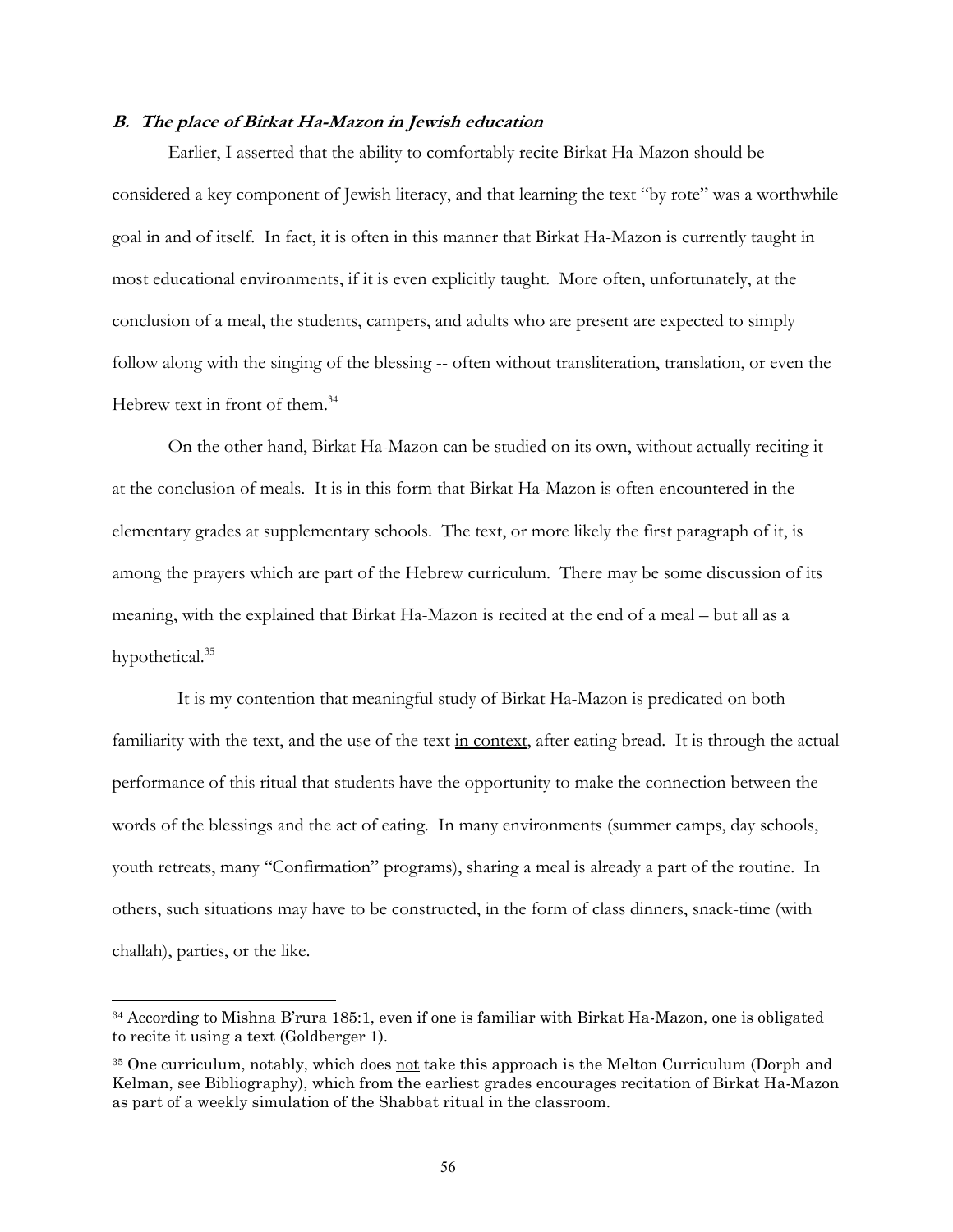Each individual educational environment must determine the amount of the text with which they wish the students to be familiar, using what the students already know (if anything) as a starting point. Where Birkat Ha-Mazon is not being said, it can be taught in stages. One may also choose to teach Birkat Ha-Mazon in its entirety, and then, together with the students, decide on method for abridging the text while retaining its meaning.<sup>[36](#page-60-0)</sup>

Study of Birkat Ha-Mazon can be easily integrated into existing curricula on prayer, blessings, and Mitzvot, as discussed in the section on rubrics. It can also be an organizing principle for a curriculum in itself, as it touches on such a diverse range of generative topics. Perhaps the most intriguing potential of Birkat Ha-Mazon, however, is the possibility of using it as a bridge to the secular curriculum. Because it addresses such concepts as nutrition, ecology, and agriculture, Birkat Ha-Mazon can be easily related to science or social studies lessons. Whether on the elementary or high-school level, topics such as digestion, energy cycles and food chains, habitat, resources, and biodiversity can lead to, or be based upon, study of Birkat Ha-Mazon.

<span id="page-60-0"></span><sup>36</sup> An example of a curriculum for teaching Birkat Ha-Mazon from scratch, and then meaningfully abridging it – which I used with a Reform Jewish Confirmation class  $(8<sup>th</sup> – 9<sup>th</sup> grade) -$  is available at http://www.jtsa.edu/users/sakaiser/birkat.html.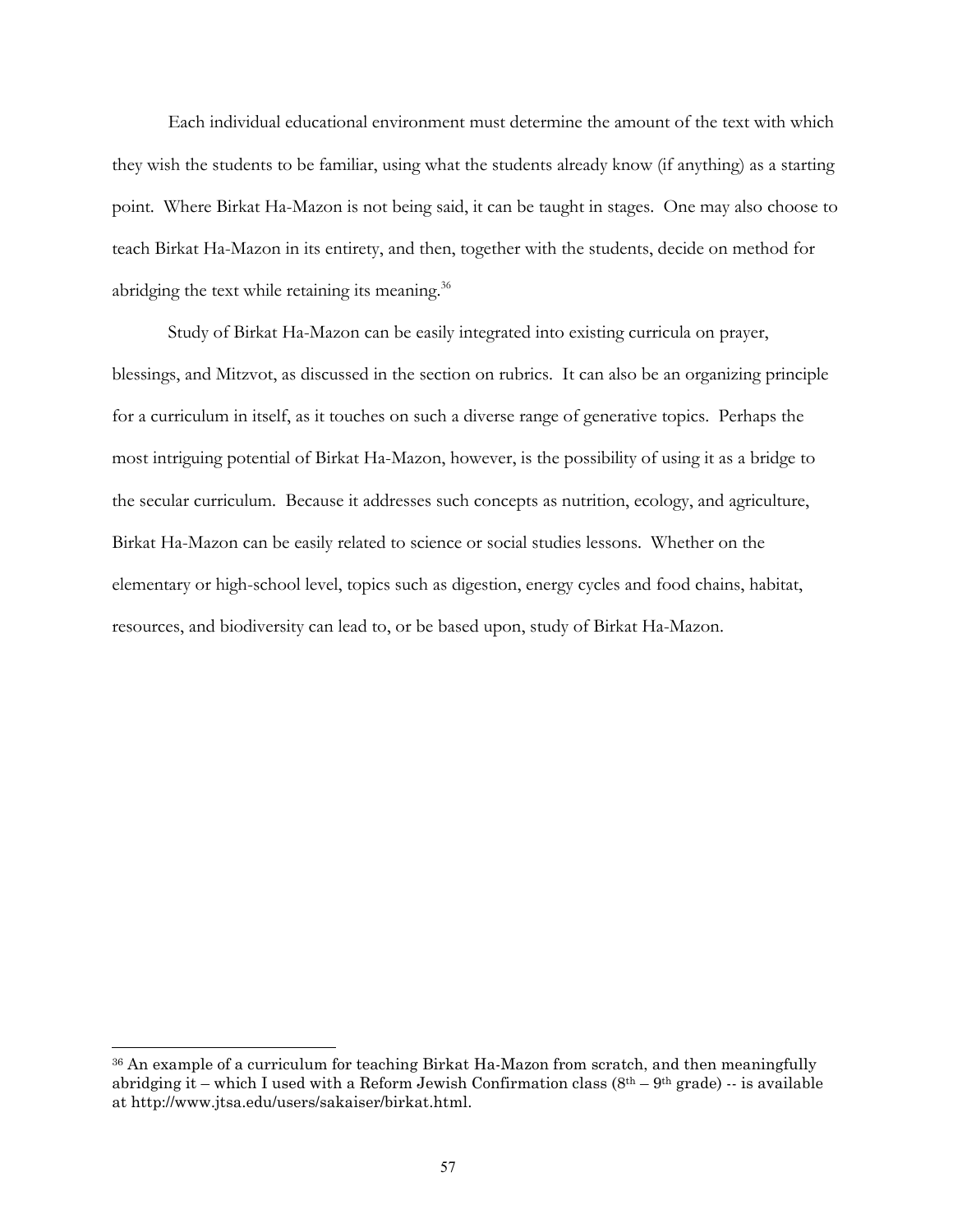## <span id="page-61-0"></span>**V. Conclusion**

Whether in the form of stand-alone lessons or a full curriculum, Birkat Ha-Mazon has, inexplicably, been underutilized in Jewish education environments. It should be clear that there is nothing intrinsic to this blessing that has resulted in this situation. Because it is already in use in such a diverse range of environments, and because the text is such a rich source of generative topics, I see a great opportunity for the development of lessons based upon this blessing.

This goal of this thesis was to outline some of the key concepts and values which can be drawn from Birkat Ha-Mazon which can be used as the starting point for creating lessons or curricula. The next step will be to develop concrete goals based upon these generative topics, and then to examine the (all-too-few) existing curricula to see the degree to which they respond to these goals.

It is my hope that this thesis will prove to be a useful tool in this process of developing materials for teaching using Birkat Ha-Mazon, and that this, in turn, will encourage greater practice, and understanding, of this Mitzvah.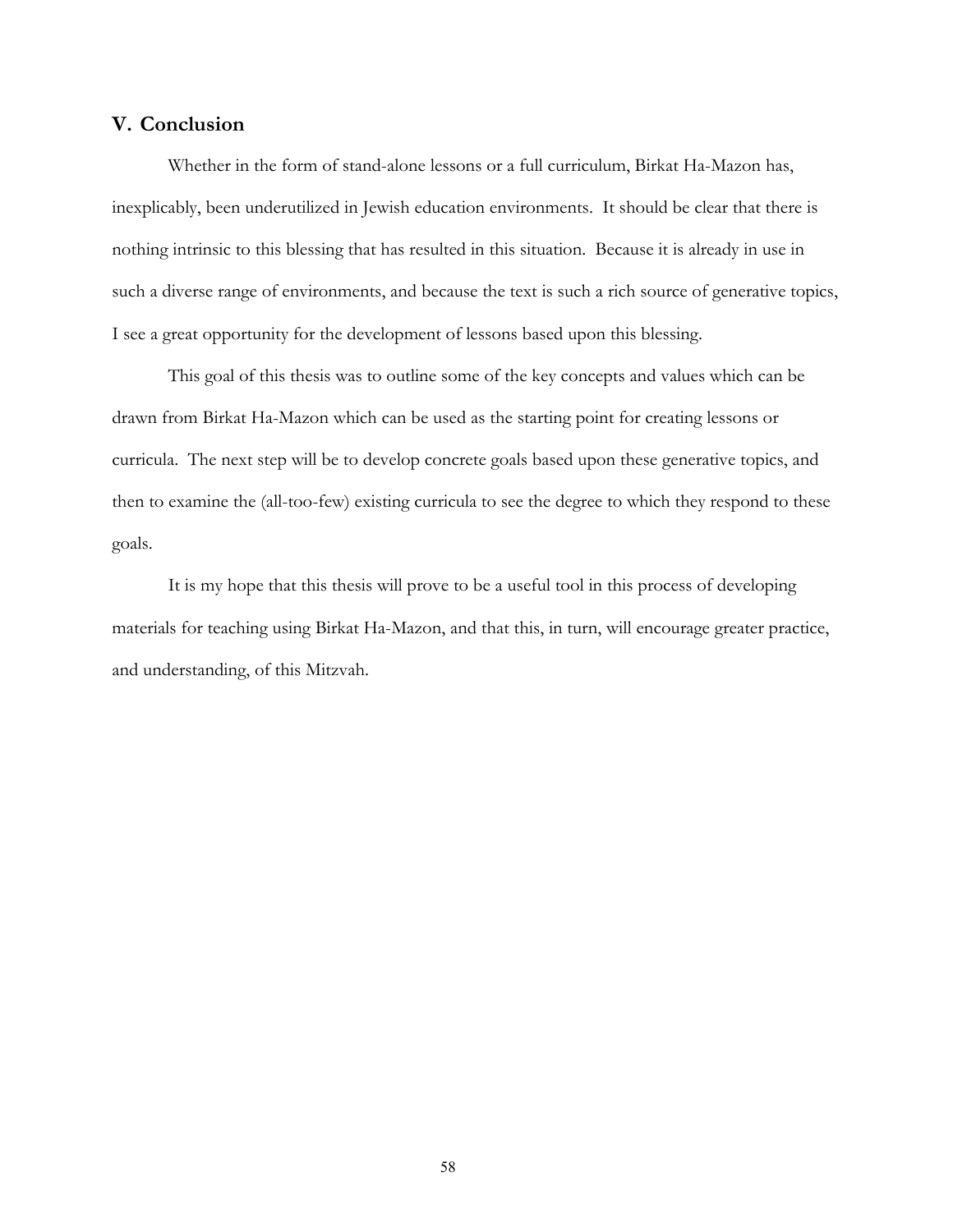# <span id="page-62-0"></span>**VI. Bibliography**

### WORKS CITED

- Chill, Abraham. The Mitzvot: The Commandments and Their Rationale. Jerusalem: Keter Publishing, 1974.
- Cohen, Simcha Bunim. The Radiance of Shabbos. Brooklyn: Mesorah Publications, 1986.
- Davis, Avrohom. The Complete Metsudah Siddur: A New Linear Prayer Book. Brooklyn: Metsudah Publications, 1990.
- De Koven, Ralph. A Prayer Book with Explanatory Notes. New York: Ktav Publishing, 1965.
- Dorph, Gail Zaiman and Kelman, Victoria Koltun. The Melton Graded Curriculum Series: Holidays Mitzvot Prayer, Level Bet. New York: The Melton Research Center of the Jewish Theological Seminary of America, 1982.
- Dresner, Samuel H. The Jewish Dietary Laws: Their Meaning for our Time. New York: The Burning Bush Press, 1959.
- Fieldhouse, Paul. Food and Nutrition: Customs and Culture (2<sup>nd</sup> edition). London: Chapman & Hall, 1995.
- Finkelstein, Louis. "The Development of the Amidah." The Jewish Quarterly Review, new series. XVI (1925-26) : 127-170.
- Finkelstein, Louis. "The Birkat Ha-Mazon." The Jewish Quarterly Review, new series XIX (1928-  $29$ :  $211 - 62$ .
- Frankel, Tamar and Greenfield, Judy. Minding the Temple of the Soul: Balancing the Body, Mind and Spirit through Traditional Jewish Prayer, Movement, and Meditation. Woodstock, Vermont: Jewish Lights Publishing, 1997.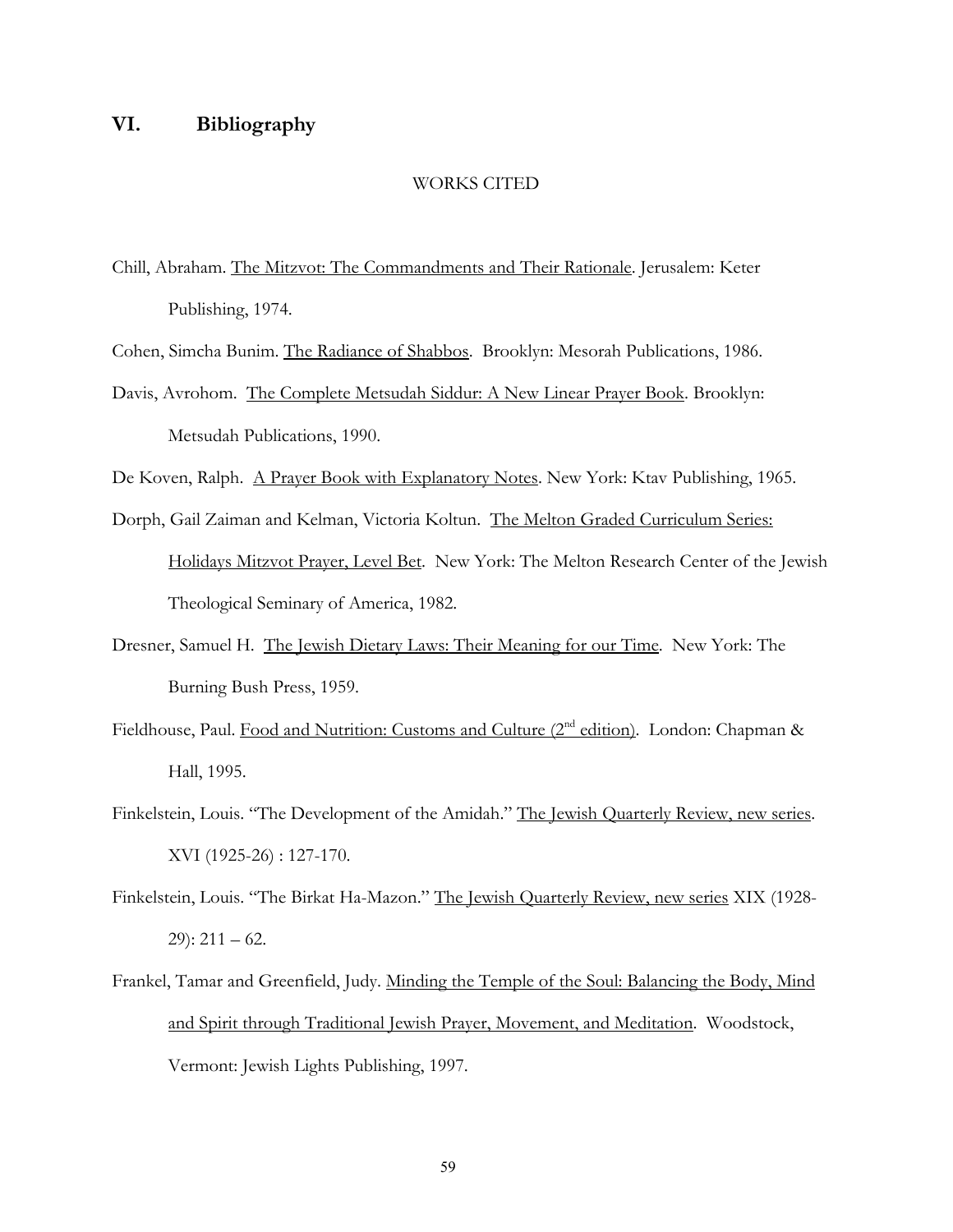Gardner, Howard. The Unschooled Mind: How Children Think and How Schools Should Teach. New York: Basic Books, 1991.

Garfiel, Evelyn. The Service of the Heart. New York: United Synagogue of America, 1958.

- Goldberger, Moshe. How to thank Hashem for Food: Lessons from Birkas Ha-Mazon. New York: Gross Books, 1988.
- Greenberg, Simon. The Ideals of the Jewish Prayer Book. New York: Scopus Publishing, 1942.
- Grossman, Allen. "Holiness." Contemporary Jewish Religious Thought. Eds. Arthur A. Cohen and Paul Mendes-Flohr. New York: The Free Press, 1987
- Harris, Marvin. "The Abominable Pig." Food and Culture: A Reader. Counihan, Eds. Carole and Van Esterik, Penny. New York: Routledge, 1997.
- Heinemann, Joseph. "Birkath Ha-Zimmun and Havurah-Meals." Journal of Jewish Studies 13  $(1962): 23-29.$
- Idelsohn, A. Z. Jewish Liturgy and its Development. New York: Henry Holt and Co., 1932.
- Klein, Isaac. A Guide to Jewish Religious Practice. New York: Jewish Theological Seminary of America, 1972.
- Lappe, Francis Moore and Collins, Joseph. World Hunger: Twelve Myths. New York: Grove Press, 1986.
- Levine, Baruch A. The JPS Torah Commentary: Leviticus. Philadelphia: Jewish Publication Society, 1989.
- Manns, Frederic. Jewish Prayer in the Time of Jesus. Jerusalem: Franciscan Printing Press, 1994.
- Millgram, Abraham E. Jewish Worship. Philadelphia: Jewish Publication Society, 1971.
- Munk, Elie. The World of Prayer. New York: Philip Feldheim, 1954.
- Perkins, David. Smart Schools: Better Thinking and Learning for Every Child. New York: The Free Press, 1992.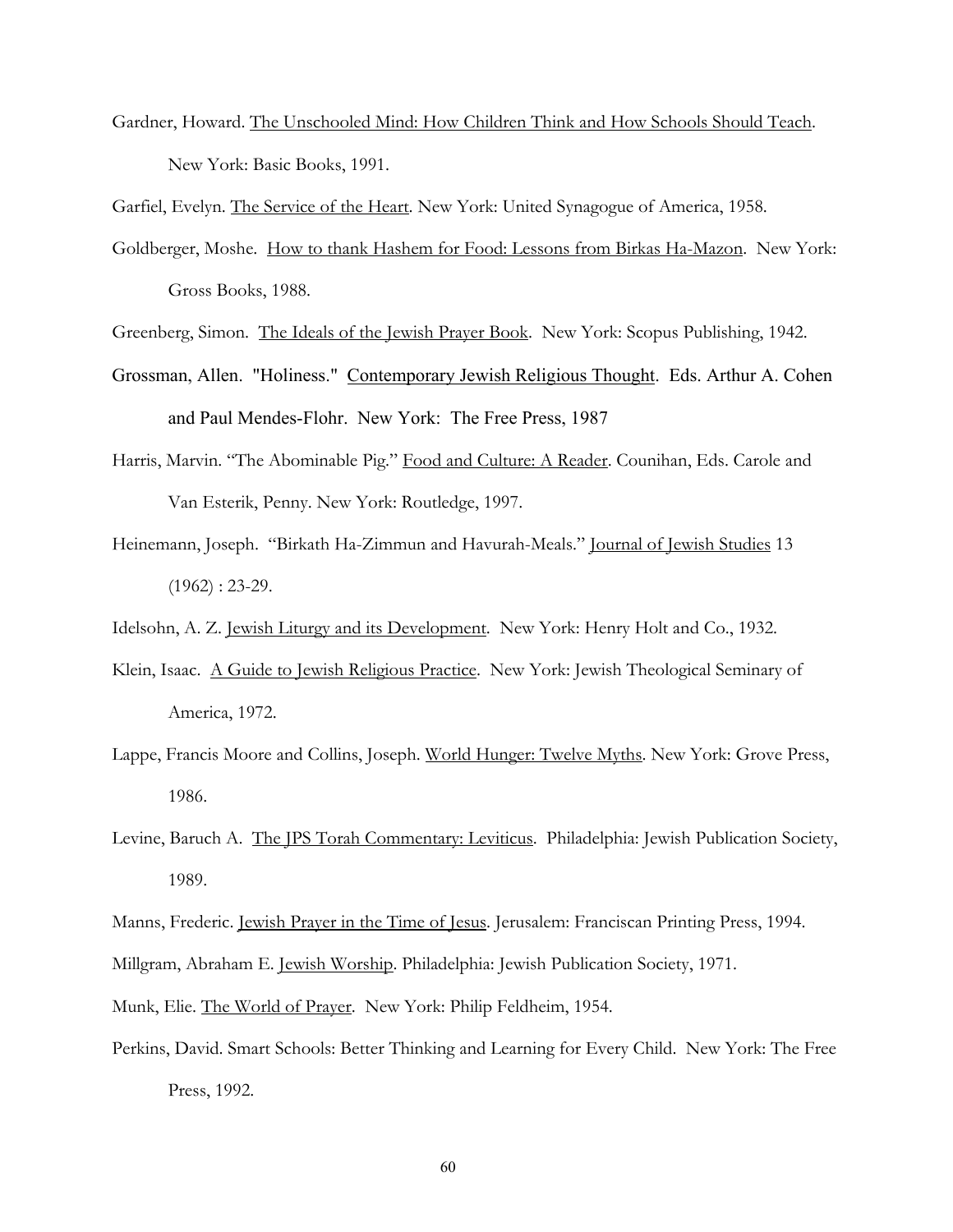- Plaut, W. Gunther. The Torah: A Modern Commentary. New York: Union of American Hebrew Congregations, 1981.
- Posner, Raphael and Kaplan, Uri and Cohen, Shalom, Eds. Jewish Liturgy: Prayer and Synagogue Service Through the Ages. Jerusalem: Keter Publishing House, 1975.
- Reed, Stephan Alan. Food in the Psalms. Unpublished Doctoral Dissertation: Claremont Graduate School, 1987.
- Rohnke, Karl. Silver Bullets: A Guide to Initiative Problems, Adventure Games, and Trust Activities. Dubuque, Iowa: Kendall/Hunt, 1984. Group-building and leadership development activities.
- Scherman, Rabbi Nosson. The Complete Artscroll Siddur: Nusach Ashkenaz. New York: Mesorah Publications, 1984.
- Scherman, Rabbi Nosson. Birkat Ha-Mazon: Grace After Meals. New York: Mesorah Publications, 1977.
- Soler, Jean. "The Semiotics of Food in the Bible." Food and Culture: A Reader. Eds. Carole Counihan and Penny Van Esterik. New York: Routledge, 1997.
- Spitzer, Jeffrey A. Mavo l'Sifrut HaZa"L: An introduction to the literature of our sages. Prepublication copy. United Synagogue for Conservative Judaism: 1998.
- Tyler, Ralph W. Basic Principles of Curriculum and Instruction. Chicago: University of Chicago Press, 1949.
- Waskow, Arthur. Down-to-Earth Judaism: Food, Money, Sex, and the Rest of Life. New York: William Morrow and Company, 1995.
- Weissman, Moshe. The Midrash Says: The Book of Devarim. Brooklyn: Benei Yakov Publications, 1985.
- Zahavy, Tzvee. Studies in Jewish Prayer. Lanham, Maryland: United Press of America, 1990.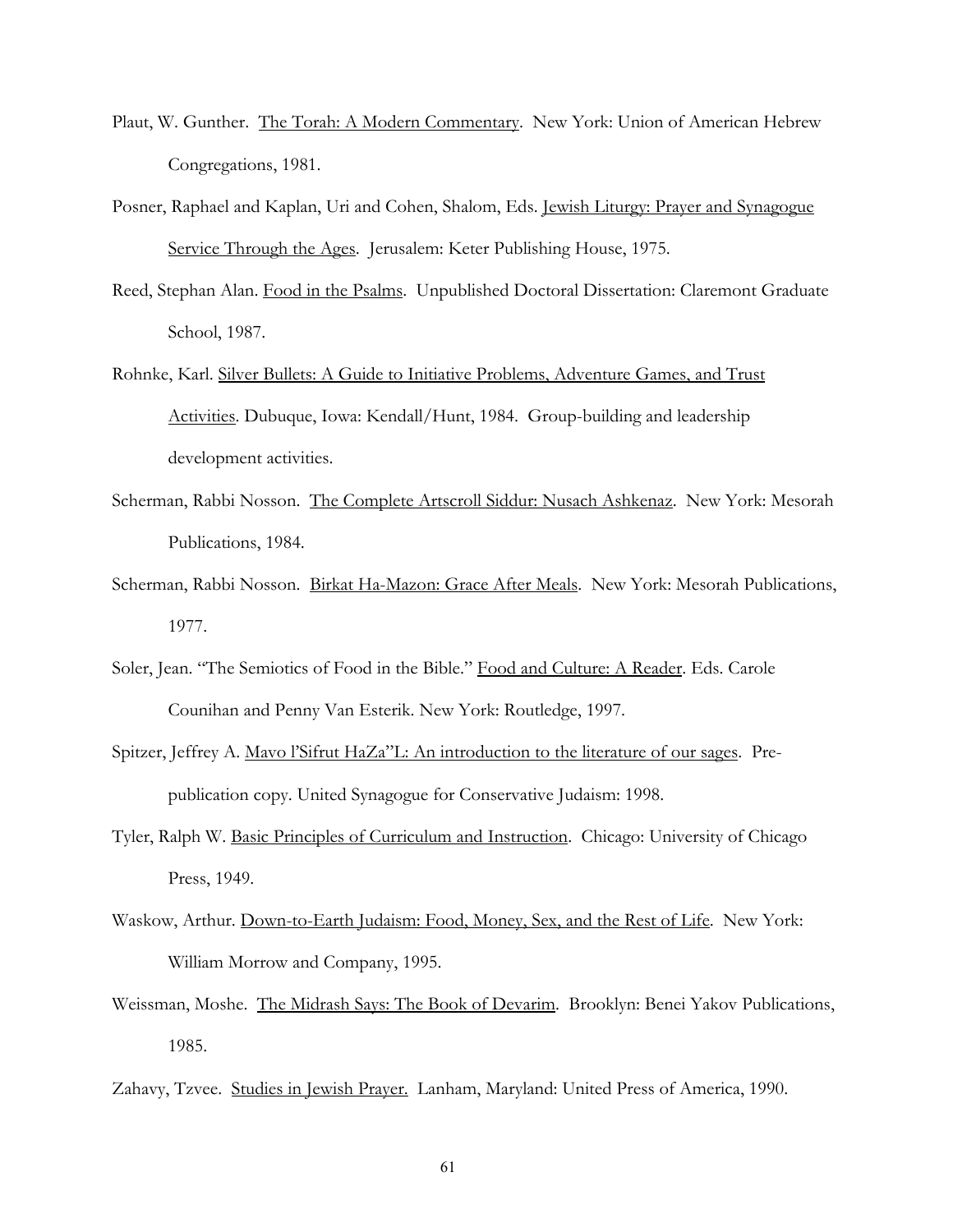### RESOURCES FOR TEACHING PRAYER AND BLESSINGS

Berman, Melanie. Building Jewish Life: Prayers and Blessings. Los Angeles: Torah Aura, 1991.

Brown, Steven M. Higher and Higher: Making Jewish Prayer Part of Us. New York: United Synagogue Youth, 1980.

Fields, Harvey J. Bechol Levavcha: With all your heart. New York: Union of American Hebrew Congregations, 1976.

- Grishaver, Joel Lurie. The All New Shema Is For Real Curriculum: Basic Brakhot: Los Angeles: Torah Aura, 1988.
- Grishaver, Joel Lurie. The Shema Is For Real Lab Book. Los Angeles: Torah Aura, 1988?
- Grishaver, Joel Lurie and Samuels, Julia. The Words Know the Way. Los Angeles: Torah Aura, 1988?
- Kadden, Bruce and Kadden, Barbara Binder. Teaching Tefilah: Insights and Activities on Prayer. Denver: A. R. E. Publishing, 1994.
- Rossel, Seymour. When a Jew Prays. New York: Behrman House, 1973.

Scharfstein, Sol. Praying with Spirituality. Hoboken, New Jersey: KTAV Publishing, 1995.

Wikler, Madeline and Groner, Judyth. Thank You, God! a Jewish child's book of prayers. Rockville, MD: Kar-Ben Copies, 1993.